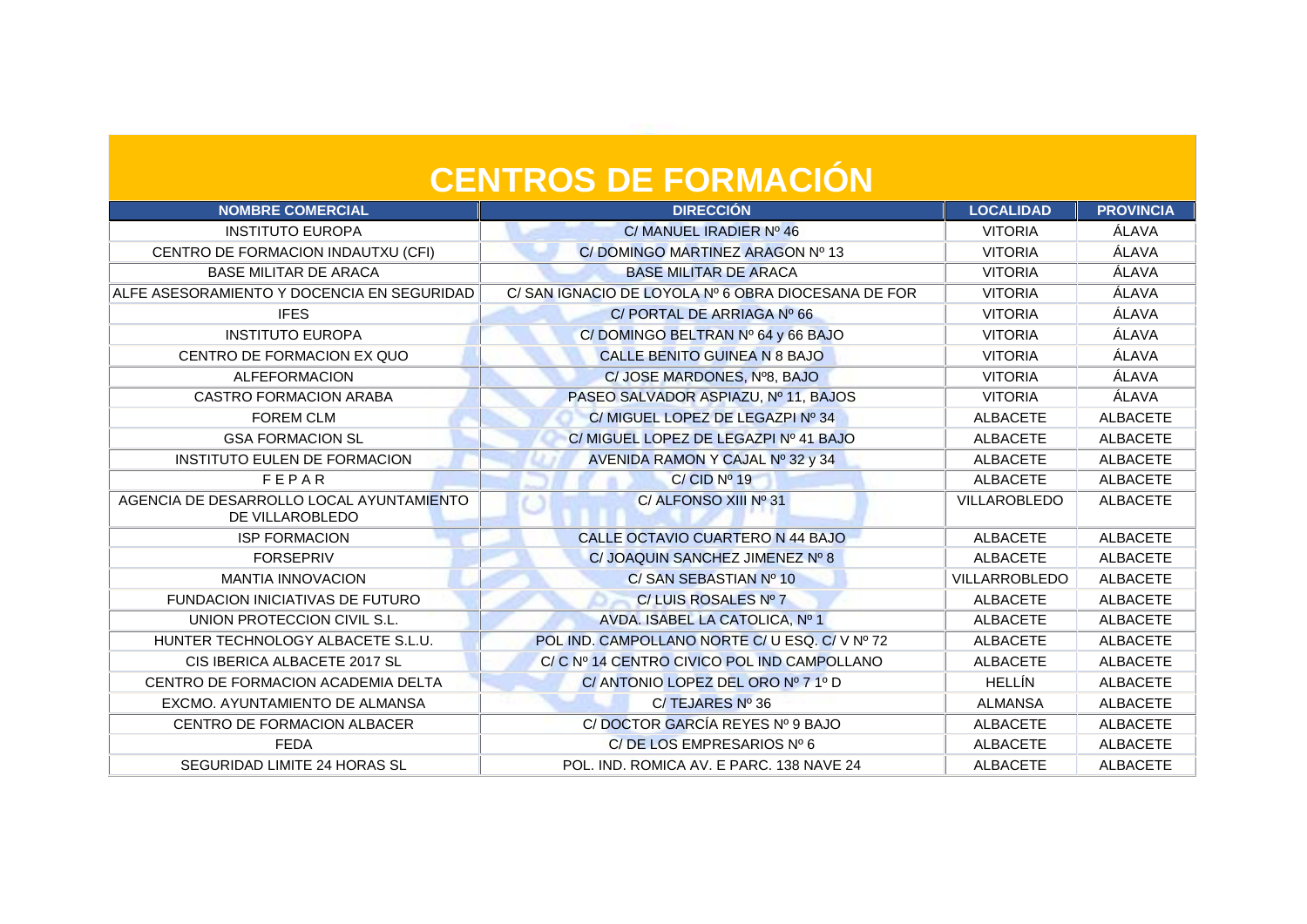| <b>NOMBRE COMERCIAL</b>                                         | <b>DIRECCIÓN</b>                                         | <b>LOCALIDAD</b>                         | <b>PROVINCIA</b> |
|-----------------------------------------------------------------|----------------------------------------------------------|------------------------------------------|------------------|
| BURRUEZO CENTRO DE FORMACION DE SEGURIDAD<br>PRIVADA Y ESCOLTAS | <b>PLAZA REYES CATOLICOS Nº 26 ENTRESUELO</b>            | <b>ELCHE</b>                             | <b>ALICANTE</b>  |
| <b>TREFOR ALICANTE</b>                                          | C/ GENERAL PINTOS Nº 16                                  | <b>ALICANTE</b>                          | <b>ALICANTE</b>  |
| CENTRO DE FORMACION OASI                                        | C/ GARBINET Nº 84 ENTRESUELO                             | <b>ALICANTE</b>                          | <b>ALICANTE</b>  |
| PROSEGUR SERVICIOS DE EFECTIVO ESPAÑA, S.L.                     | C/CULLERA POLIGONO RABASA Nº 1                           | <b>ALICANTE</b>                          | <b>ALICANTE</b>  |
| ALBALI CENTROS DE FORMACION                                     | C/ GANDHI Nº 3 BAJO                                      | <b>ALICANTE</b>                          | <b>ALICANTE</b>  |
| <b>G M FORMACION</b>                                            | AVDA ARQUITECTO GUARDIOLA Nº 7 BAJO DCHA Y ENTRESUELO    | <b>ALICANTE</b>                          | <b>ALICANTE</b>  |
| <b>GM FORMACION</b>                                             | C/ JAVEA Nº 1 - BAJO                                     | <b>ALICANTE</b>                          | <b>ALICANTE</b>  |
| FPDPF SEGURIDAD ALICANTE                                        | CALLE PABLO IGLESIAS Nº 23                               | <b>ALICANTE</b>                          | <b>ALICANTE</b>  |
| FOREM-PV                                                        | CALLE CANONIGO GENESTAR Nº 1                             | <b>ALICANTE</b>                          | <b>ALICANTE</b>  |
| ALBALI CENTROS DE FROMACIÓN SAN VICENTE                         | AVD. INDUSTRIA Nº 28, NAVE 7 BJ. POLG. INDUSTRIAL CANAST | <b>SAN VICENTE DE</b><br><b>RASPEIG</b>  | <b>ALICANTE</b>  |
| <b>MEGAFOR SECURITY</b>                                         | C/ FEDERICO GARCIA LORCA Nº 133                          | <b>ELCHE</b>                             | <b>ALICANTE</b>  |
| <b>MEGAFOR SECURITY</b>                                         | AVDA CATEDRATICO SOLER Nº 12 BAJO                        | <b>ALICANTE</b>                          | <b>ALICANTE</b>  |
| <b>MEGAFOR SECURITY</b>                                         | AVDA. IFACH Nº 7                                         | CALPE                                    | <b>ALICANTE</b>  |
| <b>CEFAYR ALICANTE</b>                                          | C/ PEREZ MEDINA Nº 38-40                                 | <b>ALICANTE</b>                          | <b>ALICANTE</b>  |
| CONTROLUM ACADEMIA DE SEGURIDAD                                 | C/MÉDICO TEMÍSTOCLES ALMAGRO, Nº 16, BAJO 1              | <b>ORIHUELA</b>                          | <b>ALICANTE</b>  |
| <b>CEDENPRO SL</b>                                              | C/ JAIME BALMES Nº68-BAJO                                | <b>ELDA</b>                              | <b>ALICANTE</b>  |
| CENTRO DE FORMACION SANTA MARTA                                 | C/CERVANTES, Nº 8-10                                     | <b>VILLAJOYOSA</b>                       | <b>ALICANTE</b>  |
| ALIMAR FORMACION SAN VICENTE                                    | C/DOCTOR MARAÑON Nº 7 BAJO                               | <b>SAN VICENTE DEL</b><br><b>RASPEIG</b> | <b>ALICANTE</b>  |
| ALIMAR FORMACION SANTA POLA                                     | C/ ALMIRANTE ANTEQUERA Nº 8 BAJO                         | <b>SANTA POLA</b>                        | <b>ALICANTE</b>  |
| <b>BE MAGIC</b>                                                 | C/ CLEMENTE GOSALVEZ, Nº 15, BAJO                        | <b>TORREVIEJA</b>                        | <b>ALICANTE</b>  |
| MEGAFOR SECURITY ALCOY                                          | C/ NA SAURINA D'ENTENZA, Nº 22                           | <b>ALCOY</b>                             | <b>ALICANTE</b>  |
| ACUARTELAMIENTO ALFEREZ ROJAS NAVARRETE                         | C/CAMINO FONDO PIQUERES, S/N                             | <b>ALICANTE</b>                          | <b>ALICANTE</b>  |
| <b>MOHURE</b>                                                   | AVDA. MAISONNAVE, Nº 7, 6º                               | <b>ALICANTE</b>                          | <b>ALICANTE</b>  |
| INTERNATIONAL SECURITY ACADEMY ISRAEL                           | URBANIZACIÓN CANUTA DE IFACH, 2H                         | CALPE                                    | <b>ALICANTE</b>  |
| <b>CSI-CSIF</b>                                                 | C/ CARTAGENA Nº 8                                        | <b>ALMERÍA</b>                           | ALMERÍA          |
| ARES CONSULTORES                                                | C/ JOSE MORALES ABAD Nº 2                                | ALMERÍA                                  | ALMERÍA          |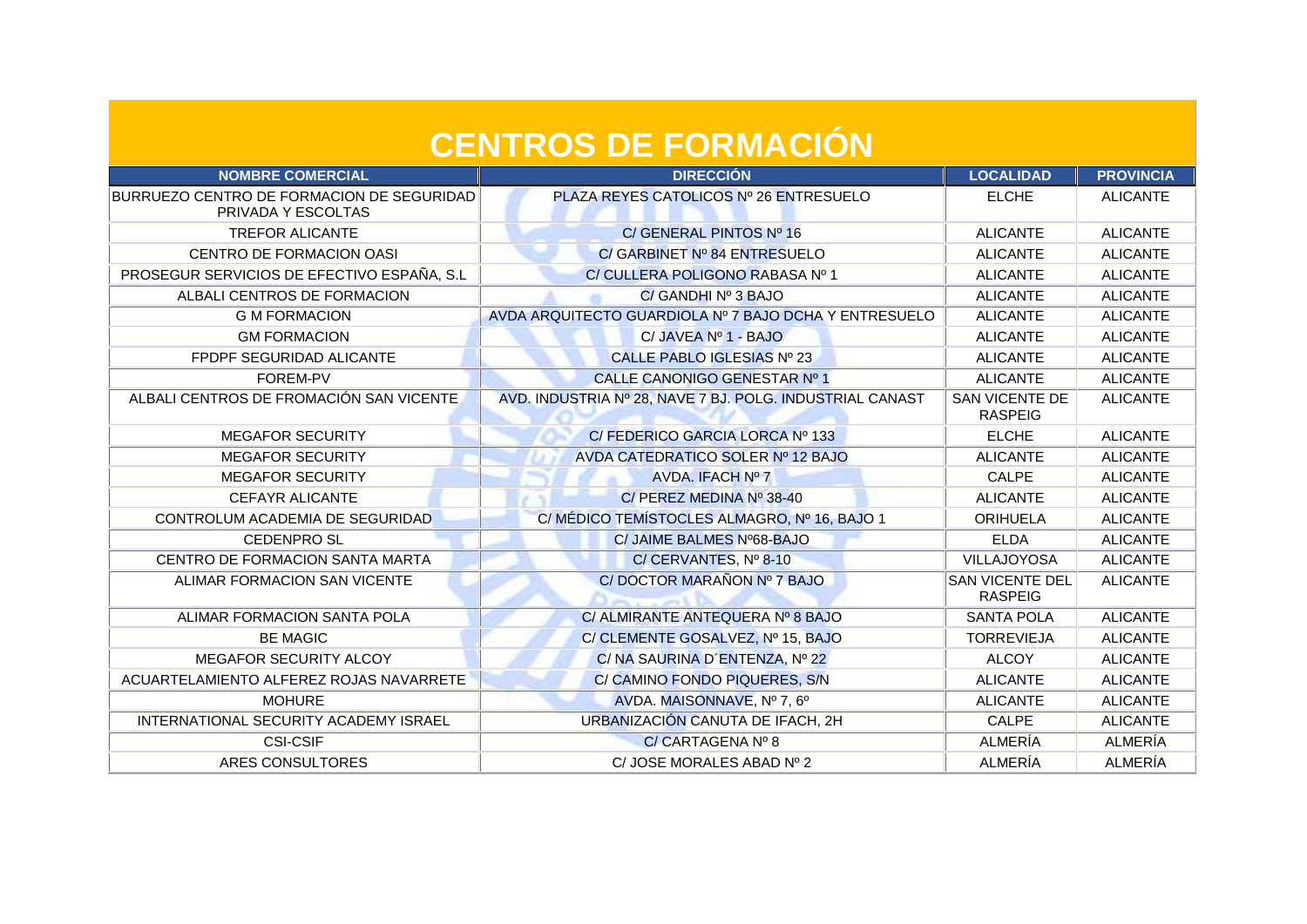| <b>NOMBRE COMERCIAL</b>                                        | <b>DIRECCIÓN</b>                                        | <b>LOCALIDAD</b>                | <b>PROVINCIA</b> |
|----------------------------------------------------------------|---------------------------------------------------------|---------------------------------|------------------|
| <b>ACADEMIAS PENDULO</b>                                       | C/SAN ISIDRO Nº 31                                      | EL EJIDO                        | ALMERÍA          |
| ACADEMIA PROGRESA PARADOR                                      | C/ SAN ISIDRO LABRADOR Nº 29                            | ROQUETAS DE<br><b>MAR</b>       | ALMERÍA          |
| <b>TACTICAS DE SEGURIDAD</b>                                   | C/ MARCONI, S/N, GALERIA COMERCIAL TORRESOL LOCALES 4-5 | ROQUETAS DE<br><b>MAR</b>       | ALMERÍA          |
| CENTRO DE FORMACIÓN ALIANZA&INTERIM                            | C/ BENIZALON, LOCAL Nº 6                                | ALMERÍA                         | ALMERÍA          |
| FORMEDIA FORMACION, S.L.                                       | C/MARCHALES, Nº 90, LOCAL 3                             | ALMERÍA                         | ALMERÍA          |
| LA MIRADA DIGITAL                                              | C/ ALCAZAR, Nº 4 PLANTA 1ª                              | ALMERÍA                         | ALMERÍA          |
| DEDALO PROYECTOS XYZ SL                                        | C/ PASIONARIA Nº 8                                      | <b>VÍCAR</b>                    | ALMERÍA          |
| <b>GRUPO CONTROL</b>                                           | C/SOLDADO ESPAÑOL Nº 12                                 | ALMERÍA                         | ALMERÍA          |
| <b>GRUPO ALMERIA FORMACION</b>                                 | C/ PROFESOR MULIAN Nº 20                                | ALMERÍA                         | ALMERÍA          |
| <b>CAES</b>                                                    | C/DR GREGORIO MARAÑÓN Nº 37                             | ALMERÍA                         | ALMERÍA          |
| CENTRO DE FORMACION PEGASUS                                    | C/BLAS INFANTE Nº 1                                     | ALMERÍA                         | ALMERÍA          |
| ALMERIENSE DE SEGURIDAD PRIVADA                                | C/ GREGORIO MARAÑÓN, Nº 37                              | ALMERÍA                         | ANDALUCÍA        |
| <b>ACADEMIA CID</b>                                            | C/ QUINTANA Nº 11 B IZQUIERDA 2º                        | <b>OVIEDO</b>                   | <b>ASTURIAS</b>  |
| <b>CESA</b>                                                    | C/POLICARPO HERRERO S/N LOCAL A (EDF. CALATRAVA)        | <b>OVIEDO</b>                   | <b>ASTURIAS</b>  |
| AFA FORMACION CONTINUA SL                                      | C/ GENERAL ELORZA Nº 68                                 | <b>OVIEDO</b>                   | <b>ASTURIAS</b>  |
| <b>CEIF</b>                                                    | PASEO DEL MURO DE SAN LORENZO Nº 4 ENTRESUELO           | <b>GIJÓN</b>                    | <b>ASTURIAS</b>  |
| SAN FERNANDO INFORMATICA                                       | <b>AVENIDA SAN AGUSTIN S/N</b>                          | <b>AVILÉS</b>                   | <b>ASTURIAS</b>  |
| <b>ASTURIAS EDUCACION</b>                                      | C/ GALIANA Nº5                                          | <b>AVILÉS</b>                   | <b>ASTURIAS</b>  |
| AFA FORMACION CONTINUA                                         | AVENIDA EL LLAN Nº 55 BAJO                              | <b>GIJÓN</b>                    | <b>ASTURIAS</b>  |
| ACUARTELAMIENTO CABO NOVAL                                     | CARRETERA PRAVIA NOREÑA S/N                             | <b>SIERO</b>                    | <b>ASTURIAS</b>  |
| <b>ACADEMIA CIVIL</b>                                          | CALLE ADARO Nº 6 BAJO                                   | <b>GIJÓN</b>                    | <b>ASTURIAS</b>  |
| CENTRAL SINDICAL INDEPENDIENTE Y DE<br>FUNCIONARIOS (C.S.I.F.) | C/ ALVAREZ LORENZANA, Nº 10, BAJO                       | <b>OVIEDO</b>                   | <b>ASTURIAS</b>  |
| CIFP CERDEÑO                                                   | POLIGONO ESPIRITU SANTO S/N                             | <b>OVIEDO</b>                   | <b>ASTURIAS</b>  |
| <b>SVIDA FORMACION</b>                                         | C/BAJOS DEL ESTADIO DEL MOLINON LOCAL 5                 | <b>GIJÓN</b>                    | <b>ASTURIAS</b>  |
| <b>GESFONOR</b>                                                | $C/$ JARDIN Nº 2                                        | LA CORREDORIA-<br><b>OVIEDO</b> | <b>ASTURIAS</b>  |
| GRUPO MEFORMA CENTRO DE FORMACION                              | C/ SANTA SUSANA, Nº 35, BAJO                            | <b>OVIEDO</b>                   | <b>ASTURIAS</b>  |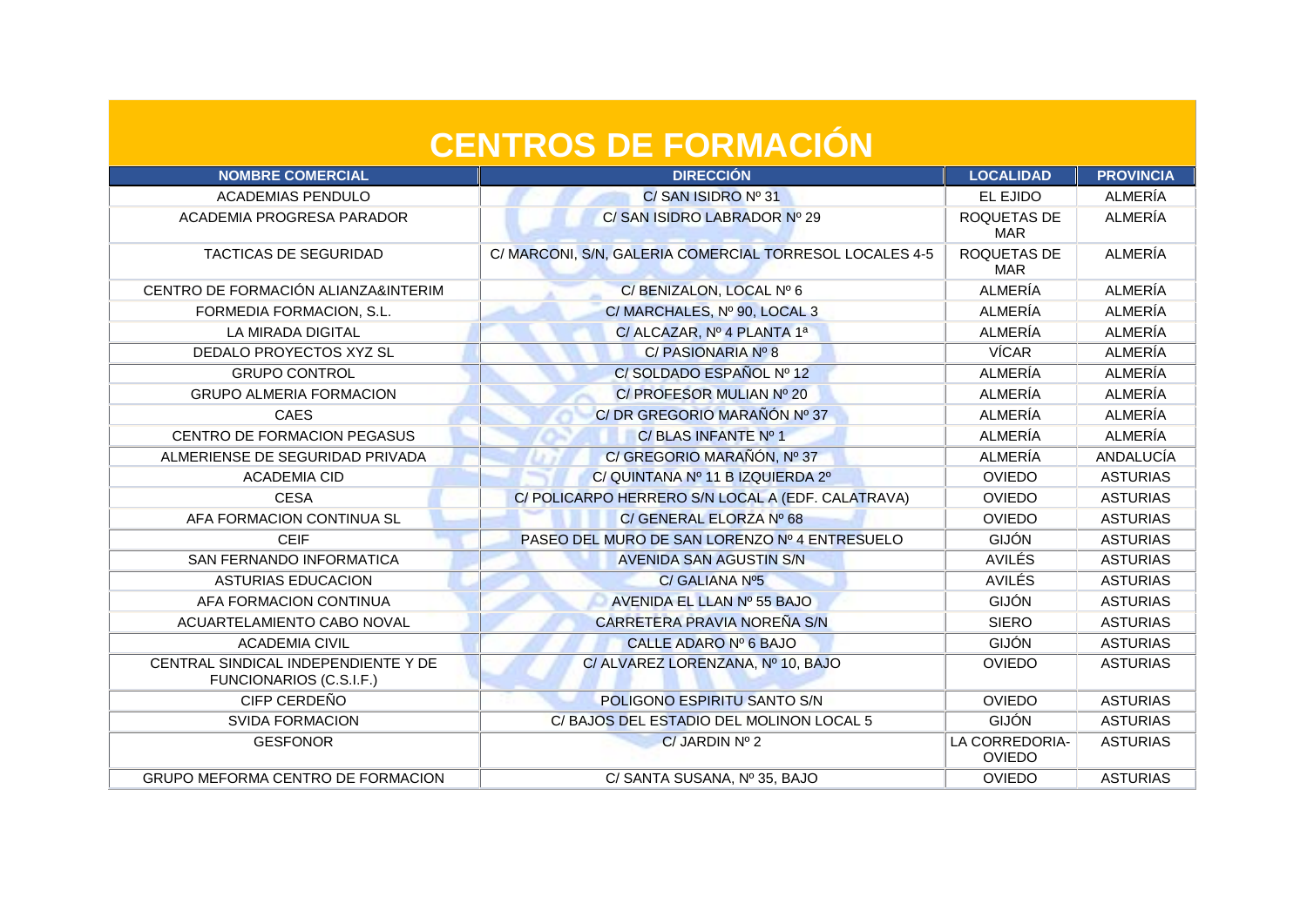| <b>NOMBRE COMERCIAL</b>                                                | <b>DIRECCIÓN</b>                                     | <b>LOCALIDAD</b>                    | <b>PROVINCIA</b> |
|------------------------------------------------------------------------|------------------------------------------------------|-------------------------------------|------------------|
| <b>GRUPO MEFORMA</b>                                                   | C/DINDURRA Nº 30 BAJO                                | <b>GIJÓN</b>                        | <b>ASTURIAS</b>  |
| CRISTO DE LA LUZ                                                       | POLIGONO LAS HERVENCIAS C/ RIO ESLA Nº 20            | ÁVILA                               | ÁVILA            |
| <b>FOREMCYL AVILA</b>                                                  | CALLE BURGOHONDO Nº 9                                | ÁVILA                               | ÁVILA            |
| <b>EVENTS</b>                                                          | C/LA FLOR, Nº 20-22                                  | NAVAS DEL<br><b>MARQUÉS</b>         | ÁVILA            |
| EUROPOL AVILA                                                          | C/SAN SEGUNDO, Nº 10, 1º                             | ÁVILA                               | ÁVILA            |
| ESLA FORMACIÓN ÁVILA                                                   | C/LESQUINAS, Nº 2                                    | ÁVILA                               | ÁVILA            |
| <b>SECOEX</b>                                                          | POLIGONO IINDUSTRIAL EL NEVERO PARCELA B67           | <b>BADAJOZ</b>                      | <b>BADAJOZ</b>   |
| ACADEMIA EXTREMEÑA DE SEGURIDAD PRIVADA                                | C/ CONCEJO Nº 2                                      | MÉRIDA                              | <b>BADAJOZ</b>   |
| CENPROEX BADAJOZ                                                       | C/ MUSEO Nº 1 A PLANTA BAJA                          | <b>BADAJOZ</b>                      | <b>BADAJOZ</b>   |
| <b>BASE MILITAR GENERAL MENACHO</b>                                    | CARRETERA SAN VICENTE DE ALCANTARA, KM. 58,5         | <b>BOTOA</b>                        | <b>BADAJOZ</b>   |
| AUDIOLIS BADAJOZ                                                       | AVENIDA DE SANTA MARINA Nº 27 BAJO                   | <b>BADAJOZ</b>                      | <b>BADAJOZ</b>   |
| ACADEMIA EXTREMEÑA DE SEGURIDAD PRIVADA                                | C/DONOSO CORTES Nº 35                                | <b>DON BENITO</b>                   | <b>BADAJOZ</b>   |
| <b>CENPROEX</b>                                                        | CALLE SAN MARCOS, Nº 9                               | <b>DON BENITO</b>                   | <b>BADAJOZ</b>   |
| ACADEMIA EXTREMEÑA DE SEGURIDAD PRIVADA                                | PLAZA DE PORTUGAL, Nº 10 A                           | <b>BADAJOZ</b>                      | <b>BADAJOZ</b>   |
| CENTRO DE FORMACION LOS COTOS                                          | CALLE LOS CARMENES, Nº 6 A                           | <b>ZAFRA</b>                        | <b>BADAJOZ</b>   |
| <b>IRFP</b>                                                            | CALLE ACEUCHAL, Nº 138                               | ALMENDRALEJO                        | <b>BADAJOZ</b>   |
| CENTRO DE ENSEÑANZA TIERRABLANCA                                       | AVENIDA CALANGE, Nº65                                | <b>LA ZARZA</b>                     | <b>BADAJOZ</b>   |
| INETCOM INTERNACIONAL FORMACION Y EMPLEO<br>ZAFRA                      | <b>AVENIDA ADOLFO DIAZ AMBRONA,14</b>                | <b>ZAFRA</b>                        | <b>BADAJOZ</b>   |
| <b>CENPROEX</b>                                                        | IX MARQUES DE LA ENCOMIENDA 2, INDISA AGRYCOM        | ALMENDRALEJO                        | <b>BADAJOZ</b>   |
| CENTRO ACADEMICO SIDEYCO                                               | C/ ARENAL DE PAN CALIENTE Nº1 LOCAL 4                | MÉRIDA                              | <b>BADAJOZ</b>   |
| C.F. VETTONIA SEGURIDAD                                                | AVD. RICARDO CARAPETO ZAMBRANO Nº 50 ENTRPL. A Y B   | <b>BADAJOZ</b>                      | <b>BADAJOZ</b>   |
| ENSEÑA FORMACION                                                       | C/NEVEIRO DIECIOCHO NAVE 13 (POL IND EL NEVEIRO)     | <b>BADAJOZ</b>                      | <b>BADAJOZ</b>   |
| INSTITUTO EUROPEO DE ESTUDIOS PARA LA SEG. Y<br><b>CIENCIAS JURIDI</b> | C/MAGACELA, Nº 43, BAJO                              | VILLANUEVA DE<br><b>LA SERENA</b>   | <b>BADAJOZ</b>   |
| CENTRO DE FORMACION ACADEMIA MAESTRE                                   | C/ZURBARAN Nº8                                       | <b>FUENTE DEL</b><br><b>MAESTRE</b> | <b>BADAJOZ</b>   |
| MSC CENTRO DE FORMACION                                                | C/DIECISIETE PARC. 18.6 POL IND EL NEVERO            | <b>BADAJOZ</b>                      | <b>BADAJOZ</b>   |
| AVIZOR PORTAL DE SEGURIDAD DIVISION DE                                 | CRTA. EX 209, KM 60 (CTRO REG TRANSPORTES DE MERIDA) | MÉRIDA                              | <b>BADAJOZ</b>   |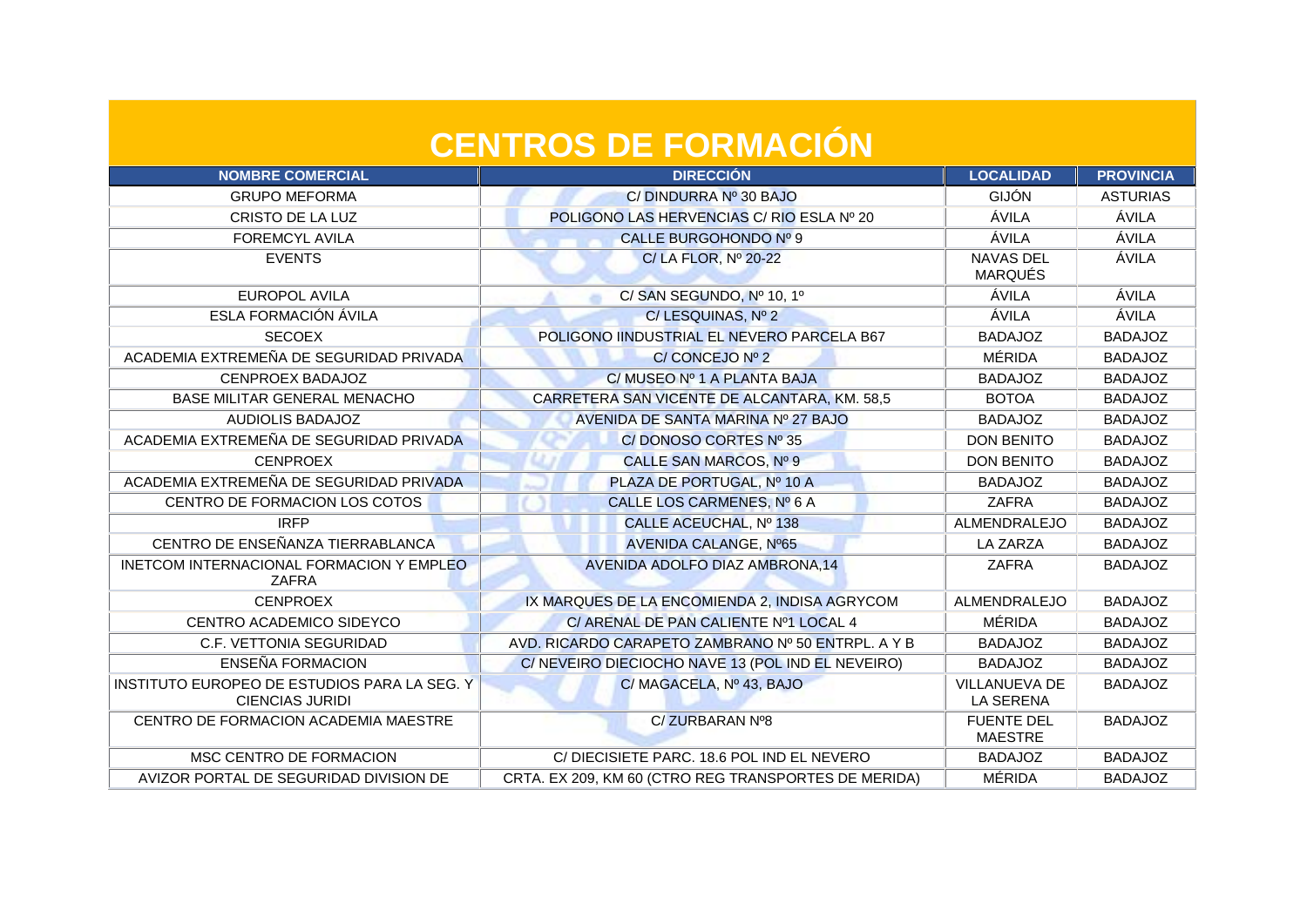| <b>NOMBRE COMERCIAL</b>                                 | <b>DIRECCIÓN</b>                              | <b>LOCALIDAD</b>                         | <b>PROVINCIA</b> |
|---------------------------------------------------------|-----------------------------------------------|------------------------------------------|------------------|
| <b>FORMACION</b>                                        |                                               |                                          |                  |
| CENPROEX AZUAGA                                         | C/MUÑOZ CRESPO Nº 14 BJ 1º 2º                 | <b>AZUAGA</b>                            | <b>BADAJOZ</b>   |
| <b>AFIS</b>                                             | AVDA. ALANGE Nº 5                             | MÉRIDA                                   | <b>BADAJOZ</b>   |
| <b>ACADEMIA ROBLES</b>                                  | C/HERNAN CORTES, Nº 8                         | <b>VILLANUEVA DE</b><br><b>LA SERENA</b> | <b>BADAJOZ</b>   |
| <b>WORLDFILMS</b>                                       | CALLE REAL, Nº 29                             | <b>LA ALBUERA</b>                        | <b>BADAJOZ</b>   |
| <b>BSECURE</b>                                          | C/ AGAPITO LLOBET, Nº 5                       | <b>IBIZA</b>                             | <b>BALEARES</b>  |
| INPROGRES - ESCUELA TÉCNICA PROFESIONAL                 | C/ FRIDA KHALO, Nº 13 BAJOS                   | PALMA DE<br><b>MALLORCA</b>              | <b>BALEARES</b>  |
| ORTHOS CENTRO ESPAÑOL DE EDUCACION FISICA               | C/CORCEGA Nº 371                              | <b>BARCELONA</b>                         | <b>BARCELONA</b> |
| CENTRO DE FORMACION DE SEGURIDAD CAN<br><b>PADRO</b>    | C/ AFUERAS S/N                                | <b>CASTELLBELL I EL</b><br><b>VILLAR</b> | <b>BARCELONA</b> |
| <b>INFORCOPE</b>                                        | C/ PRIMERO DE MAYO Nº 65                      | SAN BOI DE<br><b>LLOBREGAT</b>           | <b>BARCELONA</b> |
| <b>CORPS</b>                                            | C/SAN SALVADOR Nº 29 4º y 5º                  | <b>BARCELONA</b>                         | <b>BARCELONA</b> |
| CENTRO DE ENSEÑANZA AITES                               | AVENIDA PARALELO Nº 158 y 160                 | <b>BARCELONA</b>                         | <b>BARCELONA</b> |
| SECURITAS SEGURIDAD ESPAÑA                              | PLAZA DE LA PAU S/N EDIFICIO WTCAP2 2ª PLANTA | <b>CORNELLA DE</b><br><b>LLOBREGAT</b>   | <b>BARCELONA</b> |
| PROSEGUR ESPAÑA, S.L.                                   | GRAN VIA DE LAS CORTES CATALANAS Nº 175       | <b>HOSPITALET DE</b><br><b>LLOBREGAT</b> | <b>BARCELONA</b> |
| <b>ATYSA</b>                                            | C/SEPULVEDA Nº 143 ENTRESUELO 2               | <b>BARCELONA</b>                         | <b>BARCELONA</b> |
| <b>GRUP CATALA DE SEGURETAT</b>                         | C/ ALFONSO XII Nº 9 ENTREPLANTA 3ª            | <b>MANRESA</b>                           | <b>BARCELONA</b> |
| CENTRO DE FORMACION FORJA                               | $C/$ BOBILA $N^{\circ}$ 30 y 32               | <b>BARCELONA</b>                         | <b>BARCELONA</b> |
| ATA FORMACION DE SEGURIDAD                              | C/ALMOGAVARES Nº 68 y 70 5°                   | <b>BARCELONA</b>                         | <b>BARCELONA</b> |
| CENTRO DE FORMACION OCUPACIONAL                         | C/MAR $N^{\circ}$ 12 y 14                     | SAN ADRIÁN DE<br><b>BESOS</b>            | <b>BARCELONA</b> |
| <b>SC2 FORMACIO</b>                                     | C/LUCA Nº 10 BAJO                             | <b>BARCELONA</b>                         | <b>BARCELONA</b> |
| ASOCIACION DE ENSEÑANZA GENERAL Y<br><b>PROFESIONAL</b> | C/ PROVENZA Nº 104 BAJO                       | <b>BARCELONA</b>                         | <b>BARCELONA</b> |
| <b>CORPS</b>                                            | C/ GRAN VIA DE CARLOS III Nº 65               | <b>BARCELONA</b>                         | <b>BARCELONA</b> |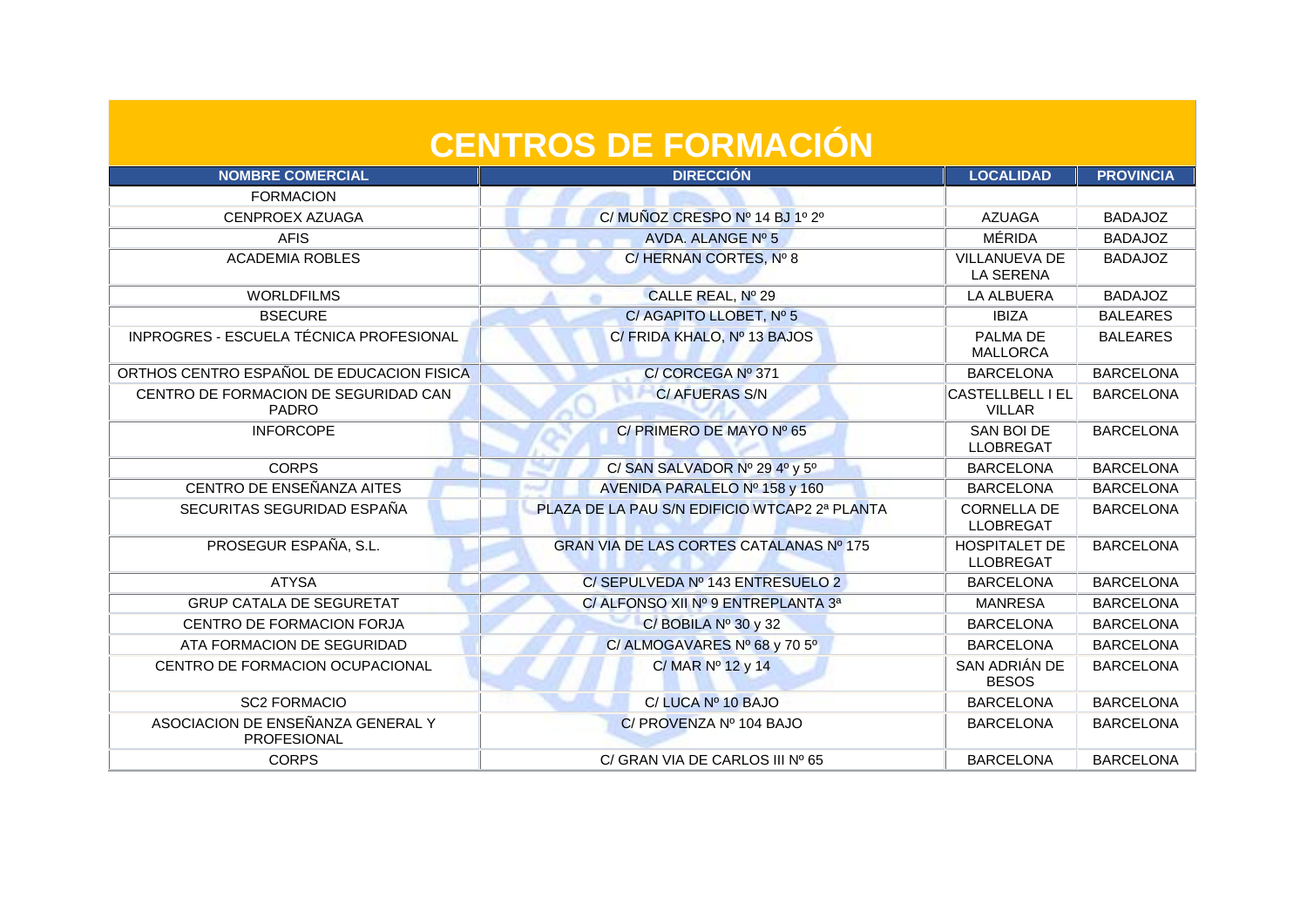| <b>NOMBRE COMERCIAL</b>                                            | <b>DIRECCIÓN</b>                                      | <b>LOCALIDAD</b>                         | <b>PROVINCIA</b> |
|--------------------------------------------------------------------|-------------------------------------------------------|------------------------------------------|------------------|
| <b>COBICLOM INTEGRAL</b>                                           | C/INDUSTRIA Nº 137 y141 ESCALERA IZQUIER ENTRESUELO 2 | <b>BARCELONA</b>                         | <b>BARCELONA</b> |
| CENTRO DE FORMACION OCUPACIONAL                                    | C/PIICIBERT S/N                                       | SAN ADRIÁN DE<br><b>BESOS</b>            | <b>BARCELONA</b> |
| INSTITUTO SUPERIOR DE ESTUDIOS DE SEGURIDAD<br><b>ISES</b>         | C/ESCULTORS CLAPEROS Nº 36 PLANTA BAJA                | <b>BARCELONA</b>                         | <b>BARCELONA</b> |
| INSTITUTO SUPERIOR DE ESTUDIOS DE SEGURIDAD<br><b>ISES</b>         | C/ ALCALDE ABRIL Nº 9 1ª PLANTA PUERTA 2ª             | MATARÓ                                   | <b>BARCELONA</b> |
| FES-FOR FEDERACION DE SERVICIOS UGT<br>CATALUNYA FORMACION         | VIA LAIETANA Nº 188º                                  | <b>BARCELONA</b>                         | <b>BARCELONA</b> |
| PROVINEN CENTRO DE ESTUDIOS DE SEGURIDAD                           | C/ENRIC GRANADOS Nº 18<br>NACES                       | <b>ESPLUGUES DE</b><br><b>LLOBREGAT</b>  | <b>BARCELONA</b> |
| <b>FES FOR II</b>                                                  | PASEO VERDUM Nº 5 Y 9 BAJOS                           | <b>BARCELONA</b>                         | <b>BARCELONA</b> |
| <b>FORMACION S G I</b>                                             | C/ RAMBLA CATALANA Nº 27 BAJOS                        | <b>HOSPITALET DE</b><br><b>LLOBREGAT</b> | <b>BARCELONA</b> |
| <b>IDFO MATARO FORMACIO SEGURETAT PRIVADA</b>                      | PLAZA DE LES TERESES, Nº 17-40                        | MATARÓ                                   | <b>BARCELONA</b> |
| FOMENTO DEL TRABAJO NACIONAL                                       | C/VIA LAYETANA Nº 32                                  | <b>BARCELONA</b>                         | <b>BARCELONA</b> |
| ORBITA PROFESIONAL SL                                              | C/ PROGRES Nº 3 y 5 PLANTA BAJA                       | <b>HOSPITALET DE</b><br><b>LLOBREGAT</b> | <b>BARCELONA</b> |
| ESCUELA DE CRIMINOLOGIA SEGURIDAD E<br><b>INVESTIGACION EDECSI</b> | C/ GIRONA Nº 24 BAJO                                  | <b>BARCELONA</b>                         | <b>BARCELONA</b> |
| ASIMAG ESCOLA DE FORMACIO QUALIFICADA S L                          | C/MELCHOR DE PALAU Nº 11 y 13                         | <b>BARCELONA</b>                         | <b>BARCELONA</b> |
| <b>CIRENP</b>                                                      | AVENIDA PUERTA DEL ANGEL Nº 38 1º y 3º                | <b>BARCELONA</b>                         | <b>BARCELONA</b> |
| INSTITUTO SUPERIOR DE ESTUDIOS DE SEGURIDAD<br><b>ISES</b>         | C/BISCAIA Nº 441 y 443                                | <b>BARCELONA</b>                         | <b>BARCELONA</b> |
| <b>ESERP</b>                                                       | C/ GERONA Nº 24                                       | <b>BARCELONA</b>                         | <b>BARCELONA</b> |
| SAPS INTELIGENCIA EMPRESARIAL                                      | CALLE ZAMORA, Nº 68                                   | <b>BARCELONA</b>                         | <b>BARCELONA</b> |
| <b>NEYDEN ESTRATEGIES I MILLORA</b><br>ORGANITZACIONAL             | CALLE MARQUES DE CAMPO SAGRADO, Nº 14, ENTRESUELO 2   | <b>BARCELONA</b>                         | <b>BARCELONA</b> |
| <b>INSTITUT ACCESS A LA FUNCIO PUBLICA</b>                         | CALLE COMTES DE BELL LLOC, Nº 161                     | <b>BARCELONA</b>                         | <b>BARCELONA</b> |
| <b>ESTUDIS VALLES</b>                                              | CALLE NARCIS GIRALT, Nº 16 18                         | SABADELL                                 | <b>BARCELONA</b> |
| <b>INSTITUT ACCESS</b>                                             | AVENIDA MERIDIANA Nº 216                              | <b>BARCELONA</b>                         | <b>BARCELONA</b> |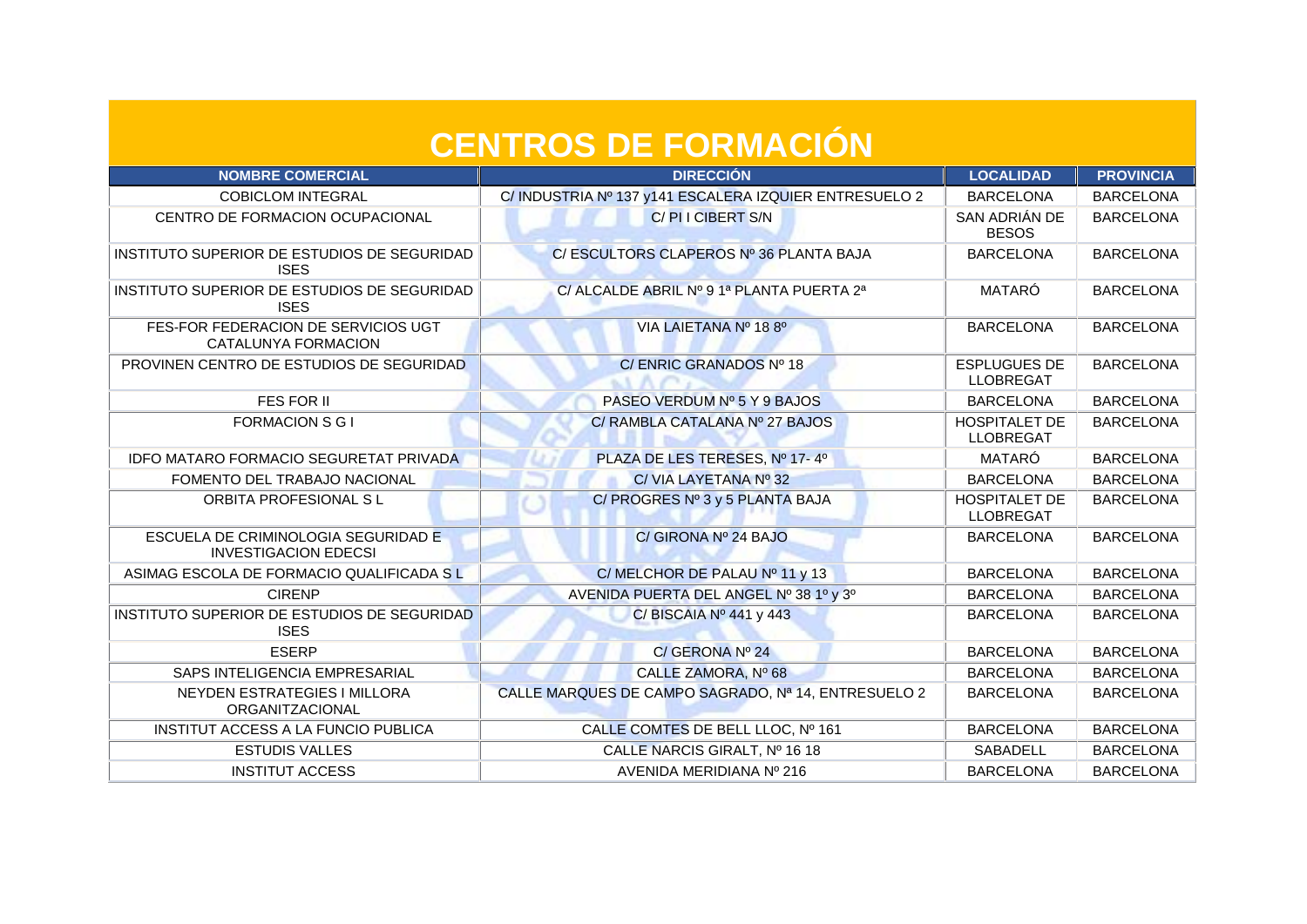| <b>NOMBRE COMERCIAL</b>                                        | <b>DIRECCIÓN</b>                       | <b>LOCALIDAD</b>                         | <b>PROVINCIA</b> |
|----------------------------------------------------------------|----------------------------------------|------------------------------------------|------------------|
| <b>INSTITUT ACCESS</b>                                         | CALLE GENERAL CASTAÑOS Nº 96           | MATARÓ                                   | <b>BARCELONA</b> |
| CENTRO DE FORMACIO PROFESIONAL CATALUNYA<br><b>FORMACAT SL</b> | CARRETERA VIA DE EUROPA, Nº 169 BAJO   | MATARÓ                                   | <b>BARCELONA</b> |
| ASOCIACION GALEON 2008                                         | <b>CALLE ZAMORA 46 48</b>              | <b>BARCELONA</b>                         | <b>BARCELONA</b> |
| CENTRE DE FOMACIO DE SEGURETAT CAN PADRO                       | <b>CALLE AFORES S/N</b>                | <b>CASTELLBELL I EL</b><br><b>VILLAR</b> | <b>BARCELONA</b> |
| <b>FUNDACIO PRIVADA CECOT FORMACIO</b>                         | CARRER COLOM, Nº 114                   | <b>TERRASSA</b>                          | <b>BARCELONA</b> |
| CENTRE DÉSTUDIS FUTUR I FORMACIO                               | <b>CARRER SANT SILVESTRE 11 BAIXOS</b> | <b>SANTA COLOMA</b><br>DE GRAMANET       | <b>BARCELONA</b> |
| CAMPUS SEGURIDAD CASTELLOLI                                    | CARRETERA NACIONAL II, KM 560          | <b>CASTELLOLI</b>                        | <b>BARCELONA</b> |
| <b>INSTITUT BARCELONA OPISICIONS</b>                           | CALLE RECTOR TRIADO, Nº 94, ENTRESUELO | <b>BARCELONA</b>                         | <b>BARCELONA</b> |
| <b>IDFO</b>                                                    | RAMBLA DEL RAVAL, Nº 29-35             | <b>BARCELONA</b>                         | <b>BARCELONA</b> |
| INGENYERIA I CONSULTORIA 2000 S L EVOESFERA                    | CALLE PAMPLONA, Nº 96 104              | <b>BARCELONA</b>                         | <b>BARCELONA</b> |
| CENTRE D'ESTUDIS ADAMS DE BARCELONA                            | CALLE BAILEN, Nº 126                   | <b>BARCELONA</b>                         | <b>BARCELONA</b> |
| CENTRE D'ESTUDIS ADAMS DE BARCELONA                            | CALLE PROVENZA, Nº 388                 | <b>BARCELONA</b>                         | <b>BARCELONA</b> |
| AGORA INSTITUT DE FORMACIO                                     | CALLE SANT LLORENC, Nº 84 86           | <b>SABADELL</b>                          | <b>BARCELONA</b> |
| PROTECCION DE PATRIMONIOS                                      | CALLE LUCANO, Nº 10 BAJO, AULAS 3 Y 5  | <b>BARCELONA</b>                         | <b>BARCELONA</b> |
| QUICK FORMACIO DIRECTA A L'OPOSICIO                            | CALLE RAMBLA DE LA PAU, Nº 95 BAJO     | VILANOVA I LA<br><b>GELTRU</b>           | <b>BARCELONA</b> |
| <b>OPOS GARVI</b>                                              | CALLE ANCORA, Nº 3                     | <b>VILANOVA I LA</b><br><b>GELTRU</b>    | <b>BARCELONA</b> |
| TRIA FORMACIO S L                                              | CALLE INDUSTRIA, Nº 47 BIS             | <b>GRANOLLERS</b>                        | <b>BARCELONA</b> |
| ESCOLA SUPERIOR DE SEGURETAT                                   | PASEO DE GRACIA, Nº 26, LOCAL 2        | <b>BARCELONA</b>                         | <b>BARCELONA</b> |
| ESCUELA DE NEGOCIOS Y ADMINISTRACION DE<br>EMPRESAS, S.A.      | <b>CALLE MESTRE CANDI, 22-34</b>       | <b>HOSPITALET</b>                        | <b>BARCELONA</b> |
| ESCUELA DE NEGOCIOS Y ADMINISTRACION DE<br>EMPRESAS, S.A       | AVENIDA SANT ESTEVE, 70, 1ª PLANTA     | <b>GRANOLLERS</b>                        | <b>BARCELONA</b> |
| <b>OPOS GARVI</b>                                              | RAMBLA JOSEP ANTONI VIDAL Nº11, 1º-1ª  | VILANOVA I LA<br><b>GELTRU</b>           | <b>BARCELONA</b> |
| SOM-HI DIFUSSIO S.L.                                           | GRAN VIA DE LES CORTS CATALANES Nº 672 | <b>BARCELONA</b>                         | <b>BARCELONA</b> |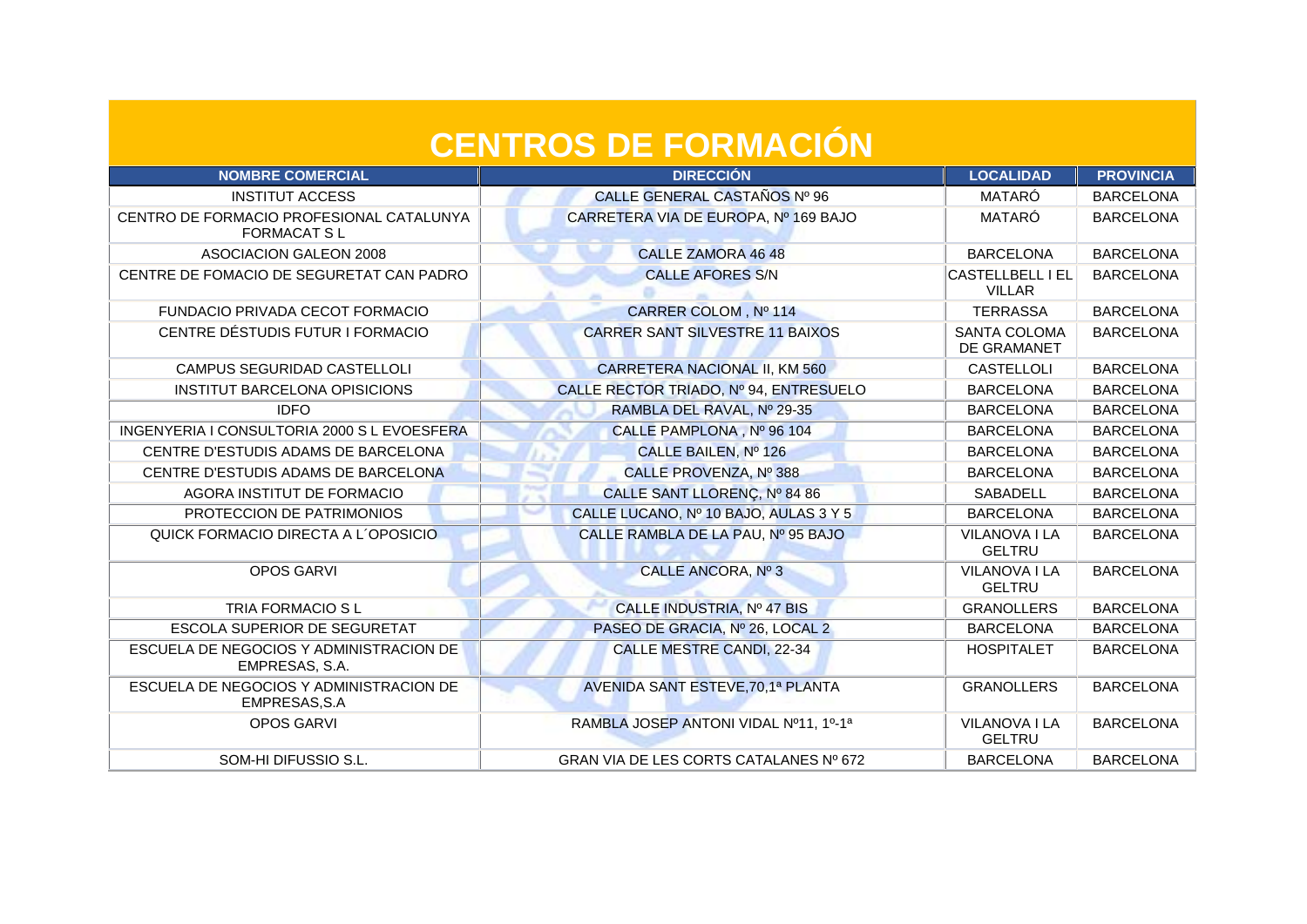| <b>NOMBRE COMERCIAL</b>                                     | <b>DIRECCIÓN</b>                                        | <b>LOCALIDAD</b>                   | <b>PROVINCIA</b> |
|-------------------------------------------------------------|---------------------------------------------------------|------------------------------------|------------------|
| INGENIERIA DEL CONOCIMIENTO S.A. (INGECON)                  | AVDA. SARRIÁ Nº 27 1º Y 2º                              | <b>BARCELONA</b>                   | <b>BARCELONA</b> |
| SOM-HI DIFUSSIO S.L.                                        | CALLE SANTA MARTA Nº 38                                 | MATARÓ                             | <b>BARCELONA</b> |
| CAMPUS WORLD LEARNING S.L.                                  | CELLE ANSELM CLAVE Nº 67 1ª                             | <b>MOLLET DEL</b><br><b>VALLES</b> | <b>BARCELONA</b> |
| <b>AS FORMACIO</b>                                          | CALLE PONENT Nº 160 LOCAL                               | <b>BADALONA</b>                    | <b>BARCELONA</b> |
| SECURITAS SEGURIDAD ESPAÑA S.A.                             | CALLE ANSELM CLAVE, Nº 2 Y 3 A, MODULS 4-5 ED. LA PISTA | <b>VIC</b>                         | <b>BARCELONA</b> |
| INSTITUTO SUPERIOR DE ESTUDIOS DE SEGURIDAD-<br><b>ISES</b> | CALLE LLANÇA, Nº 54                                     | <b>BARCELONA</b>                   | <b>BARCELONA</b> |
| <b>FORMACION FSP</b>                                        | CALLE CREU, Nº 114, BAJOS                               | <b>SANT JUST</b><br><b>DESVERN</b> | <b>BARCELONA</b> |
| CENTRE DE L'OPOSITOR                                        | AVDA. FRANCESC MACIA, Nº 96                             | VILANOVA I LA<br><b>GELTRU</b>     | <b>BARCELONA</b> |
| CIS CENTRE INTEGRAL DE SEGURETAT                            | <b>CALLE BALAGUER</b>                                   | <b>TERRASA</b>                     | <b>BARCELONA</b> |
| DYN FORMACIO, SL                                            | AVENIDA CUBELLES, Nº 3-5, BAJOS                         | VILANOVA I LA<br><b>GELTRU</b>     | <b>BARCELONA</b> |
| <b>TANGRAM SCP</b>                                          | C/GUILLERIES, Nº 1                                      | <b>MANLLEU</b>                     | <b>BARCELONA</b> |
| SEGURAIR FORMACION, S.L.                                    | CALLE ARIZALA, Nº 41                                    | <b>BARCELONA</b>                   | <b>BARCELONA</b> |
| TR@ININGTUTOR                                               | C/ JAUME BALMES, Nº 37-39                               | MATARÓ                             | <b>BARCELONA</b> |
| TR@ININGTUTOR                                               | C/ SANT RAMÓN DE PENYAFORT, Nº1                         | <b>BARCELONA</b>                   | <b>BARCELONA</b> |
| AOS (ACADEMIA DE OPOSICIONES Y SEGURIDAD)                   | PASSEIG OLIMPIC, Nº 5                                   | <b>BARCELONA</b>                   | <b>BARCELONA</b> |
| <b>ASIMAG</b>                                               | C/ZAMORA Nº 46-48                                       | <b>BARCELONA</b>                   | <b>BARCELONA</b> |
| <b>CENTRE D'ESTUDIS FIF</b>                                 | CALLE JOTA, Nº6                                         | <b>BARCELONA</b>                   | <b>BARCELONA</b> |
| <b>VINSA</b>                                                | CALLE MOTORS, Nº 300-304                                | <b>HOSPITALET</b>                  | <b>BARCELONA</b> |
| CIS CENTRE INTEGRAL DE SEGURETAT                            | PLAZA VERDUM, 3, LOCAL                                  | <b>BARCELONA</b>                   | <b>BARCELONA</b> |
| SERVEIS I ASESSORAMENT CEMFORMACIO                          | C/JUSTICIA, 19                                          | <b>RUBI</b>                        | <b>BARCELONA</b> |
| <b>EDITEFORMACIO</b>                                        | CALLE TUSET Nº 19 PALNTA 2,5 Y ATICO                    | <b>BARCELONA</b>                   | <b>BARCELONA</b> |
| <b>SVL FORMACION</b>                                        | C/ ANNA, Nº 28, 2ª PLANTA                               | <b>BARCELONA</b>                   | <b>BARCELONA</b> |
| <b>EDITEFORMACIO</b>                                        | C/TUSET Nº 19 PLANTA 2ª 5ª Y ATICO                      | <b>BARCELONA</b>                   | <b>BARCELONA</b> |
| <b>GRUPOHANDLING</b>                                        | C/ PAU CLARIS, Nº 196, 7ª PLANTA                        | <b>BARCELONA</b>                   | <b>BARCELONA</b> |
| AURUM CONSULTORIA I FORMACIO EN SEGURETAT,                  | C/ ZAMORA, Nº 48, 3º 2ª                                 | <b>BARCELONA</b>                   | <b>BARCELONA</b> |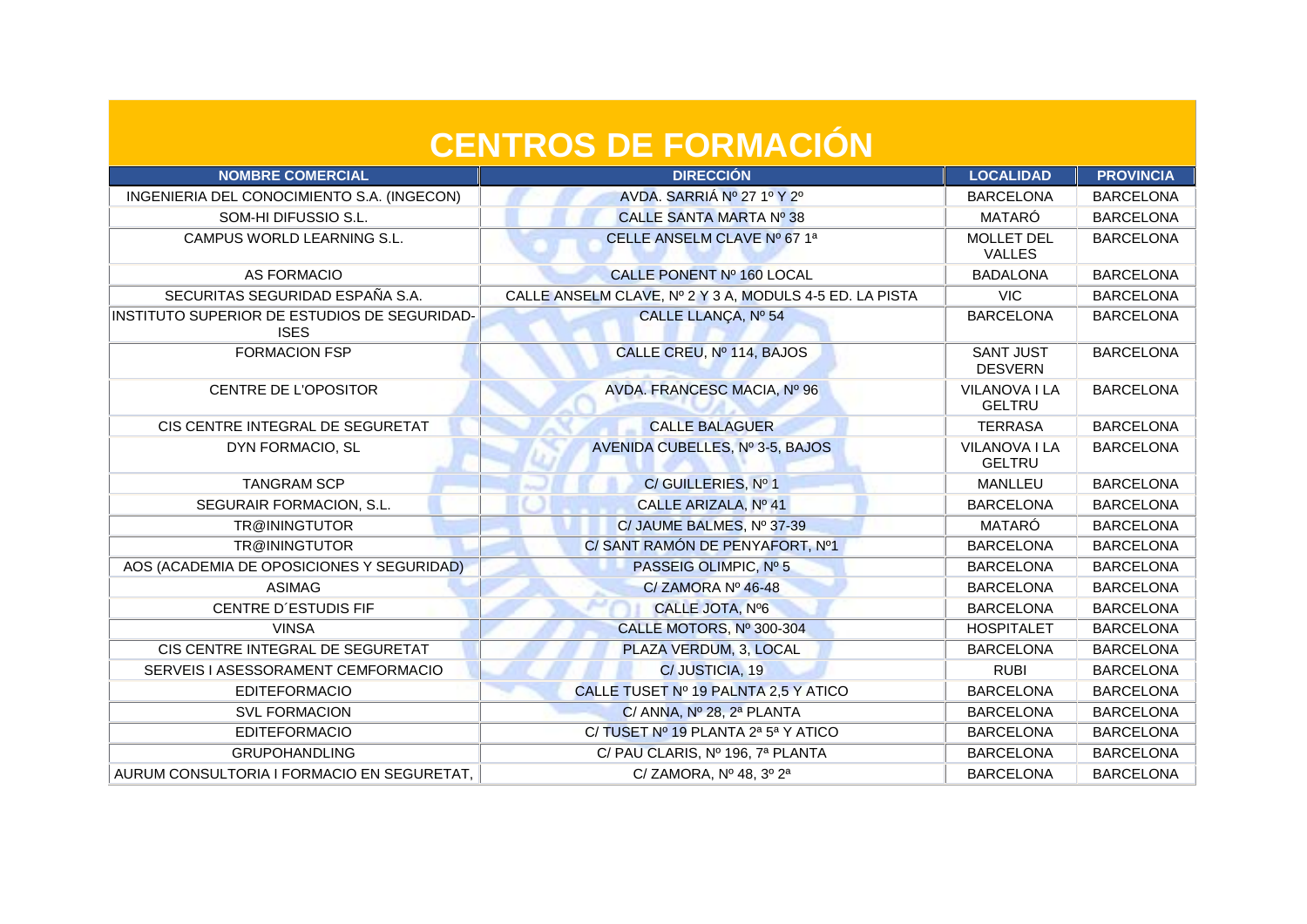| <b>NOMBRE COMERCIAL</b>                                    | <b>DIRECCIÓN</b>                           | <b>LOCALIDAD</b>                        | <b>PROVINCIA</b> |
|------------------------------------------------------------|--------------------------------------------|-----------------------------------------|------------------|
| S.L.                                                       |                                            |                                         |                  |
| <b>ESCOLA TURBULA</b>                                      | CTRA MATARO, Nº 26                         | SANT ADRIÁ DEL<br><b>BESOS</b>          | <b>BARCELONA</b> |
| <b>AS FORMACIO</b>                                         | <b>AVENIDA MEDITARRANI Nº25</b>            | PINEDA DE MAR                           | <b>BARCELONA</b> |
| CENTRE TECNIC EUROPEU D'ENSENYAMENTS<br>PROFESSIONALS S.L. | C/ AMADEU TORNER Nº 72-74                  | L'HOSPITALET DE<br><b>LLOBREGAT</b>     | <b>BARCELONA</b> |
| GLOSE PROJECT MANAGEMENT, S.L.                             | CTRA. NACIONAL II, KM 559                  | CASTELLOLI                              | <b>BARCELONA</b> |
| <b>AVANTI FORMACIO</b>                                     | C/SICILIA Nº 12                            | <b>BADALONA</b>                         | <b>BARCELONA</b> |
| <b>SECURITYFORM SL</b>                                     | C/MONTAÑA Nº 20                            | <b>BARCELONA</b>                        | <b>BARCELONA</b> |
| <b>AS FORMACIO</b>                                         | C/ESPINOI Nº 2                             | <b>BARCELONA</b>                        | <b>BARCELONA</b> |
|                                                            | PASEO MARAGALL Nº 258 BAJOS                | <b>BARCELONA</b>                        | <b>BARCELONA</b> |
|                                                            | C/TUSET Nº 192º                            | <b>BARCELONA</b>                        | <b>BARCELONA</b> |
| ESEC INFORMATIC CENTER, S.L.                               | C/CONCEPCIÓ, Nº 40-42                      | SABADELL                                | <b>BARCELONA</b> |
| GEP&RISK112, SL                                            | C/MORATIN, Nº 100                          | SABADELL                                | <b>BARCELONA</b> |
| OPOS GARVI                                                 | RAMBLA JOSEP ANTONI VIDAL Nº 19            | VILANOVA I LA<br><b>GELTRU</b>          | <b>BARCELONA</b> |
| <b>OPOS GARVI</b>                                          | C/EUGENI D'ORS Nº 40-42                    | <b>VILAFRANCA DEL</b><br><b>PENEDÉS</b> | <b>BARCELONA</b> |
| <b>SINERGIA</b>                                            | C/VILAMARI Nº 86-88                        | <b>BARCELONA</b>                        | <b>BARCELONA</b> |
| <b>FUNDACIO PACO PUERTO</b>                                | VIA LAITENA Nº 16-18                       | <b>BARCELONA</b>                        | <b>BARCELONA</b> |
|                                                            | C/ ESCULTOR CLAPEROS Nº 36 BAIXOS          | <b>BARCELONA</b>                        | <b>BARCELONA</b> |
| <b>BPS FORMACIO S.L.</b>                                   | AVD. MADRID 95-97, Nº 1-1                  | <b>BARCELONA</b>                        | <b>BARCELONA</b> |
| <b>CENTRE D'ESTUDIS FIF</b>                                | PASSEIG CIUTAT DE MALLORCA Nº 9-11, TDA. 3 | <b>BARCELONA</b>                        | <b>BARCELONA</b> |
| <b>IDFO CORNELLÁ</b>                                       | C/ REVOLT NEGRE Nº 12                      | <b>CORNELLA DE</b><br><b>LLOBREGAT</b>  | <b>BARCELONA</b> |
| SURGE CENTRO DE ESTUDIOS S.L.                              | C/DEL GRECO Nº 16-18                       | <b>BARCELONA</b>                        | <b>BARCELONA</b> |
| <b>GLOBALTEC</b>                                           | C/ PROVENSALS Nº 67 5-4                    | <b>BARCELONA</b>                        | <b>BARCELONA</b> |
| LICITI SERVICES CONSULTORIA Y FORMACION                    | C/TIRSO DE MOLINA Nº 36                    | CORNELLÁ DE<br><b>LLOBREGAT</b>         | <b>BARCELONA</b> |
| CENTRO DE ESTUDIOS SUPERIORES DE SEGURIDAD                 | C/ ENRIC MORERA                            | <b>MOLLET DEL</b>                       | <b>BARCELONA</b> |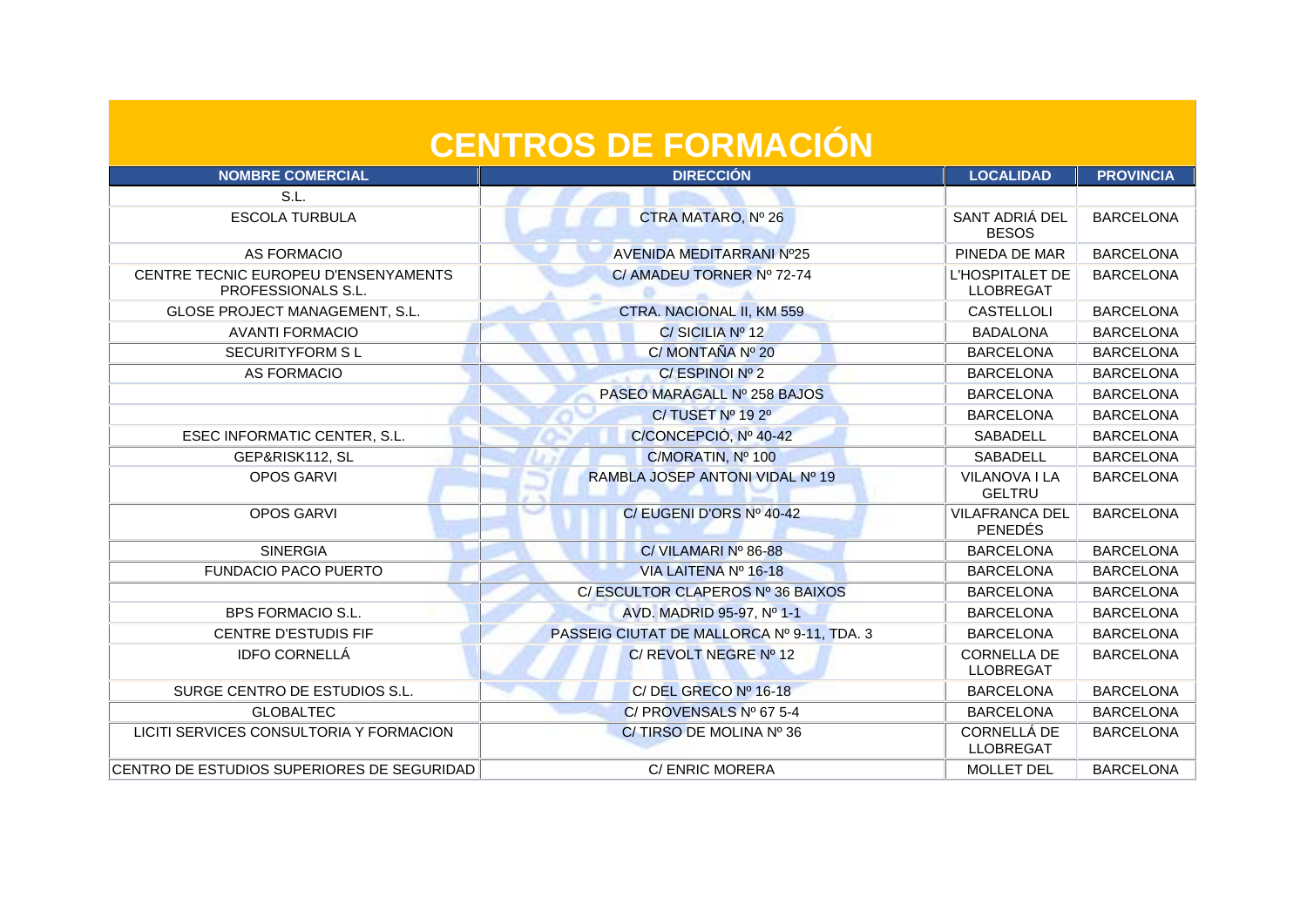| <b>NOMBRE COMERCIAL</b>                            | <b>DIRECCIÓN</b>                                 | <b>LOCALIDAD</b>                           | <b>PROVINCIA</b> |
|----------------------------------------------------|--------------------------------------------------|--------------------------------------------|------------------|
| <b>INTEGRAL S.L.</b>                               |                                                  | VALLÉS                                     |                  |
| AURUM CONSULTORIA I FORMACION EN SEGURETAT<br>S.L. | <b>C/FORTUNY</b>                                 | <b>L'HOSPITALET DE</b><br><b>LLOBREGAT</b> | <b>BARCELONA</b> |
| SAFETY & SECURITY TRAINING INSTITUTE               | C/ DE LA VILA LOCAL B BLOQUE A-B                 | CERDANYOLA DEL<br>VALLÉS                   | <b>BARCELONA</b> |
| FPS FORMACION PROFESIONAL SEGURIDAD                | C/VILLAR Nº63 BAJOS                              | <b>BARCELONA</b>                           | <b>BARCELONA</b> |
| ORGATECNOS SA                                      | C/ GARCILASO Nº100                               | <b>SABADELL</b>                            | <b>BARCELONA</b> |
| <b>STAF SANTA EULALIA</b>                          | C/ SANTA EULALIA Nº22                            | <b>HOSPITALET DE</b><br><b>LLOBREGAT</b>   | <b>BARCELONA</b> |
| <b>CORSA FORMACION</b>                             | C/CORNET I MAS Nº 69 BAJO                        | <b>BARCELONA</b>                           | <b>BARCELONA</b> |
| <b>ACADEMIA BULL MATARO</b>                        | PASSATGE COMPTES MIR I BORRELL Nº 4              | MATARÓ                                     | <b>BARCELONA</b> |
| <b>GLOBAL TRAINING</b>                             | PASSEIG DE LA GENERALITAT, 30, ENTRESUELO, 4 BIS | <b>VIC</b>                                 | <b>BARCELONA</b> |
| <b>ESCOLA PONS</b>                                 | AV. JACINT VERDAGUER, Nº 12                      | <b>SANT CARLES DE</b><br><b>LA RAPITA</b>  | <b>BARCELONA</b> |
| <b>ACADEMIA SIAS</b>                               | PLZA FRANCES MICHELI I JOVE Nº 1 PLANTA 1        | SAN ADRIÁ DEL<br><b>BESOS</b>              | <b>BARCELONA</b> |
| <b>ACADEMIA SIAS</b>                               | C/ESPINOI Nº 2                                   | <b>BARCELONA</b>                           | <b>BARCELONA</b> |
| <b>ACADEMIA SIAS</b>                               | C/XALOC Nº 4                                     | PARETS DEL<br>VALLÉS                       | <b>BARCELONA</b> |
| <b>AUTOESCUELA ZONAF</b>                           | C/ MINERIA Nº 54 ESCALA B PLANTA BAIXA           | <b>BARCELONA</b>                           | <b>BARCELONA</b> |
| <b>CEFAYR BARCELONA</b>                            | C/LUCA Nº 1                                      | <b>BARCELONA</b>                           | <b>BARCELONA</b> |
| <b>CAMPUS SEGURIDAD</b>                            | C/ PELAI, Nº 42                                  | <b>BARCELONA</b>                           | <b>BARCELONA</b> |
| <b>CAMPUS SEGURIDAD</b>                            | C/PELAI, Nº 42                                   | <b>BARCELONA</b>                           | <b>BARCELONA</b> |
| <b>FORMASEGUR TC</b>                               | AVDA. CORTS CATALANES, Nº 5-7                    | <b>SAN CUGAT DEL</b><br>VALLÉS             | <b>BARCELONA</b> |
| COMUNICACIÓN GESTUAL                               | C/BISBE SIVILLA, Nº 30 B                         | <b>BARCELONA</b>                           | <b>BARCELONA</b> |
| <b>CEPS FORMACIO</b>                               | <b>CARRER JOAN OBIOLS 15-178</b>                 | <b>BARCELONA</b>                           | <b>BARCELONA</b> |
| AURUM CONSULTORIA I FORMACION EN SEGURETAT         | C/ AMPLE Nº 25                                   | OLESA DE<br><b>MONTSERRAT</b>              | <b>BARCELONA</b> |
| COLISEUM CENTRE DE FORMACIÓ                        | C/ JOAN FERNÁNDEZ, 90-94                         | <b>CORNELLÁ DE</b><br><b>LLOBREGAT</b>     | <b>BARCELONA</b> |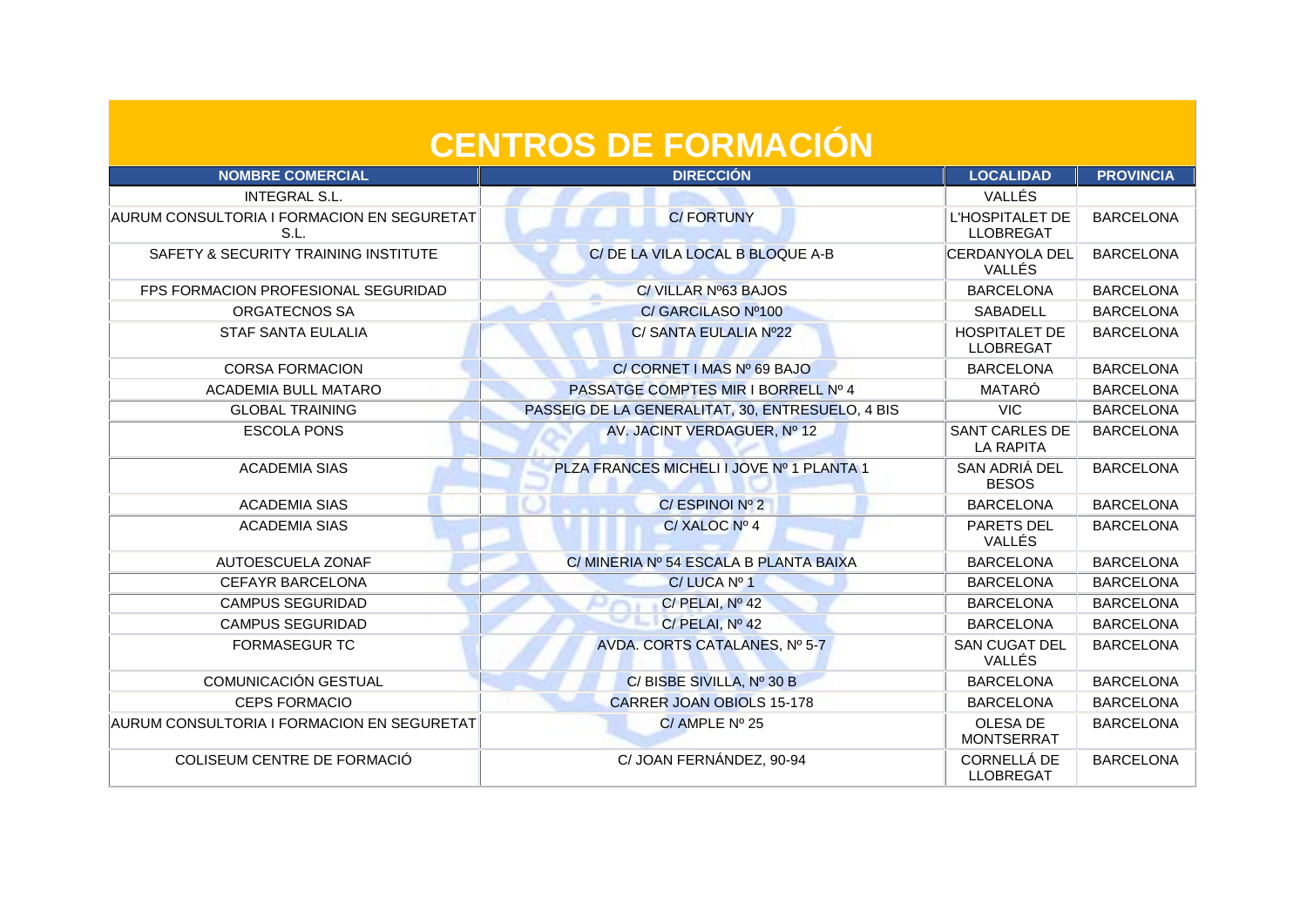| <b>CENTROS DE FORMACIÓN</b>                             |                                                          |                                          |                  |
|---------------------------------------------------------|----------------------------------------------------------|------------------------------------------|------------------|
| <b>NOMBRE COMERCIAL</b>                                 | <b>DIRECCIÓN</b>                                         | <b>LOCALIDAD</b>                         | <b>PROVINCIA</b> |
| <b>CENTINEL DRONE</b>                                   | <b>AVDA. PUERTO RICO, 25</b>                             | PINEDA DEL MAR                           | <b>BARCELONA</b> |
|                                                         | C/ MARTI CODOLAR Nº 18-20                                | <b>HOSPITALET DE</b><br><b>LLOBREGAT</b> | <b>BARCELONA</b> |
|                                                         | C/ MARTI CODOLAR Nº 18-20                                | <b>HOSPITALET DE</b><br><b>LLOBREGAT</b> | <b>BARCELONA</b> |
| <b>CEP CERVANTES</b>                                    | $C/$ BERLIN $N^{\circ}$ 9                                | <b>BARCELONA</b>                         | <b>BARCELONA</b> |
| <b>FUNDACIO PRIVADA CLAPEROS</b>                        | PASSATGE CAN BERDURA Nº9 ENTRESOL                        | <b>BARCELONA</b>                         | <b>BARCELONA</b> |
| ACADEMIA TECNICA UNIVERSITARIA                          | C/ PETRONILA CASADO Nº 18                                | <b>BURGOS</b>                            | <b>BURGOS</b>    |
| CARIBE                                                  | C/ RONDA DEL FERROCARRIL Nº 26 BAJO                      | MIRANDA DE<br><b>EBRO</b>                | <b>BURGOS</b>    |
| <b>FOREMCYL BURGOS</b>                                  | C/OVIEDO Nº 7 BAJO                                       | <b>BURGOS</b>                            | <b>BURGOS</b>    |
| PROSEGUR SERVICIOS DE EFECTIVO ESPAÑA, S.L.             | C/30 DE ENERO DE 1964, S/N 4ª PLANTA                     | <b>BURGOS</b>                            | <b>BURGOS</b>    |
| <b>GRUPO SIE</b>                                        | C/SAGRADA FAMILIA, Nº 31, BAJO                           | <b>BURGOS</b>                            | <b>BURGOS</b>    |
| <b>P&amp;S GLOBAL MIRANDA</b>                           | POLIGONO INDUSTRIAL DE BAYAS, PARCELAS 34 y 35           | <b>MIRANDA DE</b><br><b>EBRO</b>         | <b>BURGOS</b>    |
| <b>CEMI MIRANDA</b>                                     | C/ CONDADO DE TREVIÑO Nº 25 BAJO                         | <b>MIRANDA DE</b><br><b>EBRO</b>         | <b>BURGOS</b>    |
| <b>USAC DIEGO PORCELOS</b>                              | <b>GLORIETA DE LOGROÑO Nº 2</b>                          | <b>BURGOS</b>                            | <b>BURGOS</b>    |
| <b>EUROPOL BURGOS</b>                                   | C/SAN PABLO 14                                           | <b>BURGOS</b>                            | <b>BURGOS</b>    |
| ACADEMIA NUEVA CASTILLA                                 | C/ FEDERICO MARTINEZ VAREA Nº 31                         | <b>BURGOS</b>                            | <b>BURGOS</b>    |
| <b>GESFONOR</b>                                         | C/ LUIS ALBERDI, Nº 19, BAJO                             | <b>BURGOS</b>                            | <b>BURGOS</b>    |
| FUNDACION GENERAL DE LA UNIVERSIDAD DE<br><b>BURGOS</b> | AVDA. DE CANTABRIA, ESCUELA POLITECNICA SUP RIO VENA, SN | <b>BURGOS</b>                            | <b>BURGOS</b>    |
| <b>MEGAFOR SECURITY BURGOS</b>                          | C/ ERMITA, Nº 83                                         | <b>BUSTO DE</b><br><b>BURERA</b>         | <b>BURGOS</b>    |
| CONSULTORIA Y FORMACION BALBO                           | C/DOCTOR FLEMING Nº 10 BAJO                              | <b>CÁCERES</b>                           | <b>CÁCERES</b>   |
| CEFOT <sub>1</sub>                                      | <b>CARRETERA GIJON - SEVILLA KM 558</b>                  | <b>CÁCERES</b>                           | <b>CÁCERES</b>   |
| CENPROEX PLASENCIA                                      | C/ PEDRO ISIDRO Nº 4 2º- AULA 1                          | <b>PLASENCIA</b>                         | <b>CÁCERES</b>   |
| <b>GRUPO PLACENTINA</b>                                 | AVD. DE EXTREMADURA Nº 46                                | <b>MONTEHERMOSO</b>                      | <b>CÁCERES</b>   |
| ACADEMIA EXTREMEÑA DE SEGURIDAD PRIVADA                 | CALLE ITALIA Nº 13                                       | <b>CÁCERES</b>                           | <b>CÁCERES</b>   |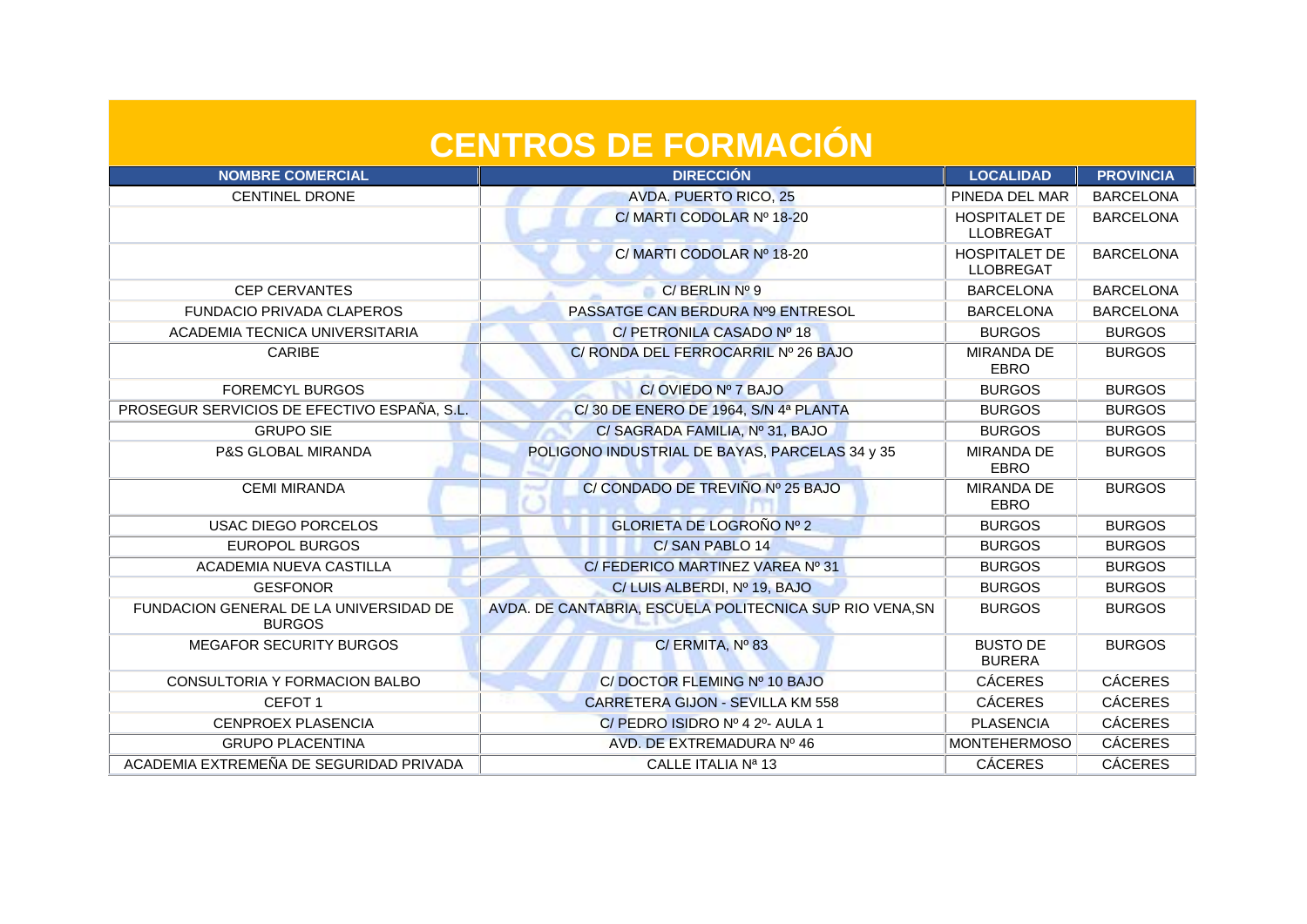| <b>NOMBRE COMERCIAL</b>                     | <b>DIRECCIÓN</b>                                        | <b>LOCALIDAD</b>                    | <b>PROVINCIA</b> |
|---------------------------------------------|---------------------------------------------------------|-------------------------------------|------------------|
| <b>GRUPO PLACENTINA</b>                     | C/ PEDRO ISIDRO 4, 2ª PLANTA- AULA 2                    | <b>PLASENCIA</b>                    | <b>CÁCERES</b>   |
| ACADEMIA CORPE S.L.                         | C/HERNANDO DE SOTO, 2, ENTREPLANTA                      | <b>CÁCERES</b>                      | <b>CÁCERES</b>   |
| CENPROEX FORMACION Y EMPLEO                 | AVENIDA RODRIGUEZ DE LEDESMA, S/N BAJO                  | <b>CÁCERES</b>                      | <b>CÁCERES</b>   |
| <b>AFIS</b>                                 | AVDA. VIRGEN DE GUADALUPE Nº 20 SOTANO 3                | <b>CÁCERES</b>                      | <b>CÁCERES</b>   |
| <b>FORMANORTEX SL</b>                       | C/ JULIAN BESTEIRO Nº 9                                 | <b>PLASENCIA</b>                    | <b>CÁCERES</b>   |
| <b>FOREMPLEX</b>                            | CALLE TEJEDORES, Nº 118 (POL. LAS CAPELLANIAS)          | <b>CÁCERES</b>                      | <b>CÁCERES</b>   |
| FORMACION INTEGRAL PUBLICA Y PRIVADA (FIPP) | AV. MARIANISTAS S/N COL. NUESTRA SRA. DEL PILAR         | JEREZ DE LA<br><b>FRONTERA</b>      | CÁDIZ            |
| CENTRO DE ESTUDIOS PREMIER ROTA             | AV. DE LA MARINA Nº 9 EDIFICIO PUERTO LUCERO LOCAL Nº 2 | <b>ROTA</b>                         | <b>CÁDIZ</b>     |
| <b>FIPP</b>                                 | C/ MARIA AUXILIADORA Nº 19 C. SALESIANOS Mª AUXILIADORA | <b>ALGECIRAS</b>                    | CÁDIZ            |
| <b>BASE NAVAL DE ROTA</b>                   | BASE NAVAL DE ROTA S/N, EDIFICIO 2007                   | <b>BASE NAVAL DE</b><br><b>ROTA</b> | CÁDIZ            |
| INSTITUTO DE PLANIFICACION Y GESTION        | C/NARANJAS Nº 3                                         | JEREZ DE LA<br><b>FRONTERA</b>      | CÁDIZ            |
| CENTRO DE FORMACION ALMANZOR                | EDIFICIO DIELECTRIC, CTRA. CADIZ-MALAGA 340, KM 108,35  | <b>ALGECIRAS</b>                    | CÁDIZ            |
| CENTRO DE FORMACION FONADE                  | PLZA. ALTA Nº 7 ENTREPLANTA 2 OFICINA 5                 | <b>ALGECIRAS</b>                    | CÁDIZ            |
| CENTRO DE ESTUDIOS Y FORMACION SIGLO XXI    | C/ PADRE TORRES SILVA, Nº 14                            | JEREZ DE LA<br><b>FRONTERA</b>      | CÁDIZ            |
| AULA 39 CENTRO DE FORMACION                 | <b>CALLE AURORA Nº 39</b>                               | LA LINEA DE LA<br><b>CONCEPCIÓN</b> | CÁDIZ            |
| <b>GLOBAL AR GROUP</b>                      | C/SAN JUAN BOSCO Nº 9 (NOTAS)                           | SAN JOSE DEL<br>VALLE               | CÁDIZ            |
| <b>ACADEMIA FIPP FENICIA</b>                | C/ ALGECIRAS, Nº 1, EDIF. FENICIA, LOCAL 3              | CÁDIZ                               | CÁDIZ            |
| <b>GLOBAL AR GROUP</b>                      | C/SEVILLA Nº 43                                         | JEREZ DE LA<br><b>FRONTERA</b>      | CÁDIZ            |
| TERRACOSTA FORMACION, S.L.                  | C/ JOSE RAMOS BORRERO, Nº 14, LOCAL 31, CENTRO ATLANTID | <b>SAN FERNANDO</b>                 | CÁDIZ            |
| CENTRO DE FORMACIÓN AUTOESCUELA RAFAEL      | AVDA, 14 DE ABRIL Nº50                                  | PUERTO REAL                         | CÁDIZ            |
| CENTRO DE FORMACION CAÑADILLAS C B          | AVD ALMIRANTE LEON HERRERO Nº 16 CC SAN FERNANDO PLAZA  | <b>SAN FERNANDO</b>                 | CÁDIZ            |
| <b>QUORUM FORMACION</b>                     | C/FERROCARRIL, Nº 22                                    | <b>SAN FERNANDO</b>                 | CÁDIZ            |
| FOREM ANDALUCIA CADIZ                       | C/ ALGECIRAS, Nº 1, EDIFICIO FENICIA, LOCAL 2           | CÁDIZ                               | CÁDIZ            |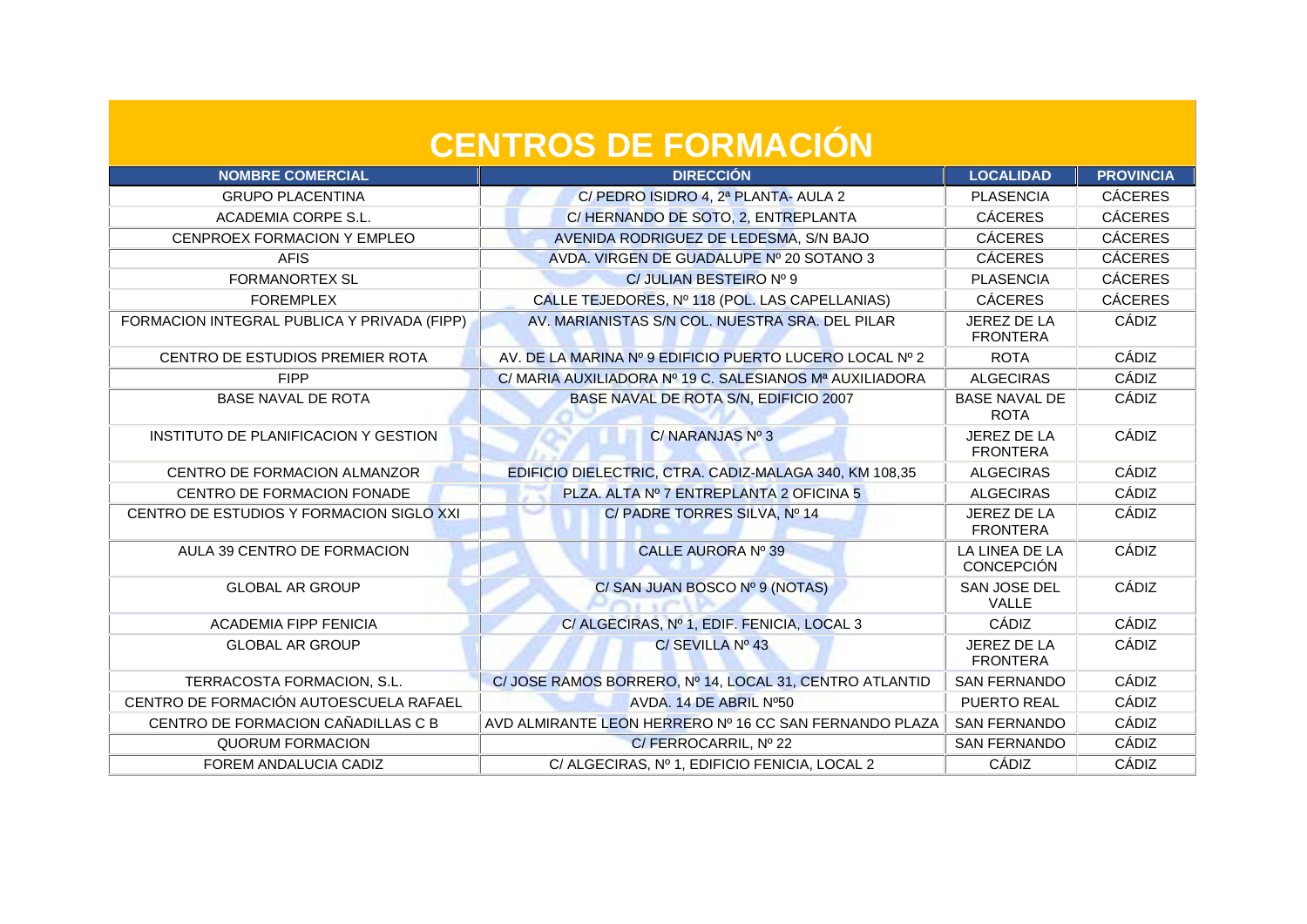| <b>NOMBRE COMERCIAL</b>                                              | <b>DIRECCIÓN</b>                                          | <b>LOCALIDAD</b>                        | <b>PROVINCIA</b> |
|----------------------------------------------------------------------|-----------------------------------------------------------|-----------------------------------------|------------------|
| <b>ESCUELA EUROPEA DE CIENCIAS DE LA SEGURIDAD</b><br><b>JEREZ</b>   | AVENIDA NAZARET Nº48                                      | JEREZ DE LA<br><b>FRONTERA</b>          | CÁDIZ            |
| FOREM ANDALUCIA JEREZ                                                | PARQUE DEL OESTE, C/JOYERIA, Nº 8                         | JEREZ DE LA<br><b>FRONTERA</b>          | CÁDIZ            |
| ALFA <sub>12</sub>                                                   | C/MENDEZ NUÑEZ Nº 18, LOCAL B                             | <b>LINEA DE LA</b><br><b>CONCEPCION</b> | CÁDIZ            |
| <b>FIPP</b>                                                          | AVDA ANDALUCIA Nº82                                       | CÁDIZ                                   | CÁDIZ            |
| CENTRO DE ESTUDIOS SEGURIDAD PUBLICA Y<br>PRIVADA (CESEPP)           | POLIGONO LAS SALINAS DE PONIENTE - CALZADA SAGAN C/Nº 5   | EL PUERTO DE<br><b>SANTA MARIA</b>      | CÁDIZ            |
| <b>DAZE FORMACION</b>                                                | URB. CIUDASOL, Bº 1, LOCAL1                               | JEREZ DE LA<br><b>FRONTERA</b>          | CÁDIZ            |
| AULA 39                                                              | AVDA DEL ESTRECHO S/N EDIF ALMANZOR P.I. LA MENACHA P.B.  | <b>ALGECIRAS</b>                        | CÁDIZ            |
| <b>FORGADES</b>                                                      | C/ ALCALA DE LOS GAZULES, 1 <sup>ª</sup> PLANTA PRIMERA 2 | CÁDIZ                                   | CÁDIZ            |
| <b>ACADEMIA CEFOPOL</b>                                              | PLAZUELA DE LA REVISTA PLATERO, LOCALES 1 Y 2             | EL PUERTO DE<br><b>SANTA MARIA</b>      | CÁDIZ            |
| <b>ACADEMIA PREMIER</b>                                              | C/ JOSÉ RAMOS BORRERO Nº 14, LOCAL 30-32                  | <b>SAN FERNANDO</b>                     | CÁDIZ            |
| SEGURIDAD 44                                                         | PLAZA CIUDASOL BLOQ. 1 LOCAL 1 BAJO                       | JEREZ DE LA<br><b>FRONTERA</b>          | CÁDIZ            |
| <b>CEP CERVANTES</b>                                                 | AVDA JUAN CARLOS I ESQ. C/ ROSALIA DE CASTRO Nº 2 P. 4    | JEREZ DE LA<br><b>FRONTERA</b>          | CÁDIZ            |
| <b>COSSIO FORMACION</b>                                              | C/ LASAGA LARRETA Nº 9                                    | <b>TORRELAVEGA</b>                      | <b>CANTABRIA</b> |
| CENTRO DE FORMACION DE SEGURIDAD PRIVADA<br><b>IZQUIERDO</b>         | C/NAVARRA Nº 118                                          | CASTELLÓN                               | CASTELLÓN        |
| <b>AUDIO GIL</b>                                                     | AVENIDA PEREZ GALDOS Nº 7                                 | CASTELLÓN                               | CASTELLÓN        |
| CENTRO DE FORMACION DE SEGURIDAD PRIVADA<br><b>IZQUIERDO SOROLLA</b> | C/PINTOR SOROLLA Nº 16                                    | CASTELLÓN                               | CASTELLÓN        |
| CASVA SEGURIDAD S.L.U.                                               | POLIGONO CIUDAD DEL TRANSPORTE C/ GRECIA Nº 31            | CASTELLÓN                               | CASTELLÓN        |
| CENTRO DE FORMACION GRUPO GARCIA SORLI                               | C/PABLO RUIZ PICASSO Nº 40 BAJOS                          | <b>VINAROZ</b>                          | CASTELLÓN        |
| <b>TREFOR CASTELLON</b>                                              | AVENIDA BURRIANA, Nº 13                                   | CASTELLÓN                               | CASTELLÓN        |
| AREA CONSULTORES                                                     | CALLE BARTOLOME REUS N 52 ENTRESUELO                      | <b>CASTELLÓN</b>                        | <b>CASTELLÓN</b> |
| FPDPF SEGURIDAD CASTELLON                                            | C/CARCAGENTE, Nº 1, ENTRESUELO B                          | CASTELLÓN                               | <b>CASTELLÓN</b> |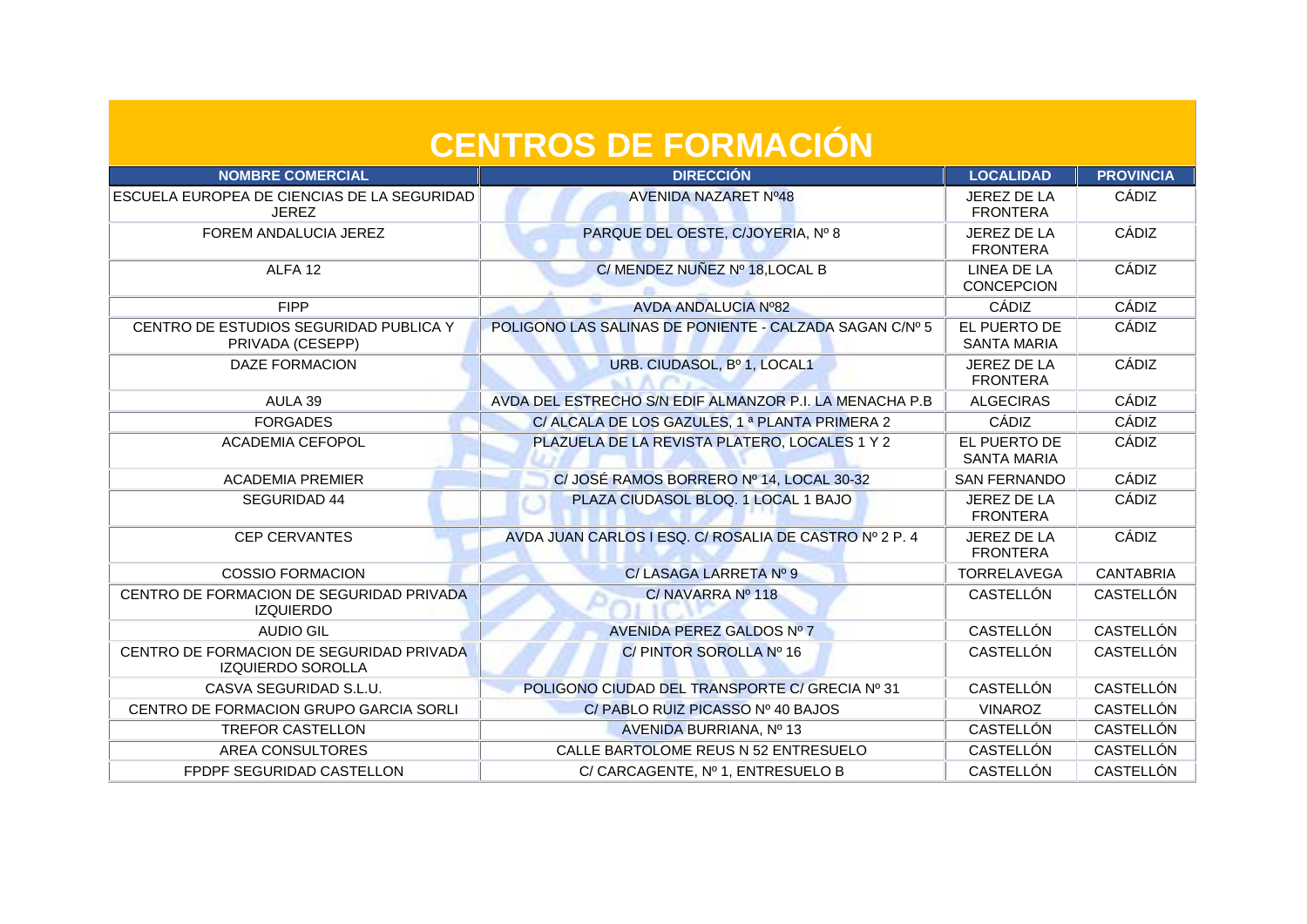| <b>NOMBRE COMERCIAL</b>                                      | <b>DIRECCIÓN</b>                                       | <b>LOCALIDAD</b>              | <b>PROVINCIA</b>   |
|--------------------------------------------------------------|--------------------------------------------------------|-------------------------------|--------------------|
| FOREM-PV                                                     | AVD. DE VALENCIA Nº 42                                 | CASTELLÓN                     | CASTELLÓN          |
| <b>ACADEMIA EDUCA</b>                                        | C/ CAMINO SAN JOSE, Nº 5, BAJO F                       | CASTELLÓN                     | CASTELLÓN          |
| CENTRO ENSEÑANZA JJ FORMACION                                | C/SAN FRANCISCO Nº 103 ENTLO                           | <b>VINARÓS</b>                | CASTELLÓN          |
| <b>GARCIA SORLI</b>                                          | AVDA. MENDEZ NUÑEZ Nº 42 BAJO                          | <b>BENICARLÓ</b>              | CASTELLÓN          |
| CENTRO DE ENSEÑANZA JJ FORMACION                             | C/CARCAGENTE, Nº 1, ENTRESUELO B, AULAS 3 Y 4          | CASTELLÓN                     | CASTELLÓN          |
| CENTRO DE ESTUDIOS ESPADAN                                   | PLAZA ESPAÑA, Nº 1                                     | LA VALL DE UXO                | CASTELLÓN          |
| <b>ACADEMIA ECOS</b>                                         | POBLADO MARINERO LOCAL 25A 46 Y 47 44 y 45             | <b>CEUTA</b>                  | <b>CEUTA</b>       |
| TERCIO DUQUE DE ALBA 2º DE LA LEGIÓN                         | ACUARTELAMIENTO SERRALLO. CTRA DEL SERRALLO, S/N       | <b>CEUTA</b>                  | <b>CEUTA</b>       |
| <b>ACADEMIA TECNAS</b>                                       | C/CARMEN N <sup>o</sup> 8                              | <b>CIUDAD REAL</b>            | <b>CIUDAD REAL</b> |
| CENTRO DE FORMACION FERGOS                                   | CARRETERA DE ALCAZAR DE S. JUAN A TOMELLOSO PK 127     | <b>TOMELLOSO</b>              | <b>CIUDAD REAL</b> |
| <b>GRUPO SUR RECICLAJE Y FORMACION</b>                       | POLIGONO SEPES PARCELA III                             | PUERTOLLANO                   | <b>CIUDAD REAL</b> |
| <b>GRUPO EDUCA SEGURIDAD (GES)</b>                           | C/ POZO DULCE Nº 23 BAJO LOCAL                         | <b>CIUDAD REAL</b>            | <b>CIUDAD REAL</b> |
| <b>FORSEPRIV</b>                                             | CENTRO DE EMPRESAS CUMBRIA, CARRETERA DE TOLEDO Nº 26  | <b>CIUDAD REAL</b>            | <b>CIUDAD REAL</b> |
| <b>GRUPO EDUCA SEGURIDAD (GES)</b>                           | C/LOS MOLINEROS S/N POLIG. INDUSTRIAL. CALLE D         | <b>HERENCIA</b>               | <b>CIUDAD REAL</b> |
| <b>FORSEPRIV</b>                                             | C/ REYES CATOLICOS, 32 BAJO                            | <b>MANZANARES</b>             | <b>CIUDAD REAL</b> |
| <b>FORSEPRIV</b>                                             | C/FERROCARRIL, Nº 49                                   | ALCÁZAR DE SAN<br><b>JUAN</b> | <b>CIUDAD REAL</b> |
| CENTRO DE FORMACION LEVANTE                                  | C/ PEDRERA BAJA, Nº 32, BAJO                           | <b>CIUDAD REAL</b>            | <b>CIUDAD REAL</b> |
| CENTRO DE FORMACION ESPAÑA S.L.U.                            | C/ESTACION Nº 17-BAJO                                  | <b>DAIMIEL</b>                | <b>CIUDAD REAL</b> |
| <b>FOREM CLM</b>                                             | C/ SOCUELLAMOS Nº 98 BAJO                              | <b>TOMELLOSO</b>              | <b>CIUDAD REAL</b> |
| <b>FORSEPRIV</b>                                             | C/SANTA RITA Nº 74                                     | <b>TOMELLOSO</b>              | <b>CIUDAD REAL</b> |
| <b>FOREM CLM</b>                                             | C/ ALARCOS, Nº 24, 5ª Y 6ª PLANTA                      | <b>CIUDAD REAL</b>            | <b>CIUDAD REAL</b> |
| CENTRO DE FORMACION CIUSEGUR                                 | AVDA. DEL VINO Nº 53 B                                 | VALDEPEÑAS                    | <b>CIUDAD REAL</b> |
| <b>FORSEPRIV</b>                                             | AVDA PRIMERO DE JULIO Nº 18                            | <b>VALDEPEÑAS</b>             | <b>CIUDAD REAL</b> |
| <b>GUZPOL</b>                                                | C/ PEDRERA ALTA Nº 4 LOCAL 5                           | <b>CIUDAD REAL</b>            | <b>CIUDAD REAL</b> |
| CENTRO DE FORMACION MUEVETE                                  | CARRETERA FUENSANTA Nº 20                              | <b>CIUDAD REAL</b>            | <b>CIUDAD REAL</b> |
| INSTITUTO ANDALUZ INTERUNIVERSITARIO DE<br><b>CRIMINOLOG</b> | AVENIDA MENENDEZ PIDAL S/N ED. SERVICIOS MÚLTIPLES, 7ª | <b>CÓRDOBA</b>                | <b>CÓRDOBA</b>     |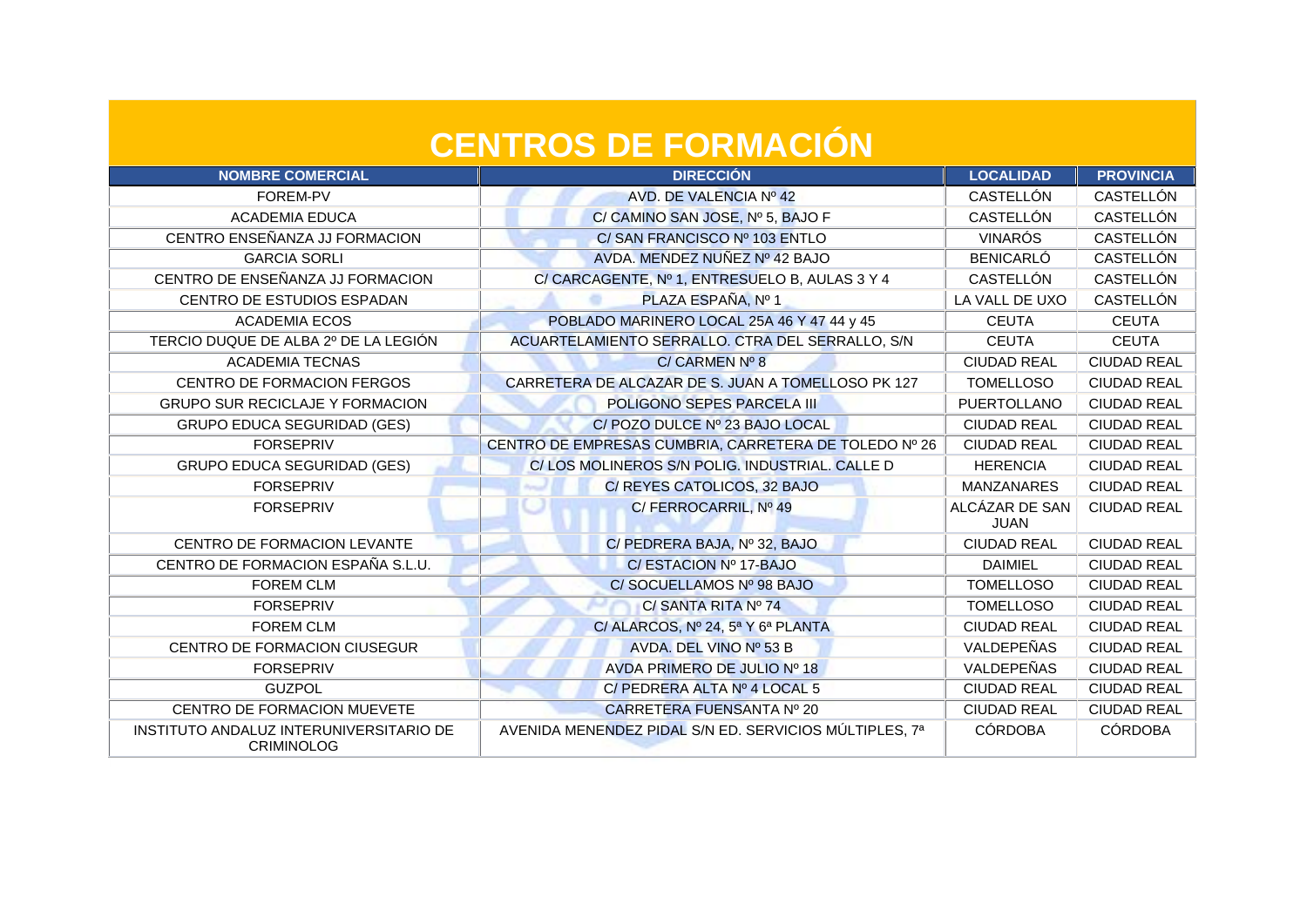| <b>NOMBRE COMERCIAL</b>                             | <b>DIRECCIÓN</b>                                                                                     | <b>LOCALIDAD</b>          | <b>PROVINCIA</b> |
|-----------------------------------------------------|------------------------------------------------------------------------------------------------------|---------------------------|------------------|
| <b>LUCEAPROBE</b>                                   | JULIO ROMERO DE TORRES 2 EDIFICIO SANTA CLARA                                                        | <b>LUCENA</b>             | <b>CÓRDOBA</b>   |
| <b>SANTA BARBARA</b>                                | PLAZA DE ESPAÑA, Nº 6 COLEGIO PRESENTACION DE MARIA                                                  | PEÑARROYA<br>PUEBLONUEVO  | <b>CÓRDOBA</b>   |
| <b>VIRGEN DE GRACIA</b>                             | PLAZA DE SAN SEBASTIAN S/N COLEGIO MANUEL CAMACHO                                                    | <b>FUENTE OBEJUNA</b>     | <b>CÓRDOBA</b>   |
| <b>CORPS BAENA</b>                                  | C/ MIRADOR DEL HOSPITAL ESCUELA TALLER                                                               | <b>BAENA</b>              | <b>CÓRDOBA</b>   |
| CENTRO DE FORMACIÓN GUADIATO                        | CARRETERA DE LA ESTACION S/N POLIGONO IND LA PAPELERA                                                | PEÑARROLLA<br>PUEBLONUEVO | <b>CÓRDOBA</b>   |
| CENTRO DE ESTUDIOS SAN LAZARO                       | CALLE INGENIERO GUILLERMO BRIZ, Nº 3, BAJO                                                           | <b>PUENTE GENIL</b>       | <b>CÓRDOBA</b>   |
| ESCUELA EUROPEA DE CIENCIAS DE LA SEGURIDAD<br>S.L. | AVDA. DE ALMOGAVARES Nº 72 LOCAL                                                                     | <b>CÓRDOBA</b>            | <b>CÓRDOBA</b>   |
| INSTITUTO DE DESARROLLO SOCIOSANITARIO<br>(INDESA)  | C/JOSE MARIA PEMAN Nº 1                                                                              | <b>CÓRDOBA</b>            | <b>CÓRDOBA</b>   |
| LIDEMER FORMACION SLU                               | C/ VILLNIUS, PARCELA 6 - 11 NAVE A                                                                   | <b>CÓRDOBA</b>            | <b>CÓRDOBA</b>   |
| NT SEGURIDAD                                        | AVDA. DEL AEROPUERTO Nº 14                                                                           | <b>CÓRDOBA</b>            | <b>CÓRDOBA</b>   |
| CEFOCOR 2000                                        | C/ PERIODISTA JOSE LUIS DE CORDOBA Nº12                                                              | <b>CÓRDOBA</b>            | <b>CÓRDOBA</b>   |
| <b>INSTITUTO ALCANTARA</b>                          | C/CONDE DE TORRES CABRERA Nº 12                                                                      | <b>CÓRDOBA</b>            | <b>CÓRDOBA</b>   |
|                                                     | REALEJO SEGURIDAD, CONSULTORIA Y FORMACION   POL. IND. AMARGACENA, CALLE INGENIERO BARBUDO, MODULO K | <b>CÓRDOBA</b>            | <b>CÓRDOBA</b>   |
| <b>FOREM-A</b>                                      | C/ SANTA EUFEMIA S/N ESQ C/ PEDROCHE                                                                 | <b>CÓRDOBA</b>            | <b>CÓRDOBA</b>   |
| <b>CESYE</b>                                        | C/INGENIERO TORROJA Y MIRET NAVE 20 PI LA TORRECILLA                                                 | <b>CÓRDOBA</b>            | <b>CÓRDOBA</b>   |
| <b>GAVILAN FORMACION</b>                            | C/LUIS VALENZUELA, Nº 4                                                                              | <b>CÓRDOBA</b>            | <b>CÓRDOBA</b>   |
| <b>CEP CERVANTES</b>                                | AVDA. BRILLANTE, Nº 118                                                                              | <b>CÓRDOBA</b>            | <b>CÓRDOBA</b>   |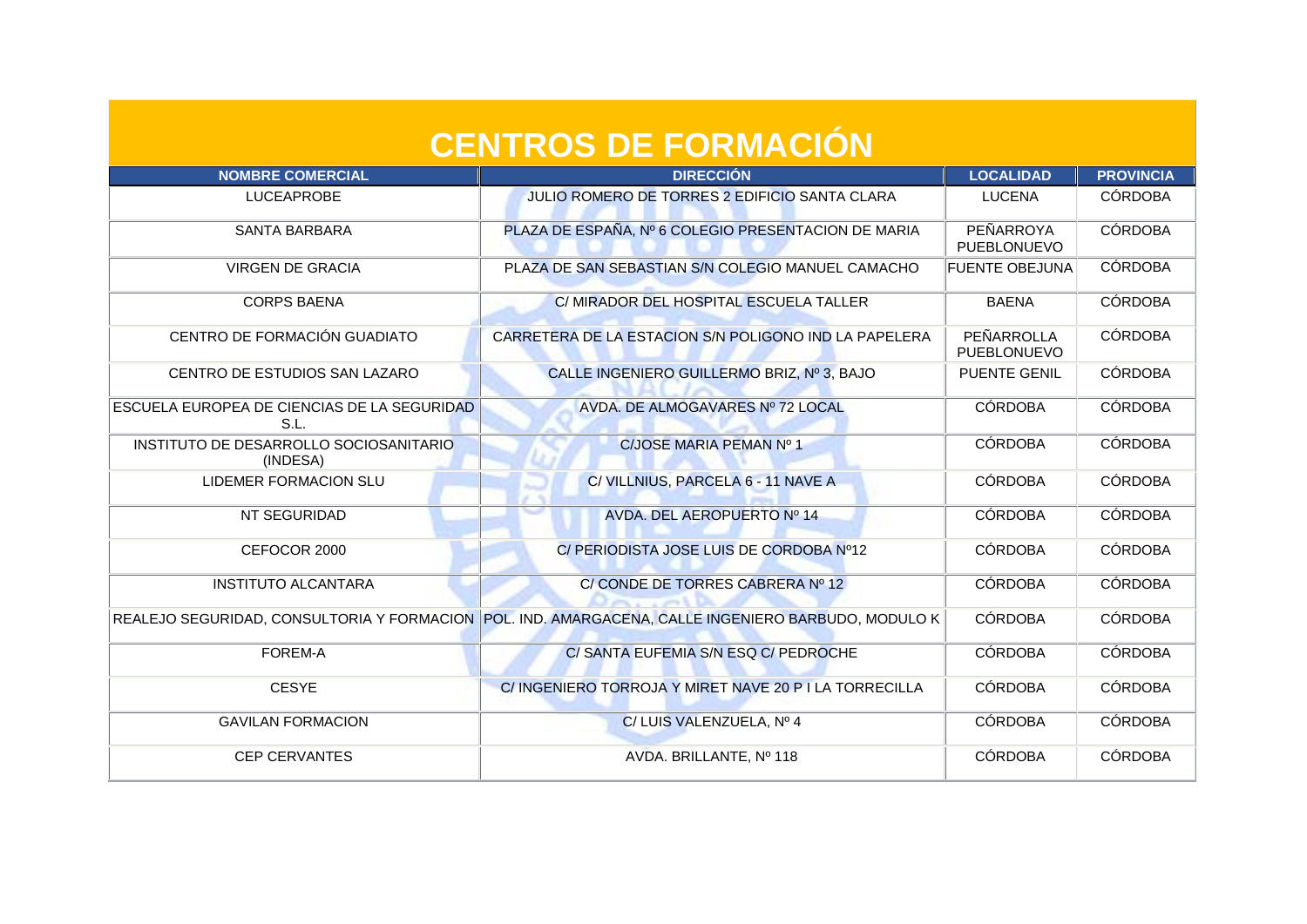| <b>NOMBRE COMERCIAL</b>                                              | <b>DIRECCIÓN</b>                                    | <b>LOCALIDAD</b>                         | <b>PROVINCIA</b> |
|----------------------------------------------------------------------|-----------------------------------------------------|------------------------------------------|------------------|
| CODIGO 101                                                           | AVDA. OLLERIAS, Nº 15, (AULA 1 DEL CENTRO ABACO)    | <b>CÓRDOBA</b>                           | <b>CÓRDOBA</b>   |
| <b>FORSEPRIV</b>                                                     | C/ PRINCESA ZAIDA Nº 5 BAJO                         | <b>CUENCA</b>                            | <b>CUENCA</b>    |
| <b>FORMASEGURIDAD</b>                                                | PLAZA EL ROMERO, Nº 2, BJ                           | <b>CUENCA</b>                            | <b>CUENCA</b>    |
| <b>CEPS FORMACION</b>                                                | C/ ERCAVICA Nº 5 BAJO                               | <b>CUENCA</b>                            | <b>CUENCA</b>    |
| <b>FOREM CLM</b>                                                     | C/ RONDA DE SAN VICENTE Nº 16                       | <b>TARANCÓN</b>                          | <b>CUENCA</b>    |
| <b>CEP CERVANTES</b>                                                 | C/PASILLOS PARCELA 213 P.I. SEPES                   | <b>CUENCA</b>                            | <b>CUENCA</b>    |
| CYRASA SEGURIDAD FORMACION                                           | CALLE ARCAS - POLIGIGONO INDUSTRIAL SEPES           | <b>CUENCA</b>                            | <b>CUENCA</b>    |
| <b>FORMASEGURIDAD</b>                                                | C/ PASION Nº 1 BAJO                                 | <b>TARANCÓN</b>                          | <b>CUENCA</b>    |
| <b>CORPS</b>                                                         | C/ UNIVERSIDAD DE MONTPELLIER Nº 9                  | <b>GERONA</b>                            | <b>GERONA</b>    |
| <b>CENTRO DE ESTUDIOS GEROM</b>                                      | C/TRAVESSIA DELS JARDINS Nº17 1º D 6 EDIFICIO TAURO | <b>LLORET DE MAR</b>                     | <b>GERONA</b>    |
| <b>ACADEMIA SALT</b>                                                 | C/ RAMON SAMBOLA Nº 4 1º 1ª                         | <b>SALT</b>                              | <b>GERONA</b>    |
| <b>IDFO GIRONA FORMACIO SEGURETAT PRIVADA</b>                        | SANT AGUSTIN Nº 32 BAJO                             | <b>GERONA</b>                            | <b>GERONA</b>    |
| <b>INSTITUT BALMES</b>                                               | C/MANEL BONMATI I ROMAGUERA Nº 21ª PLANTA           | <b>GERONA</b>                            | <b>GERONA</b>    |
| AULA DE NUEVAS PROFESIONES S L                                       | C/BERNAT BOADAS Nº 9                                | <b>GERONA</b>                            | <b>GERONA</b>    |
| CENTRO DE ESTUDIOS SUPERIORES DE SEGURIDAD<br><b>INTEGRAL CIS</b>    | CARRETERA SANTA COLOMA, NAU 6                       | <b>VILABLAREIX</b>                       | <b>GERONA</b>    |
| <b>ORBITA GIRONINA</b>                                               | CALLE BERNAT BOADES Nº 9 BAJO                       | <b>GERONA</b>                            | <b>GERONA</b>    |
| AULACAT CENTRE DE FORMACIO                                           | CALLE EMILI GRAHIT, Nº 28                           | <b>GERONA</b>                            | <b>GERONA</b>    |
| CENTRO DE ESTUDIOS SUPERIORES DE SEGURIDAD.<br><b>INTEGRAL CISSL</b> | <b>CARRETERA DE PALAMOS S/N</b>                     | SANT FELIU DE<br><b>GUIXOLS</b>          | <b>GERONA</b>    |
| CENTRO DE ESTUDIOS SUPERIORES DE SEGURIDAD<br><b>INTEGRAL CISSL</b>  | CARRETERA MONT BLANC, Nº 8,1º                       | <b>BLANES</b>                            | <b>GERONA</b>    |
| CENTRO DE ESTUDIOS SUPERIORES DE SEGURIDAD<br><b>INTEGRAL CIS SL</b> | CALLE TALC, Nº 1                                    | <b>FIGUERAS</b>                          | <b>GERONA</b>    |
| <b>ACADEMIA SALT</b>                                                 | <b>CARRETERA DE SILS S/N</b>                        | <b>SANTA COLOMA</b><br><b>DE FARNERS</b> | <b>GERONA</b>    |
| <b>ACADEMIA SALT</b>                                                 | CALLE PEP VENTURA Nº 110 BAJOS                      | <b>SALT</b>                              | <b>GERONA</b>    |
| <b>FORMACION SGI</b>                                                 | CALLE COMERCIO, Nº 97                               | SANT FELIU DE<br><b>GUIXOLS</b>          | <b>GERONA</b>    |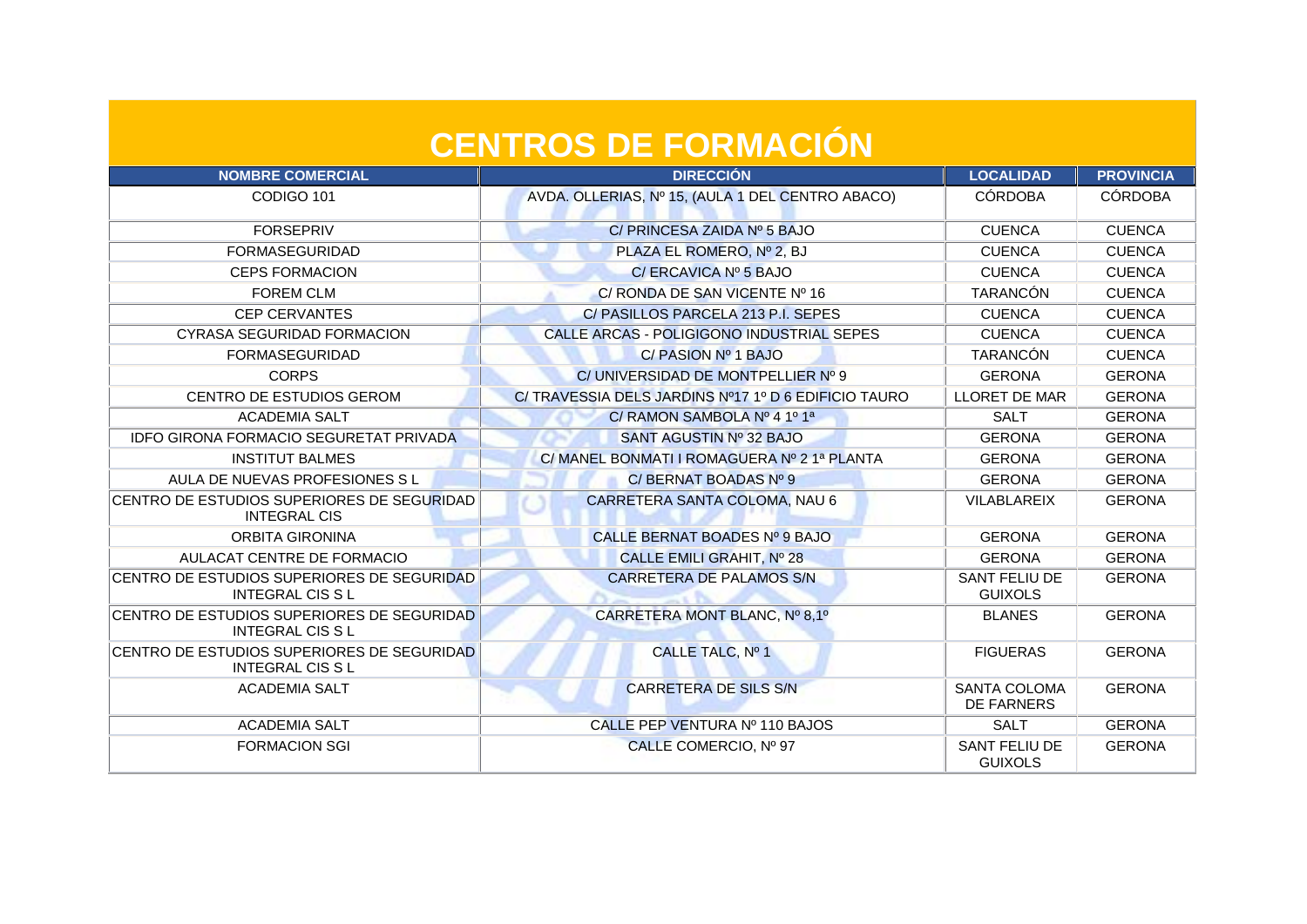| <b>NOMBRE COMERCIAL</b>                                          | <b>DIRECCIÓN</b>                              | <b>LOCALIDAD</b>                | <b>PROVINCIA</b> |
|------------------------------------------------------------------|-----------------------------------------------|---------------------------------|------------------|
| <b>ORBITA GIRONINA</b>                                           | CALLE FRANCESC ROGER, Nº 19                   | <b>GERONA</b>                   | <b>GERONA</b>    |
| AJUNTAMENT DE BLANES                                             | CARRETERA DE L'ESTACIO Nº 44                  | <b>BLANES</b>                   | <b>GERONA</b>    |
| CENTRO DE ESTUDIOS SUPERIORES DE SEGURIDAD<br>INTEGRAL CIS S.L.  | CARRETERA DE SANTA COLOMA Nº 115              | <b>GERONA</b>                   | <b>GERONA</b>    |
| <b>AULA MESTRE</b>                                               | C/ SANTA LLOGAIA, Nº 30                       | <b>FIGUERES</b>                 | <b>GERONA</b>    |
| SECURITAS SEGURIDAD ESPAÑA S.A.                                  | CALLE MAS FALGAS Nº 2 Y 6. P.I. D'ABASTAMENTS | VILABLAREIX                     | <b>GERONA</b>    |
| CIS CENTRE INTEGRAL DE SEGURETAT                                 | PASEO DEL MAR, Nº 40                          | SANT FELIU DE<br><b>GUIXOLS</b> | <b>GERONA</b>    |
| CENTRE D'ESTUDIS ADAMS BARCELONA, S.A.                           | CALLE COR DE MARIA, Nº 8                      | <b>GERONA</b>                   | <b>GERONA</b>    |
| CIS CENTRE INTEGRAL DE SEGURETAT                                 | CALLE HIGINIO DE RIVERA, Nº 3                 | <b>PUIGCERDA</b>                | <b>GERONA</b>    |
| INSTITUTO EUROPEO DE SEGURIDAD LABORAL<br>(IESL)                 | PASEO DEL MAR, Nº 40                          | SAN FELIU DE<br><b>GUIXOLS</b>  | <b>GERONA</b>    |
| INSTITUTO EUROPEO DE SEGURIDAD LABORAL<br>(IESL)                 | CALLE JAUME I, NUMERO 5, 1º                   | <b>GERONA</b>                   | <b>GERONA</b>    |
| INSTITUTO SUPERIOR DE ESTUDIOS DE SEGURIDAD-<br><b>ISES</b>      | C/ BONMATI I ROMAGUERA, Nº 2                  | <b>GERONA</b>                   | <b>GERONA</b>    |
| CIS CENTRE INTEGRAL DE SEGURETAT                                 | C/ALBERES, Nº47                               | <b>BLANES</b>                   | <b>GERONA</b>    |
| CENTRE FORMACIO EN SEGURETAT OPPOL                               | AV. JOSEP PLA I CASADEVALL, Nº 44, LOCAL 4    | <b>LLORET DE MAR</b>            | <b>GERONA</b>    |
| SEGURBLANES FORMACION                                            | AVENIDA DE CATALUÑA, Nº 17                    | <b>BLANES</b>                   | <b>GERONA</b>    |
| CIS FORMACIÓ                                                     | CALLE ORIENT Nº 18                            | <b>VIDRERES</b>                 | <b>GERONA</b>    |
| CENTRO DE ESTUDIOS SUPERIORES DE SEGURIDAD<br>INTEGRAL, SL (CIS) | C/DEL CENTRE D'EMPRESES, Nº 1-7               | <b>LES PRESES</b>               | <b>GIRONA</b>    |
| <b>IB2 SEGURETAT</b>                                             | AVD SANT NARCIS Nº 14                         | <b>GIRONA</b>                   | <b>GIRONA</b>    |
| <b>CIS FORMACIO</b>                                              | AVDA JOSE PLA Nº 44 LOCAL 4                   | <b>LLORET DE MAR</b>            | <b>GIRONA</b>    |
| SEGURBLANES FORMACION                                            | C/ ASTURIES Nº 18 BAIXOS DRETA                | <b>BLANES</b>                   | <b>GIRONA</b>    |
| ACADEMIA BULL GIRONA                                             | C/ JOSEP MARIA GIRONELLA Nº 1-3               | <b>GIRONA</b>                   | <b>GIRONA</b>    |
| <b>RAMON Y CAJAL</b>                                             | C/ CAÑAVERAL. S/N                             | <b>GRANADA</b>                  | <b>GRANADA</b>   |
| <b>ACADEMIA GALILEA</b>                                          | C/ MANUEL DE FALLA Nº 3 BAJO                  | <b>GRANADA</b>                  | <b>GRANADA</b>   |
| CENTRO DE FORMACION Y EMPLEO DE PELIGROS<br><b>CEFOREM</b>       | PLAZA DEL SOL Nº 12                           | <b>PELIGROS</b>                 | <b>GRANADA</b>   |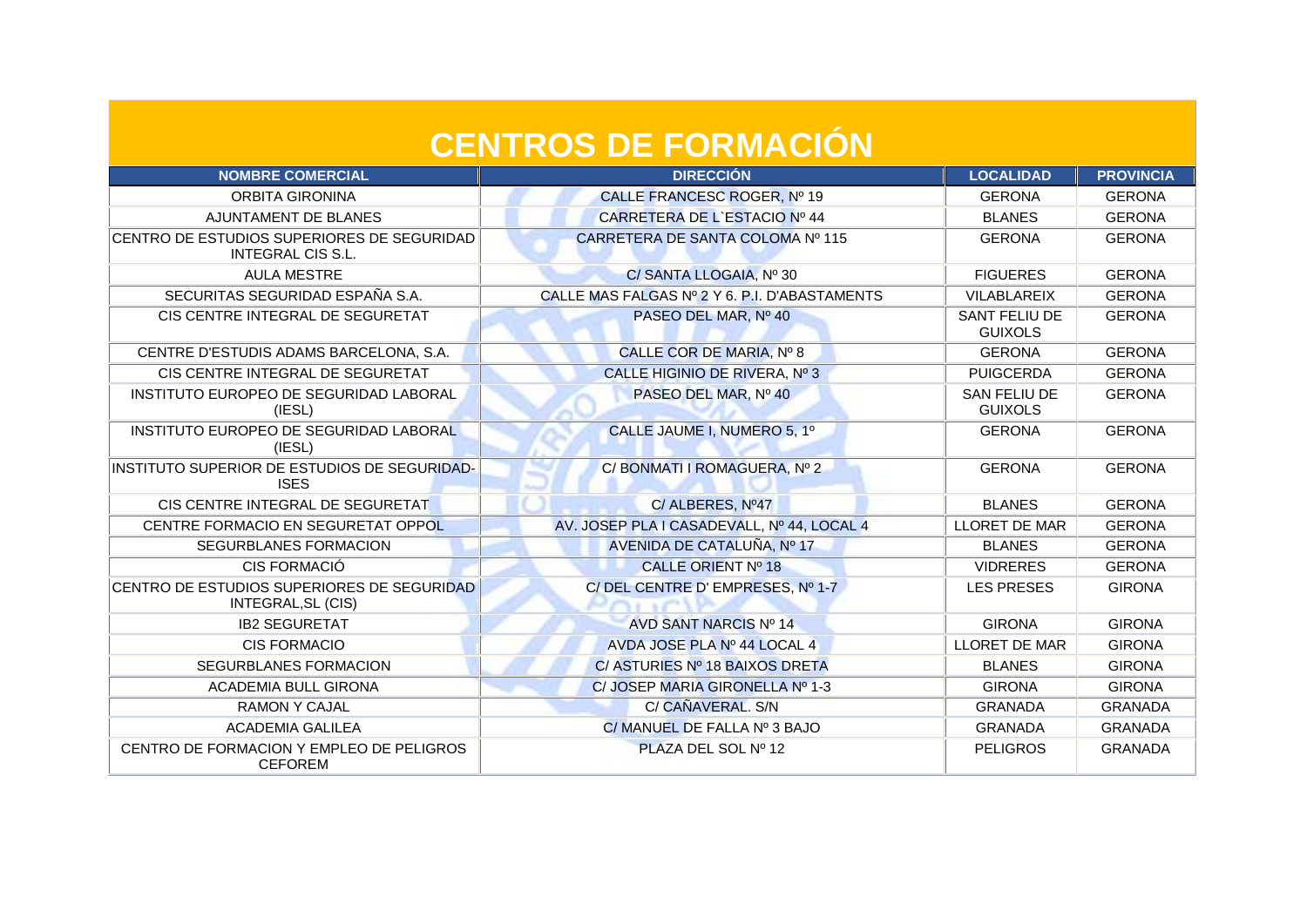| <b>NOMBRE COMERCIAL</b>                                       | <b>DIRECCIÓN</b>                                       | <b>LOCALIDAD</b>    | <b>PROVINCIA</b> |
|---------------------------------------------------------------|--------------------------------------------------------|---------------------|------------------|
| CENTRO ANDALUZ DE ESTUDIOS Y ENTRENAMIENTO                    | C/ SANCHO PANZA Nº 8 BAJO                              | <b>GRANADA</b>      | <b>GRANADA</b>   |
| ACADEMIA ALPE CENTRO DE OPOSICIONES                           | C/DOCTOR JIMENEZ DIAZ Nº 3                             | <b>GRANADA</b>      | <b>GRANADA</b>   |
| <b>ADA FORMACION</b>                                          | C/ CALLEJON DE LA ACEQUIA GORDA BAJOS 16 y 18          | <b>GRANADA</b>      | <b>GRANADA</b>   |
| INSTITUTO TECNOLOGICO Y FORMACION                             | C/DESCUBRIMIENTO BAJOS 4 y 6                           | ARMILLA             | <b>GRANADA</b>   |
| FORO DE FORMACION                                             | C/BUENOS AIRES, Nº 9, LOCAL 4                          | <b>GRANADA</b>      | <b>GRANADA</b>   |
| CENTRO DE ESTUDIOS JURIDICOS GRANADA                          | C/ ARANDAS Nº 10 BAJOS                                 | <b>GRANADA</b>      | <b>GRANADA</b>   |
| <b>ACADEMIA RALLY</b>                                         | AVD. JUAN PABLO II Nº 92, URB. LOS GIRASOLES 104       | <b>GRANADA</b>      | <b>GRANADA</b>   |
| CENTRO DE ESTUDIOS HERMANOS NARANJO                           | C/ LEDEÑA Nº 6 BAJO                                    | <b>GRANADA</b>      | <b>GRANADA</b>   |
| ARES CONSULTORES                                              | AVDA. LA ALPUJARRRA S/N SALIDA 127                     | <b>GRANADA</b>      | <b>GRANADA</b>   |
| CENTRO DE FORMACION INSERCION Y TECNOLOGIA<br><b>FORINTEC</b> | C/ ISAAC ALBENIZ Nº 12                                 | <b>GRANADA</b>      | <b>GRANADA</b>   |
| CENTRO DE FORMACION GENIL                                     | PZA. CATEDRATICA ASUNCION LINARES, BLOQUE 3, LOCAL 7-8 | <b>GRANADA</b>      | <b>GRANADA</b>   |
| CENTRO DE ESTUDIOS VALVERDE                                   | AVENIDA ENRIQUE MARTIN CUEVAS Nº 14                    | <b>MOTRIL</b>       | <b>GRANADA</b>   |
| CENTRO DE FORMACIO IPAO                                       | <b>CALLE SANTA PAULA, N 35</b>                         | <b>GRANADA</b>      | <b>GRANADA</b>   |
| CENTRO FORMACION ANTONIO MAESTRA MARTINEZ                     | CARRETERA DE GRANADA, Nº 55. EDIF. CRUZ ROJA           | <b>BAZA</b>         | <b>GRANADA</b>   |
| CENTRO DE FORMACION ANTONIO MAESTRA<br><b>MARTINEZ</b>        | C/ REINA DE AXIA, Nº 4                                 | <b>GUADIX</b>       | <b>GRANADA</b>   |
| ESCUELA EMPRESARIAL GRANADA, S.L.                             | CALLE MARTINEZ CAMPOS, 10, BAJO 3                      | <b>GRANADA</b>      | <b>GRANADA</b>   |
| OPCON HISPANIA, S.L.                                          | CALLE GRAN CAPITAN, Nº 10                              | <b>GRANADA</b>      | <b>GRANADA</b>   |
| CENTRO DE ESTUDIOS GRAN CAPITAN GRANADA                       | C/ REY ABU SAID, Nº5, BAJO                             | <b>GRANADA</b>      | <b>GRANADA</b>   |
| LEXFORMA CENTRO DE FORMACION                                  | C/BUENSUCESO, Nº 12                                    | <b>GRANADA</b>      | <b>GRANADA</b>   |
| CENTRO FORMACION FUNDETO                                      | CARRETERA A 338, LAS GABIAS-LA MALAHA, KM. 8           | <b>LAS GABIAS</b>   | <b>GRANADA</b>   |
| EUROINNOVA FORMACION S.L.                                     | POLG IND LA ERMITA EDF CEG S/N P LO PTA 8              | <b>ATARFE</b>       | <b>GRANADA</b>   |
| <b>EDITEFORMACION</b>                                         | C/ BEJAMIN FRANKLIN, Nº 1                              | ARMILLA             | <b>GRANADA</b>   |
| <b>CENTRO DE FORMACION MACU</b>                               | C/ ISAAC PERAL, Nº 20                                  | <b>HUETOR TAJAR</b> | <b>GRANADA</b>   |
| <b>GRANAPOL</b>                                               | C/TORRE QUEBRADA, Nº 6, BAJO, EDIFICIO ATLANTA         | <b>GRANADA</b>      | <b>GRANADA</b>   |
| <b>ACADEMIA TEBA</b>                                          | C/ FELIX RODRIGUEZ DE LA FUENTE, Nº 3 LOCAL 5,7        | <b>GRANADA</b>      | <b>GRANADA</b>   |
| FUNDACION FORMACION Y EMPLEO DE ANDALUCIA                     | C/ PERIODISTA JUAN OSORIO BUENO S/N                    | <b>GRANADA</b>      | <b>GRANADA</b>   |
| <b>GES FORMACION</b>                                          | C/ENRIQUE GRANADOS Nº 2                                | <b>PELIGROS</b>     | <b>GRANADA</b>   |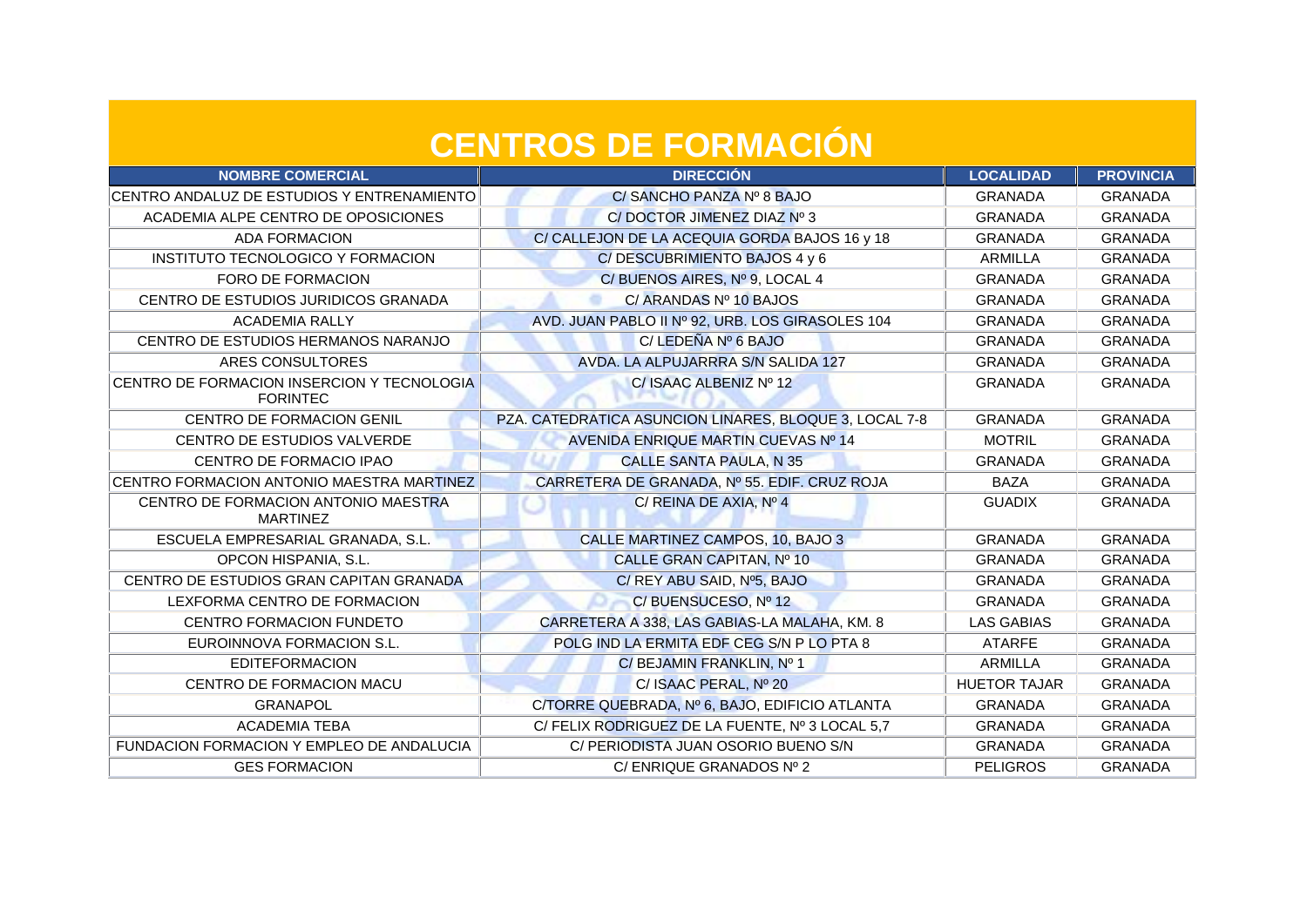| <b>NOMBRE COMERCIAL</b>                    | <b>DIRECCIÓN</b>                                      | <b>LOCALIDAD</b>              | <b>PROVINCIA</b>   |
|--------------------------------------------|-------------------------------------------------------|-------------------------------|--------------------|
| LOGOS CENTRO FORMACIÓN                     | C/ CRISTOBAL COLON, EDIF AGUAMAR BAJO                 | ALMUÑÉCAR                     | <b>GRANADA</b>     |
| EUROACTIVA FORMACION, S.L.                 | C/ VIRGEN DEDEL SALIENTE, Nº 15                       | <b>BAZA</b>                   | <b>GRANADA</b>     |
| CENTRO ANDALUZ DE ESTUDIOS Y ENTRENAMIENTO | C/DON QUIJOTE Nº 7, PISO 9                            | <b>GRANADA</b>                | <b>GRANADA</b>     |
| <b>CEFAYR GRANADA</b>                      | C/BUENSUCESO Nº 9                                     | <b>GRANADA</b>                | <b>GRANADA</b>     |
| ESCUELA DE PREPARACION FISICA AEROFITNESS  | C/ CALLEJON DEL ANGEL Nº 7-9                          | <b>GRANADA</b>                | <b>GRANADA</b>     |
| <b>ITACA</b>                               | C/TORRE DE MACHUCA Nº 2 BAJO                          | <b>GRANADA</b>                | <b>GRANADA</b>     |
| <b>CSI-F GRANADA</b>                       | C/ GONZALO GALLAS Nº 29-31 BAJO A-B                   | <b>GRANADA</b>                | <b>GRANADA</b>     |
| <b>ESCUELA VIGILANT</b>                    | C/ CAPILEIRA, Nº 76 (POL. IND. JUNCARIL)              | EL EJIDO                      | <b>GRANADA</b>     |
| ACADEMIA AULA 10                           | C/COMEDIAS 8-10                                       | <b>MOTRIL</b>                 | <b>GRANADA</b>     |
| TEBA CENTRO DE FORMACION                   | C/ MULADIES Nº 1-3 ESQUINA AVDA FERNANDO DE LOS RIOS  | <b>GRANADA</b>                | <b>GRANADA</b>     |
| SERVICIOS EDUCATIVOS VEGA                  | AVDA. JULIO MORENO, Nº 41, LOCAL 1                    | <b>MOTRIL</b>                 | <b>GRANADA</b>     |
| <b>CEP CERVANTES</b>                       | C/ FEDERICO GARCIA LORCA Nº 36                        | <b>GRANADA</b>                | <b>GRANADA</b>     |
| CENTRO DE FORMACION HENARES                | PLAZA BEJANQUE Nº 3 BAJO                              | GUADALAJARA                   | <b>GUADALAJARA</b> |
| <b>GESTIFORMA</b>                          | PLAZA JOSE LUIS SAMPEDRO Nº 6                         | <b>GUADALAJARA</b>            | <b>GUADALAJARA</b> |
| <b>ACADEMIA TORRALBA</b>                   | C/ LA COLMENILLA Nº1 LOCAL 7                          | <b>GUADALAJARA</b>            | <b>GUADALAJARA</b> |
| FORO GUADALAJARA                           | TRAVESIA DE LA ALCARRIA Nº 4                          | <b>GUADALAJARA</b>            | <b>GUADALAJARA</b> |
| <b>FOREM CLM</b>                           | AVDA. DE LOS ESCRITORES Nº 6 LOCAL 3                  | AZUQUECA DE<br><b>HENARES</b> | <b>GUADALAJARA</b> |
| SABICO SEGURIDAD                           | C/ ALDAKONEA Nº 36 (CENTRO CULTURAL NAZARET) PLANTA 3 | SAN SEBASTIÁN                 | <b>GUIPÚZCOA</b>   |
| CENTRO DE FORMACION INDAUTXU               | C/ CASA NAO Nº1 B. ALTZA, INST. DE FP DE CONSTRUCCION | SAN SEBASTIÁN                 | <b>GUIPÚZCOA</b>   |
| ALFE ASESORAMIENTO Y DOCENCIA EN SEGURIDAD | PASEO DE HERIZ Nº 82 COLEGIO LARRAMENDI               | SAN SEBASTIÁN                 | <b>GUIPÚZCOA</b>   |
| <b>ACADEMIA BASTIDA</b>                    | AVENIDA ALAVA Nº 31º                                  | <b>MONDRAGÓN</b>              | <b>GUIPÚZCOA</b>   |
| <b>AVIZOR</b>                              | C/ SAN FRANCISCO 2 PLANTA SOTANO                      | SAN SEBASTIÁN                 | <b>GUIPÚZCOA</b>   |
| <b>IFES EIBAR</b>                          | C/ ISASI Nº 2 3ª PLANTA                               | EÍBAR                         | <b>GUIPÚZCOA</b>   |
| ZUBELDIA SAN SEBASTIAN                     | PASEO DE LOS OLMOS Nº 14 BAJO                         | SAN SEBASTIÁN                 | <b>GUIPÚZCOA</b>   |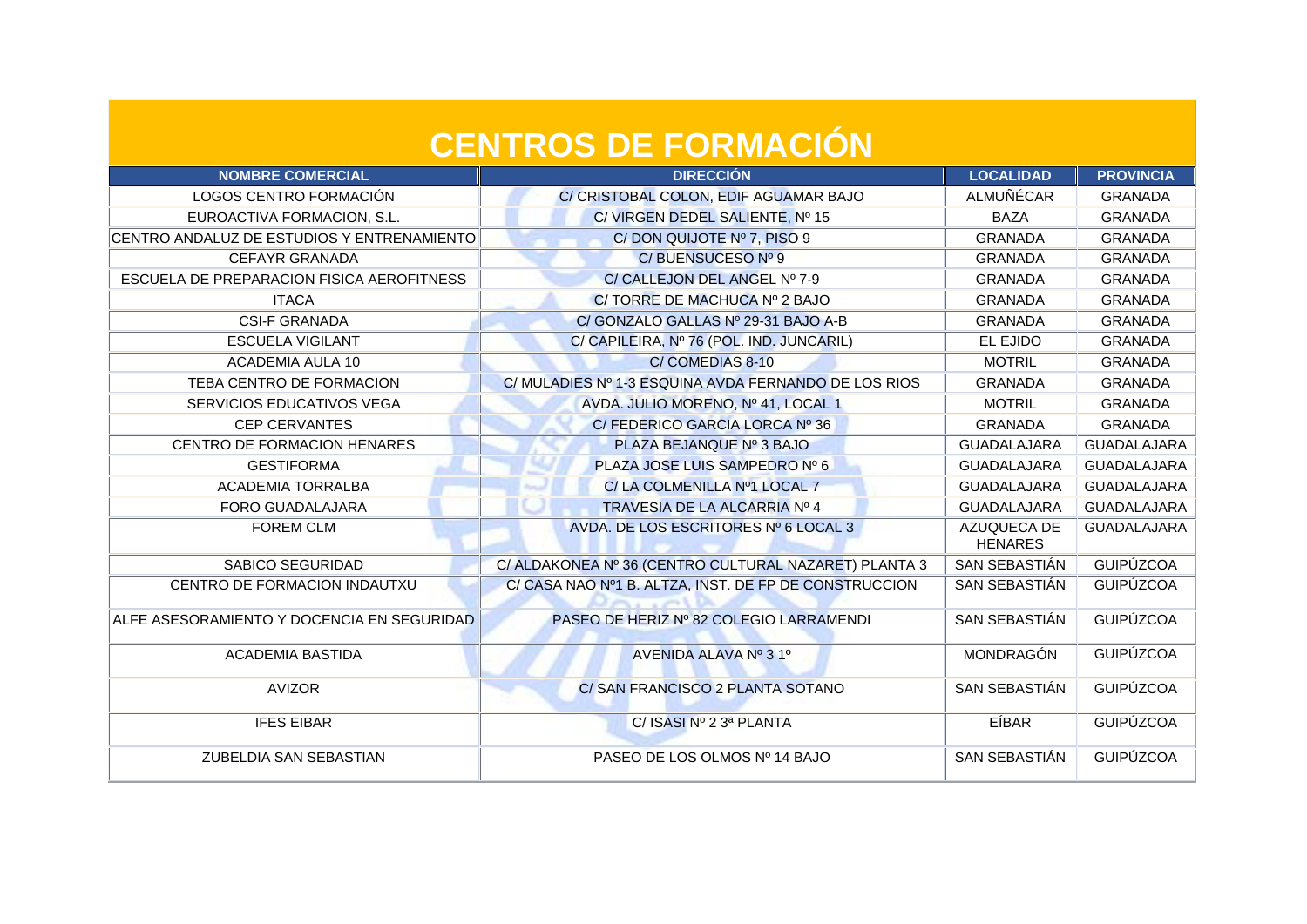| <b>CENTROS DE FORMACIÓN</b>                                            |                                                         |                   |                                 |
|------------------------------------------------------------------------|---------------------------------------------------------|-------------------|---------------------------------|
| <b>NOMBRE COMERCIAL</b>                                                | <b>DIRECCIÓN</b>                                        | <b>LOCALIDAD</b>  | <b>PROVINCIA</b>                |
| IKASI CENTRO DE FORMACION                                              | C/ AMILLAGA Nº 10 1º                                    | <b>BERGARA</b>    | <b>GUIPÚZCOA</b>                |
| AVIZOR CENTRO SUPERIOR DE FORMACION EN<br><b>ESTUDIOS DE SEGURIDAD</b> | AVDA. ELIZATXO Nº14 BAJO                                | <b>IRÚN</b>       | <b>GUIPÚZCOA</b>                |
| <b>ALFEFORMACION</b>                                                   | AVENIDA AGUSTINAS, Nº 6                                 | <b>ERRENTERIA</b> | <b>GUIPÚZCOA</b>                |
| ASTI FORMACION, S.L.                                                   | CALLE MAURICIO RAVEL, Nº16                              | <b>ERRENTERIA</b> | <b>GUIPÚZCOA</b>                |
| <b>CASTRO FORMACION DONOSTI</b>                                        | C/ ALDAKONEA, Nº36, CENTRO CULTURAL NAZARET             | SAN SEBASTIÁN     | <b>GUIPÚZCOA</b>                |
| ALFEFORMACION ACADEMIA DE FORMACION SL                                 | C/PILLOTEGI BIDEA Nº 12 OFICINA G14                     | SAN SEBASTIÁN     | <b>GUIPÚZCOA</b>                |
| <b>IUS CENTRO DE ESTUDIOS</b>                                          | C/PADRE JESÚS NAZARENO, Nº 10 ENTREPLANTA               | <b>HUELVA</b>     | <b>HUELVA</b>                   |
| <b>DIDSA</b>                                                           | C/ PASCUAL MARTINEZ Nº 5                                | <b>HUELVA</b>     | <b>HUELVA</b>                   |
| MONTESSORI CONQUERO                                                    | AVENIDA MANUEL SIUROT Nº 46                             | <b>HUELVA</b>     | <b>HUELVA</b>                   |
| INSTITUTO DE PLANIFICACION Y GESTION                                   | URBANIZACION SANTA MARIA DEL PILAR 140                  | <b>HUELVA</b>     | <b>HUELVA</b>                   |
| INICIATIVA Y DESARROLLO DEL CONOCIMIENTO                               | PLZ. DE LOS GALEOTES S/N (C.I.S. LOS ROSALES)           | <b>HUELVA</b>     | <b>HUELVA</b>                   |
| FORMACION Y ENSEÑANZAS TECNICAS PARA EL<br>EMPLEO, S.L.                | CTRA. CARTAYA-EL ROMPIDO KM 3 (P. ACUATICO AQUOPOLIS-CA | <b>CARTAYA</b>    | <b>HUELVA</b>                   |
| LOBATO SEGURIDAD ARACENA                                               | CALLE BLAS INFANTE Nº 27, 1º A                          | <b>ARACENA</b>    | <b>HUELVA</b>                   |
| CENTRO DE FORMACION AFIS                                               | POLIGONO POLIRROSA C/ G Nº 129 2º B                     | <b>HUELVA</b>     | <b>HUELVA</b>                   |
| <b>CENTRO DE ESTUDIOS GESI</b>                                         | POLIGONO POLIRROSA CALLE G Nº 129 2ºA                   | <b>HUELVA</b>     | <b>HUELVA</b>                   |
| <b>FORCEP</b>                                                          | C/ ARRASTRE Nº 13, AULA 1                               | <b>HUELVA</b>     | <b>HUELVA</b>                   |
| <b>CEP CERVANTES</b>                                                   | AVDA. GALAROZA, Nº 12 - A, 2ª PLANTA, OFICINA 20        | <b>HUELVA</b>     | <b>HUELVA</b>                   |
| <b>ACADEMIA LOBATO</b>                                                 | CALLE ARRASTRE, Nº 13, AULA 2 Y 3                       | <b>HUELVA</b>     | <b>HUELVA</b>                   |
| FUNDACION INVESTIGACION Y FUTURO                                       | C/MESNADEROS, Nº 9                                      | <b>HUESCA</b>     | <b>HUESCA</b>                   |
| CENTRO DE FORMACION Y PROYECTOS SER +                                  | C/ RICARDO DEL ARCO, Nº 25                              | <b>HUESCA</b>     | <b>HUESCA</b>                   |
| <b>COVIAR</b>                                                          | PARQ. TECN WALQA, CRT. ZAR.-HUE, N330A KM.566 EDI. GER  | <b>CUARTE</b>     | <b>HUESCA</b>                   |
| GRUPO DE PROTECCION Y SEGURIDAD 909                                    | CAMINO VIEJO DE SAN MATEO KM. 2,700                     | PUIG DEN VALLS    | <b>ISLAS</b><br><b>BALEARES</b> |
| CENTRO DE ESTUDIOS MAYO                                                | C/ REINA Mª CRISTINA Nº 29 BAJO                         | PALMA DE          | <b>ISLAS</b>                    |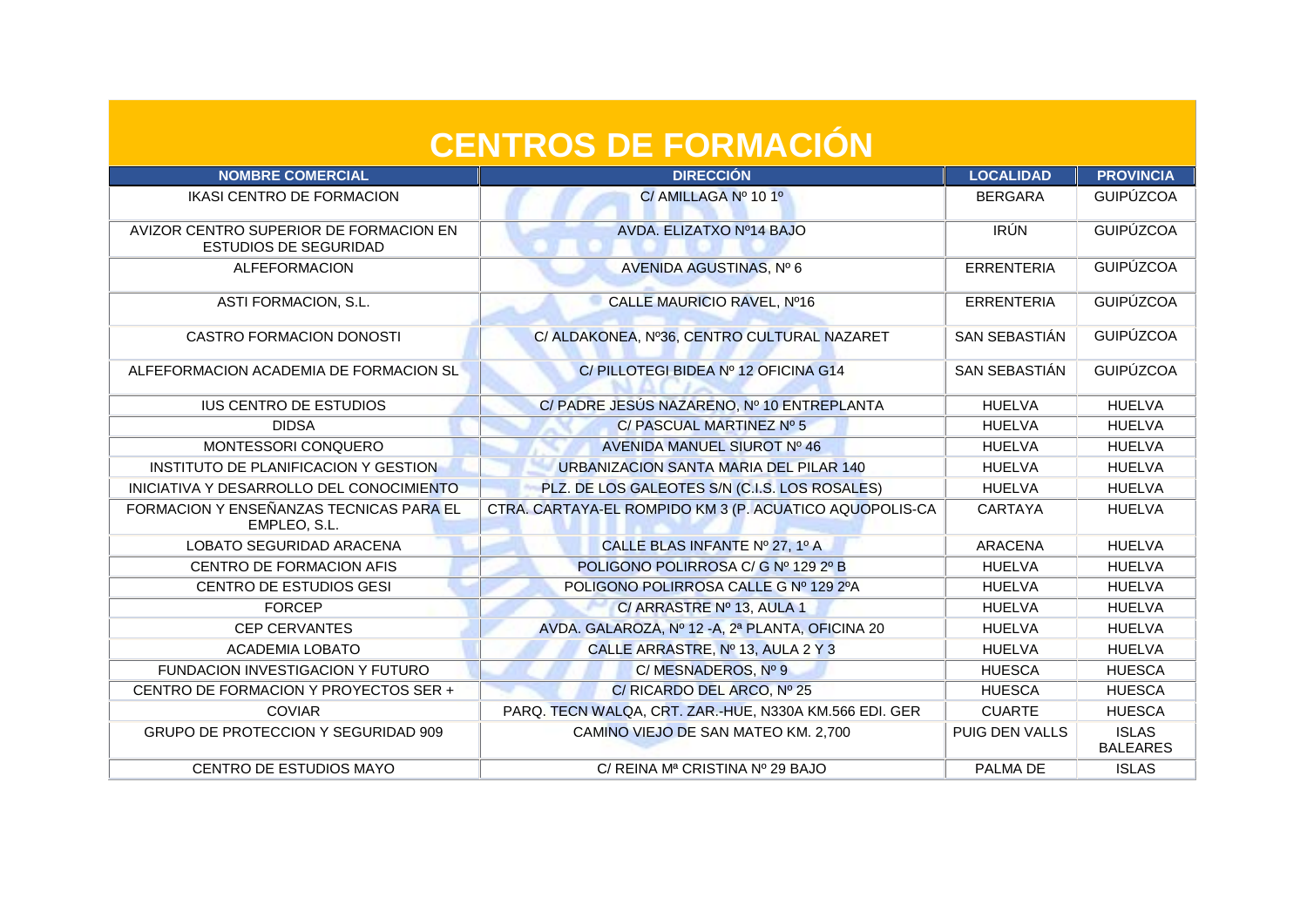| <b>CENTROS DE FORMACIÓN</b> |                                            |                                   |                                 |
|-----------------------------|--------------------------------------------|-----------------------------------|---------------------------------|
| <b>NOMBRE COMERCIAL</b>     | <b>DIRECCIÓN</b>                           | <b>LOCALIDAD</b>                  | <b>PROVINCIA</b>                |
|                             |                                            | <b>MALLORCA</b>                   | <b>BALEARES</b>                 |
| <b>RED SEGURIDAD</b>        | POLIGONO CANA PALAVA NAVE 20               | <b>SANTA EULALIA</b><br>DEL RIO   | <b>ISLAS</b><br><b>BALEARES</b> |
| <b>CENTRO DE FORMACION</b>  | C/ESCULTOR GALMES Nº 50 BAJO               | PALMA DE<br><b>MALLORCA</b>       | <b>ISLAS</b><br><b>BALEARES</b> |
| <b>WMEGA - IBECON</b>       | C/31 DE DICIEMBRE Nº 19                    | PALMA DE<br><b>MALLORCA</b>       | <b>ISLAS</b><br><b>BALEARES</b> |
| <b>WMEGA - IBECON</b>       | AVENIDA JAUME II Nº 241                    | <b>INCA</b>                       | <b>ISLAS</b><br><b>BALEARES</b> |
| <b>WMEGA - INSEM</b>        | C/LOPE DE VEGA Nº8<br><b>MACTE</b>         | <b>CALVIA</b>                     | <b>ISLAS</b><br><b>BALEARES</b> |
| <b>ACADEMIA CARRIO SL</b>   | C/ MIQUEL DELS SANTS OLIVER Nº 17 BAJO     | PALMA DE<br><b>MALLORCA</b>       | <b>ISLAS</b><br><b>BALEARES</b> |
| <b>CEFAYR MALLORCA</b>      | C/JESUS Nº 15                              | PALMA DE<br><b>MALLORCA</b>       | <b>ISLAS</b><br><b>BALEARES</b> |
| <b>ACADEMIA EUROPA</b>      | C/ SAN LUIS GONZAGA Nº 71                  | <b>MAHON</b>                      | <b>ISLAS</b><br><b>BALEARES</b> |
| SAFE ACADEMY                | C/ MARGARITA CAIMARI, Nº 18                | PALMA DE<br><b>MALLORCA</b>       | <b>ISLAS</b><br><b>BALEARES</b> |
| <b>IDEAS</b>                | C/OBISPO GONZALEZ ABARCA, Nº 15, BAJOS     | <b>IBIZA</b>                      | <b>ISLAS</b><br><b>BALEARES</b> |
| <b>IDEAS</b>                | C/VINYASSA Nº 4 A<br>ヘロアハト                 | PALMA DE<br><b>MALLORCA</b>       | <b>ISLAS</b><br><b>BALEARES</b> |
| <b>GVG FORMACION</b>        | C/ ANDREA DORIA Nº 25 1º IZQ               | PALMA DE<br><b>MALLORCA</b>       | <b>ISLAS</b><br><b>BALEARES</b> |
| <b>IDEAS</b>                | C/ ARTRUTX Nº 10                           | <b>MAHON</b>                      | <b>ISLAS</b><br><b>BALEARES</b> |
| <b>IBIFORM</b>              | AVENIDA IGNACIO WALLIS, Nº 8, 1º           | <b>IBIZA</b>                      | <b>ISLAS</b><br><b>BALEARES</b> |
| <b>GRUPO FORUM IBIZA</b>    | AVENIDA SES PAISSES, Nº 3, BLOQ 2, LOCAL 4 | SANT ANTONI DE<br><b>PORTMANY</b> | <b>ISLAS</b><br><b>BALEARES</b> |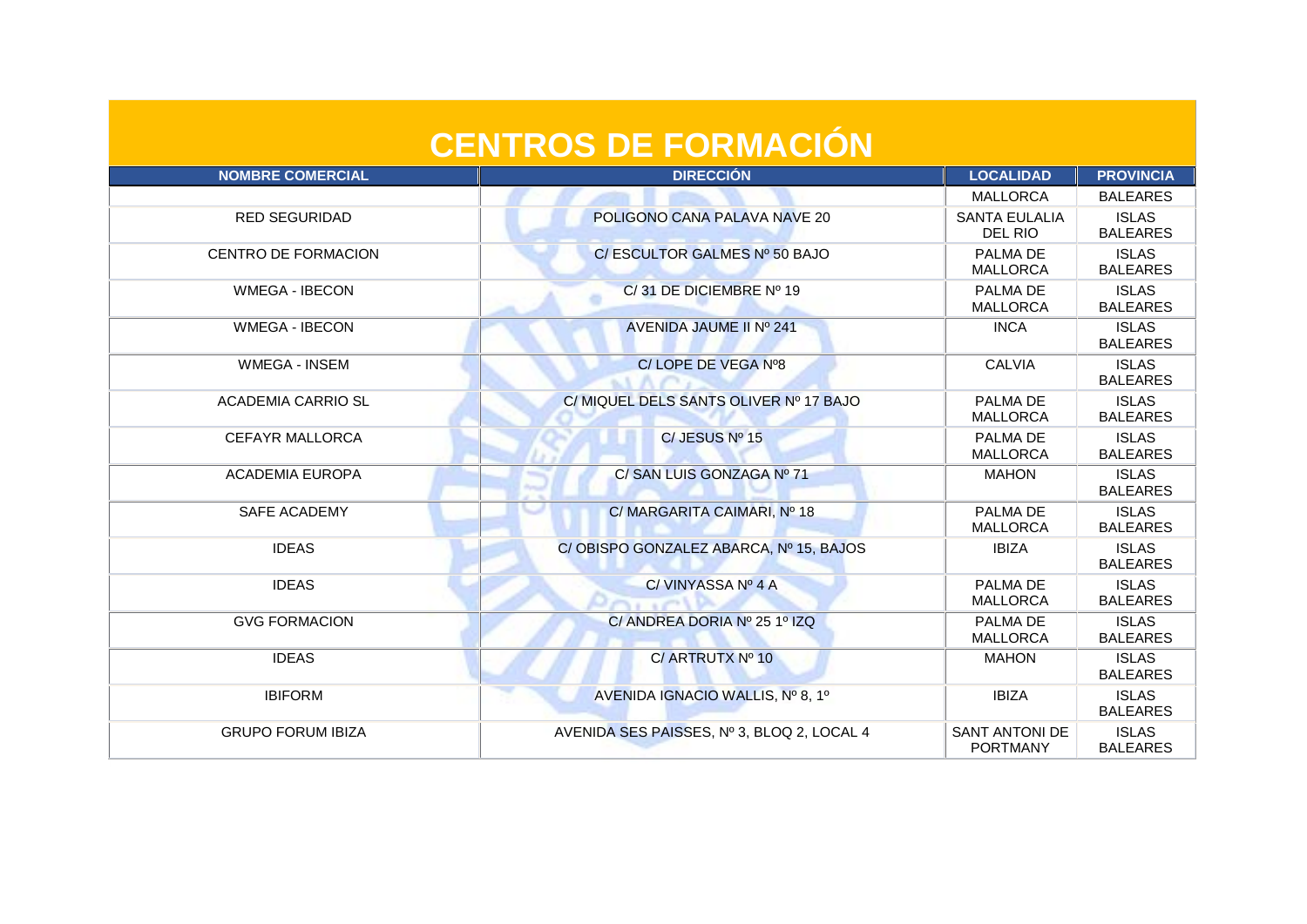| <b>NOMBRE COMERCIAL</b>                                                | <b>DIRECCIÓN</b>                                    | <b>LOCALIDAD</b>   | <b>PROVINCIA</b> |
|------------------------------------------------------------------------|-----------------------------------------------------|--------------------|------------------|
| ACADEMIA SAN FRANCISCO II                                              | AVENIDA DE ANDALUCIA Nº 6 1º Y 2º                   | JAÉN               | JAÉN             |
| <b>UNIFORM</b>                                                         | C/DON BOSCO Nº 16 COLEGIO SALESIANOS                | <b>UBEDA</b>       | <b>JAÉN</b>      |
| SAN JUAN DE LA CRUZ                                                    | PLAZA DE LAS DELICIAS Nº 10 CASA DE LA JUVENTUD     | <b>LA CAROLINA</b> | JAÉN             |
| <b>OPCON HISPANIA</b>                                                  | AVENIDA DE GRANADA Nº 57 BLOQUE 2 ENTREPLANTA       | JAÉN               | JAÉN             |
| <b>INNOVALORA</b>                                                      | AVENIDA SIERRA DE SEGURA Nº 14                      | <b>ORCERA</b>      | JAÉN             |
| <b>JIMENA PROFESIONAL</b>                                              | PSO. ESPAÑA, Nº 9, PORTAL 2, OFICINA B Y 1ºB        | JAÉN               | JAÉN             |
| ESCUELA EUROPEA DE CIENCIAS DE LA SEGURIDAD<br>JAEN                    | C/ CARRERA DE JESUS Nº43 BAJO                       | JAÉN               | JAÉN             |
| <b>WALKOM FORMACION S.P.</b>                                           | C/ MIGUEL LÓPEZ MORAL, Nº 6. EDIF DE USOS MÚLTIPLES | <b>MENGÍBAR</b>    | JAÉN             |
| CENTRO DE FORMACION RAMIRO                                             | C/ VELARDE Nº 2-BAJO                                | <b>LINARES</b>     | <b>JAÉN</b>      |
| FOREM-A                                                                | C/HUELVA Nº 2                                       | JAÉN               | JAÉN             |
| <b>CEFHAS</b>                                                          | PLAZA DE ANIBAL E HIMILCE Nº 2 BAJO                 | <b>LINARES</b>     | JAÉN             |
| LUIS VERA OPOSICIONES                                                  | AVD. CIUDAD DE LINARES 21, 2º B                     | ÚBEDA              | JAÉN             |
| FRANQUICIA EN JAEN DE LUIS VERA OPOSICIONES                            | C/ MIGUEL MESA BERRO S/N                            | JAÉN               | JAÉN             |
| LUIS VERA OPOSICIONES                                                  | C/ CID CAMPEADOR, Nº 2                              | <b>LINARES</b>     | JAÉN             |
| CAMARA OFICIAL DE COMERCIO, INDUSTRIA Y<br><b>SERVICIOS DE ANDUJAR</b> | C/MARIANA PINEDA Nº 34                              | ANDÚJAR            | JAÉN             |
| <b>GRANAPOL</b>                                                        | AVDA MADRID Nº 76                                   | JAÉN               | JAÉN             |
| <b>CEP CERVANTES</b>                                                   | CRTRA. JABALCRUZ, Nº 2                              | JAÉN               | JAÉN             |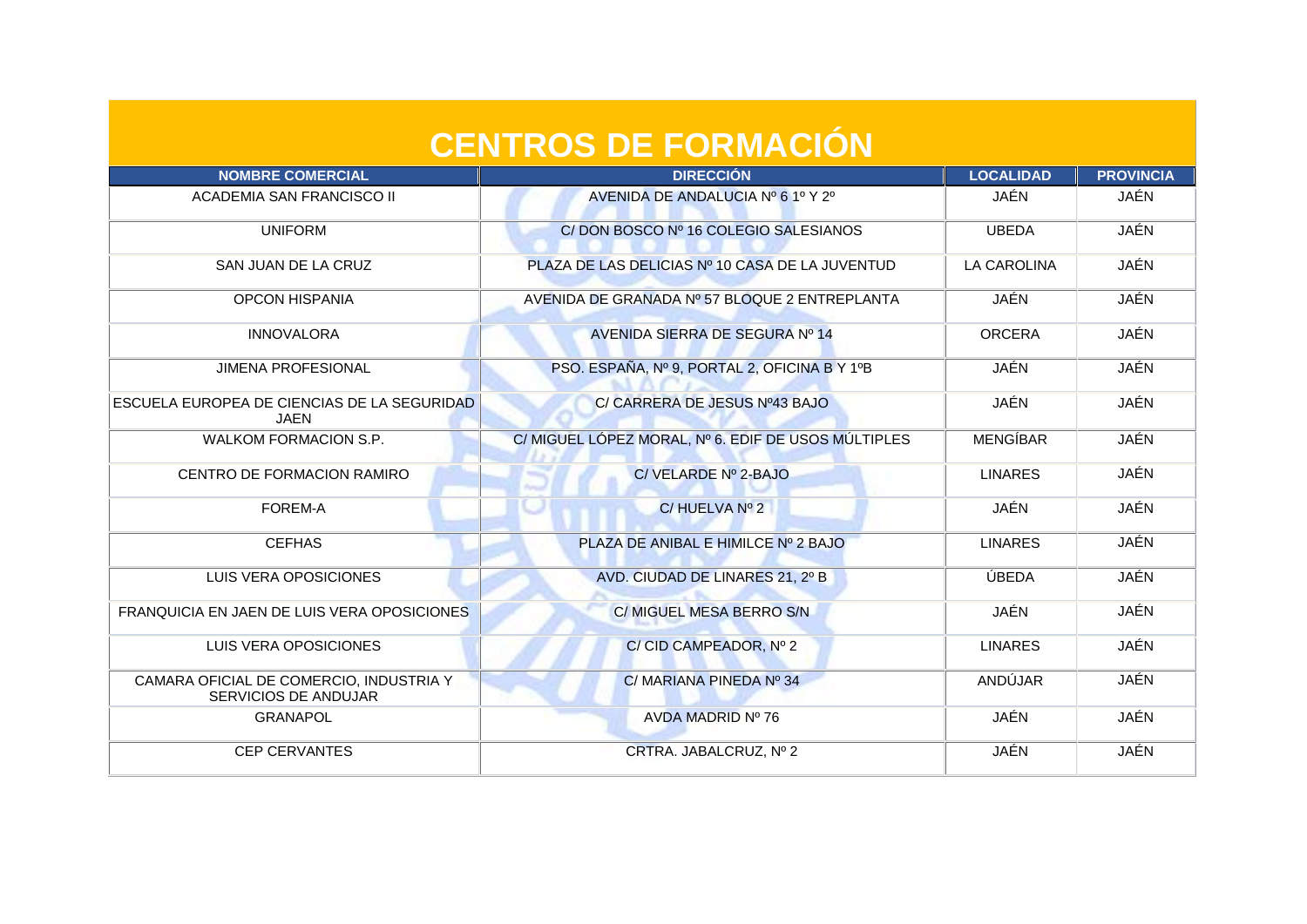| <b>CENTROS DE FORMACION</b>                              |                                                         |                                  |                  |
|----------------------------------------------------------|---------------------------------------------------------|----------------------------------|------------------|
| <b>NOMBRE COMERCIAL</b>                                  | <b>DIRECCIÓN</b>                                        | <b>LOCALIDAD</b>                 | <b>PROVINCIA</b> |
| <b>ACADEMIA PONTON</b>                                   | CALLE CANOVAS DEL CASTILLO, Nº 11 BAJO                  | <b>LINARES</b>                   | JAÉN             |
| <b>LAECOFORMACION</b>                                    | C/ PINTOR MANUNEL SERRANO CUESTA, 2 BAJO                | JAÉN                             | <b>JAÉN</b>      |
| COFISAD FORMACION PROFESIONAL                            | C/ JOSE LUIS BUGALLAL MARCHESI Nº 7                     | A CORUÑA                         | LA CORUÑA        |
| <b>TERCIO DEL NORTE</b>                                  | AV. MC MAHON S/N CUARTEL DE Nª SRA. DE LOS DOLORES      | <b>EL FERROL</b>                 | LA CORUÑA        |
| CIS FORMACION ESPECIALIZADA                              | C/ESCULTOR CAMILO OTERO Nº 17                           | SANTIAGO DE<br><b>COMPOSTELA</b> | LA CORUÑA        |
| CENTRO COMPOSTELANO DE SEGURIDAD                         | C/ PEREZ CONSTANTI Nº 12 BAJO                           | SANTIAGO DE<br><b>COMPOSTELA</b> | LA CORUÑA        |
| CIS CENTRO INTEGRAL DE SEGURIDAD                         | C/ FRANCISCO TETTAMANCY Nº 25 27 1º DERECHA             | A CORUÑA                         | LA CORUÑA        |
| CENTRO DE FORMACION PRAXIS                               | C/SAN VICENTE Nº 25                                     | A CORUÑA                         | LA CORUÑA        |
| CENTRO DE FORMACION PRAXIS 2                             | C/ PALMEIRAS NAVE 84 AI P.I. MILLADOIRO DE AMES         | <b>AMES</b>                      | LA CORUÑA        |
| PROSEGUR SERVICIOS DE EFECTIVO ESPAÑA S,L                | C/NEWTON Nº 11 SEMISOTANO                               | A CORUÑA                         | LA CORUÑA        |
| CIS SEGURIDAD Y SALUD                                    | AV. OTERO PEDRAYO S/N ESQ. C/ VICENTE RISCO, P. GANDARA | <b>NARÓN</b>                     | LA CORUÑA        |
| SALVACON A CORUÑA                                        | RONDA OUTEIRO Nº 37 Y CALLE CARBALLO Nº 13, ENTRESUELO  | A CORUÑA                         | LA CORUÑA        |
| <b>CIS FORMACION Y SEGURIDAD</b>                         | PARQUE INDUSTRIAL LA PICARAÑA, Nº 12 EDFICIO COMERCIAL  | PADRÓN                           | LA CORUÑA        |
| AUTOESCUELA COPACO                                       | RONDA DE OUTEIRO, Nº 112, 1º, LOCAL A,B,C Y 3           | A CORUÑA                         | LA CORUÑA        |
| PORTA NOVA                                               | C/ FONTAIÑA, Nº 23 BAJO                                 | <b>FERROL</b>                    | LA CORUÑA        |
| ACM INFORIBERICA S.L.                                    | RUA ROXELIO PEREZ, Nº 4 BAJO C EDIF. OS NARANXOS        | <b>RIANXO</b>                    | LA CORUÑA        |
| <b>GESFONOR</b>                                          | C/ PASTEUR 30 1º POLIGONO A GRELA                       | LA CORUÑA                        | LA CORUÑA        |
| <b>CENTRO DE FORMACION PRAXIS 3</b>                      | AVENIDA DO REI, Nº 72                                   | <b>FERROL</b>                    | LA CORUÑA        |
| <b>ACADEMIA SPHERA</b>                                   | C/ ALCALDE PEÑAMARIA DE LLANO Nº 1 BAJO                 | LA CORUÑA                        | LA CORUÑA        |
| <b>GESFONOR</b>                                          | C/EDUARDO PONDAL, 25-27                                 | <b>EL FERROL</b>                 | LA CORUÑA        |
| <b>SEFORGASA</b>                                         | RUA SAN LAZARO Nº 3                                     | A POBRA DO<br>CARAMIÑAL          | LA CORUÑA        |
| <b>FUERZA LOGISTICA OPERATIVA</b>                        | PLAZA LAS ATOCHAS, Nº 14                                | LA CORUÑA                        | LA CORUÑA        |
| <b>GESFONOR</b>                                          | AVDA. DE LUGO, Nº 8 BAJO                                | <b>SANTIAGO</b>                  | LA CORUÑA        |
| CENTRO DE PROYECTOS E IMPARTICIONES<br><b>EDUCATIVAS</b> | C/DUQUES DE NAJERA Nº 98 ENTREPLANTA                    | LOGROÑO                          | <b>LA RIOJA</b>  |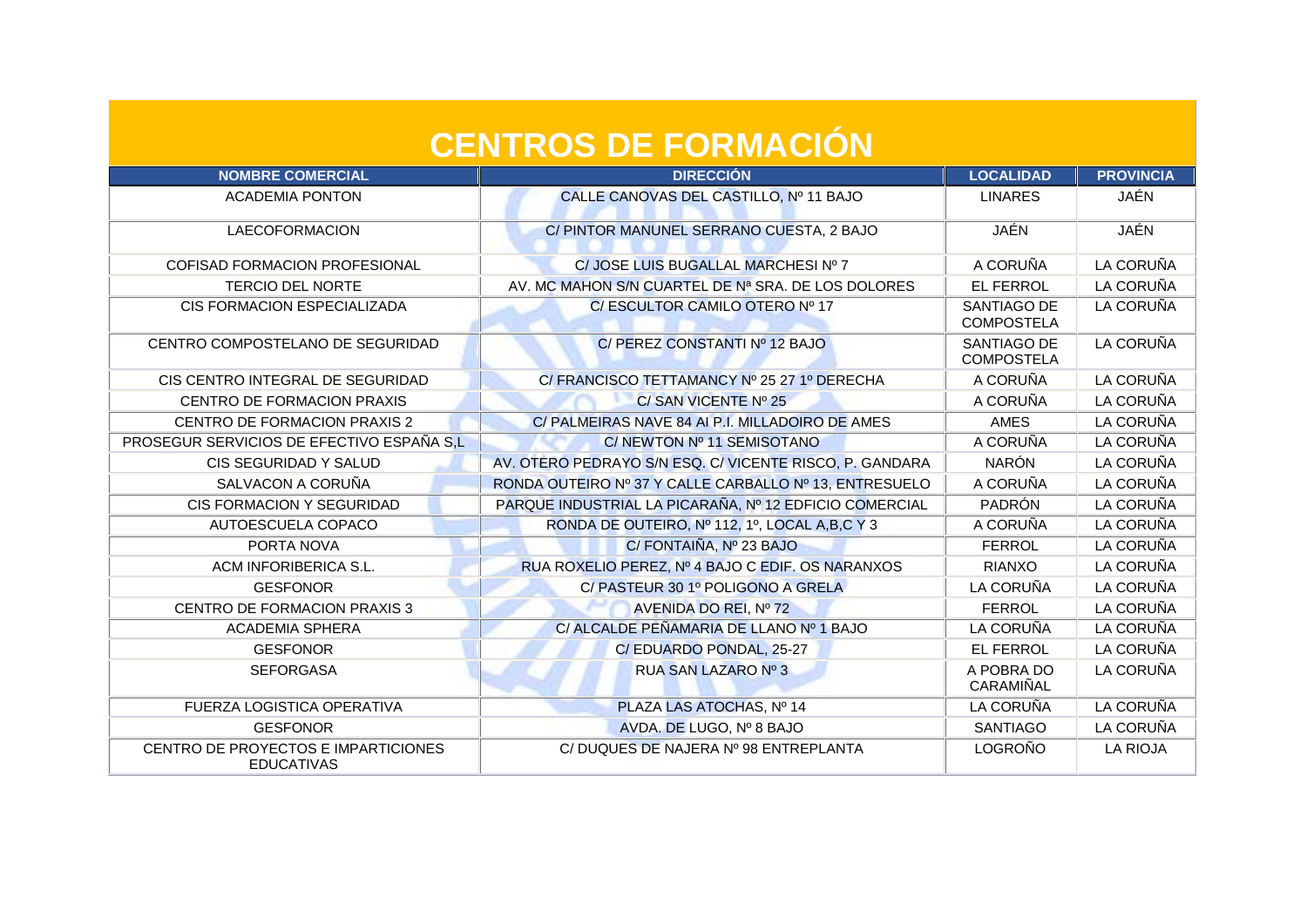| <b>CENTROS DE FORMACIÓN</b>                                  |                                                                    |                                              |                             |
|--------------------------------------------------------------|--------------------------------------------------------------------|----------------------------------------------|-----------------------------|
| <b>NOMBRE COMERCIAL</b>                                      | <b>DIRECCIÓN</b>                                                   | <b>LOCALIDAD</b>                             | <b>PROVINCIA</b>            |
| <b>EL VENTANAL</b>                                           | C/ CIGÜEÑA Nº 50 BAJO                                              | LOGROÑO                                      | <b>LA RIOJA</b>             |
| C E S S A ESCUELA DE SEGURIDAD PRIVADA                       | C/MUGICA, Nº 9                                                     | <b>LOGROÑO</b>                               | <b>LA RIOJA</b>             |
| <b>GESFONOR</b>                                              | AVENIDA COLON, Nº 28, 1º-4ª                                        | <b>LOGROÑO</b>                               | <b>LA RIOJA</b>             |
| <b>RALONS FORMACION</b>                                      | C/ ALBERT EINSTEIN, Nº 28                                          | <b>LAS PALMAS DE</b><br><b>GRAN CANARIA</b>  | <b>LAS PALMAS DE</b><br>GC  |
| ESCUELA DE OFICIOS GALOIS                                    | CTRA, DE CHILE Nº 69 - 73                                          | <b>LAS PALMAS</b>                            | <b>LAS PALMAS DE</b><br>GC. |
| VITAE FORMACIÓN                                              | C/NICARAGUA, Nº 20                                                 | <b>ARRECIFE</b>                              | LAS PALMAS DE<br>GC.        |
| ACADEMIA CANARIA DE SEGURIDAD Y<br><b>EMERGENCIAS (ACSE)</b> | C/OLOF PALME Nº 22                                                 | <b>LAS PALAMAS DE</b><br><b>GRAN CANARIA</b> | LAS PALMAS DE<br>GC         |
| <b>CENTRO DE ESTUDIOS SERRAMAR</b>                           | CTRA. CUESTA RAMON, S/N MARGAZAN. OFICINA 6. AULA 10               | <b>LAS PALMAS DE</b><br><b>GRAN CANARIA</b>  | <b>LAS PALMAS DE</b><br>GC  |
| <b>CEM FORMACION</b>                                         | C/ PRINCESA TAMONANTE, Nº 8                                        | <b>GRAN TARAJAL</b>                          | <b>LAS PALMAS DE</b><br>GC  |
| LANZAESTUDIO CENTRO DE FORMACION<br><b>EMPRESARIAL</b>       | CTRA. ARRECIFE-TINAJO. VIVERO EMPRESAS CAMARA DE<br><b>COMERCI</b> | <b>ARRECIFE</b>                              | <b>LAS PALMAS DE</b><br>GC  |
| AKACENTER - ARRECIFE                                         | C/LA FERMINA, Nº 52                                                | <b>ARRECIFE</b>                              | LAS PALMAS DE<br>GC         |
| INSFORCAN CENTRO DE ESTUDIOS EMPRESARIALES                   | C/ RAFAEL GARCIA PEREZ, Nº 23, 15                                  | <b>LAS PALMAS DE</b><br><b>GRAN CANARIA</b>  | <b>LAS PALMAS DE</b><br>GC  |

RI "SORIA Nº9" C/ COMANDANTE DIAZ TRAYTER Nº 1 PUERTO DEL

FPE EUROPA C/ CANALEJAS, Nº 4, 1º IZQUIERDA PUERTO DEL LAS PALMAS DE

ROSARIO

LAS PALMAS DE GC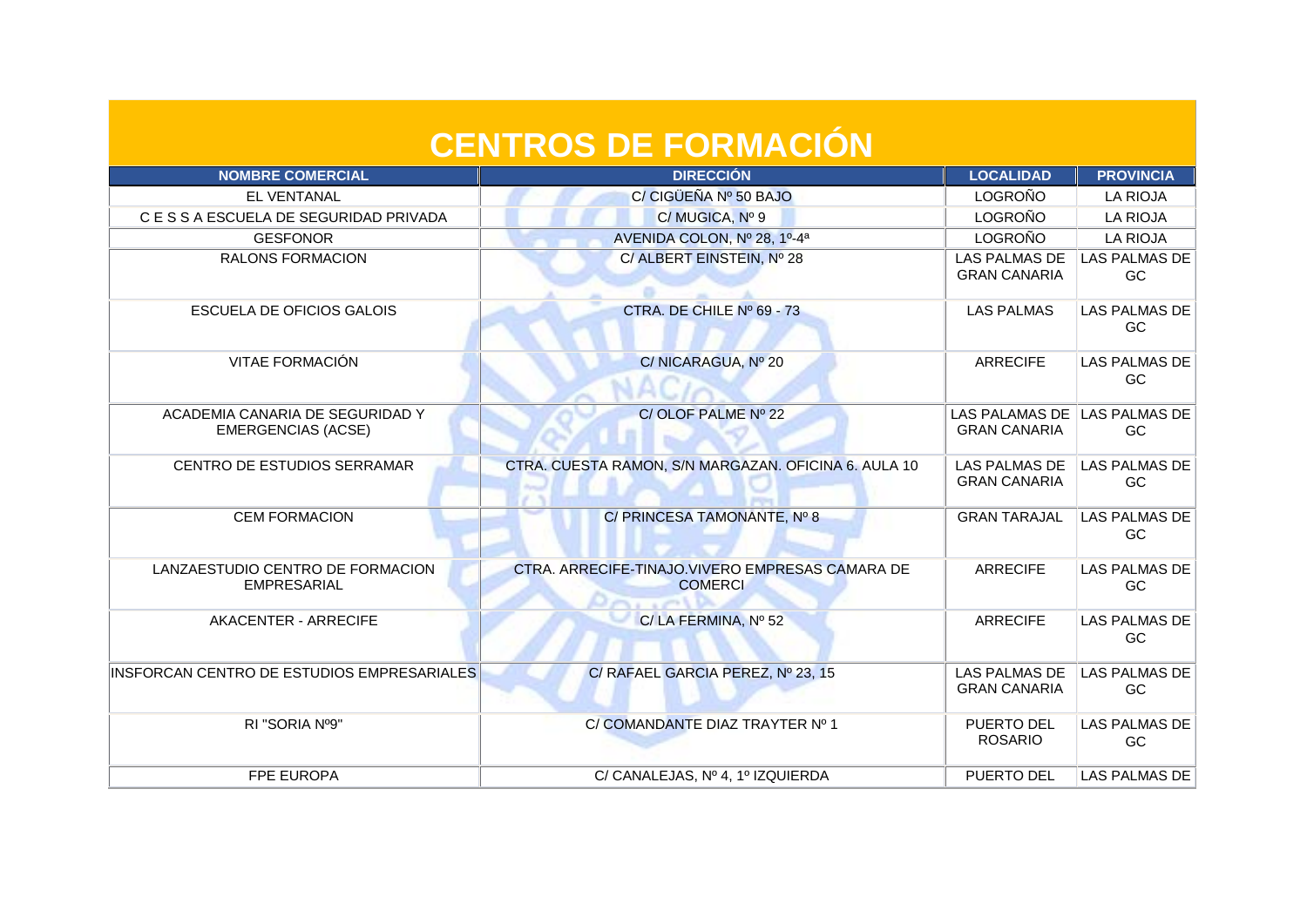| <b>CENTROS DE FORMACIÓN</b>                              |                                                       |                                                                    |                                   |  |
|----------------------------------------------------------|-------------------------------------------------------|--------------------------------------------------------------------|-----------------------------------|--|
| <b>NOMBRE COMERCIAL</b>                                  | <b>DIRECCIÓN</b>                                      | <b>LOCALIDAD</b>                                                   | <b>PROVINCIA</b>                  |  |
|                                                          |                                                       | <b>ROSARIO</b>                                                     | <b>GC</b>                         |  |
| INSFORCAN CENTRO DE ESTUDIOS EMPRESARIALES               | C/ JUAN MANUEL DURAN GONZALEZ Nº 6 1º                 | <b>LAS PALMAS DE</b><br><b>GRAN CANARIA</b>                        | <b>LAS PALMAS DE</b><br><b>GC</b> |  |
| CENTRO DE FORMACION CANARIO                              | C/JOSE ANTONIO Nº 100                                 | ARRECIFE-<br><b>LANZAROTE</b>                                      | <b>LAS PALMAS DE</b><br>GC        |  |
| ESCUELA SUPERIOR DE SEGURIDAD                            | C/ JUAN REJON Nº 51                                   | <b>LAS PALMAS DE</b><br><b>GRAN CANARIA</b>                        | <b>LAS PALMAS DE</b><br>GC        |  |
| CENTRO DE FORMACIÓN SEGURIDAD INTEGRAL<br><b>CANARIA</b> | C/ALFRED NOBEL Nº 27                                  | <b>LAS PALMAS DE</b><br><b>GRAN CANARIA</b>                        | <b>LAS PALMAS DE</b><br>GC        |  |
| INSFORCAN CENTRO DE ESTUDIOS EMPRESARIALES               | AVENIDA DE CANARIAS 319 1º                            | SANTA LUCÍA DE<br><b>TIRAJANA</b>                                  | <b>LAS PALMAS DE</b><br>GC        |  |
| FUERTEVENTURA 2000                                       | C/ GRAN CANARIA Nº 54                                 | <b>PUERTO DEL</b><br>ROSARIO-<br><b>FUERTEVENTURA</b>              | LAS PALMAS DE<br>GC               |  |
| SECURITAS SEGURIDAD ESPAÑA                               | C/LA NAVAL Nº 160 CON C/ JUAN REJON Nº 111            | <b>LAS PALMAS DE</b><br><b>GRAN CANARIA</b>                        | <b>LAS PALMAS DE</b><br>GC        |  |
| <b>ACAR LAS PALMAS</b>                                   | PASEO DE CHIL Nº 301                                  | <b>LAS PALMAS DE</b><br><b>GRAN CANARIA</b>                        | <b>LAS PALMAS DE</b><br>GC        |  |
| <b>BASE AEREA DE GANDO</b>                               | <b>CARRETERA DEL SUR S/N</b>                          | <b>TELDE</b>                                                       | <b>LAS PALMAS DE</b><br>GC        |  |
| CENTRO DE FORMACION CANARIO                              | CLUB DEPORTIVO HERBANIA C/ ALMIRANTE LALLERMAND Nº 32 | <b>FUERTEVENTURA LAS PALMAS DE</b><br>PUERTO DEL<br><b>ROSARÍO</b> | GC                                |  |
| <b>FUERTEVENTURA 2000</b>                                | C/ CISNEROS Nº 82 ESQUINA REYES CATOLICOS             | FUERTEVENTURA LAS PALMAS DE<br><b>PUERTO DEL</b>                   |                                   |  |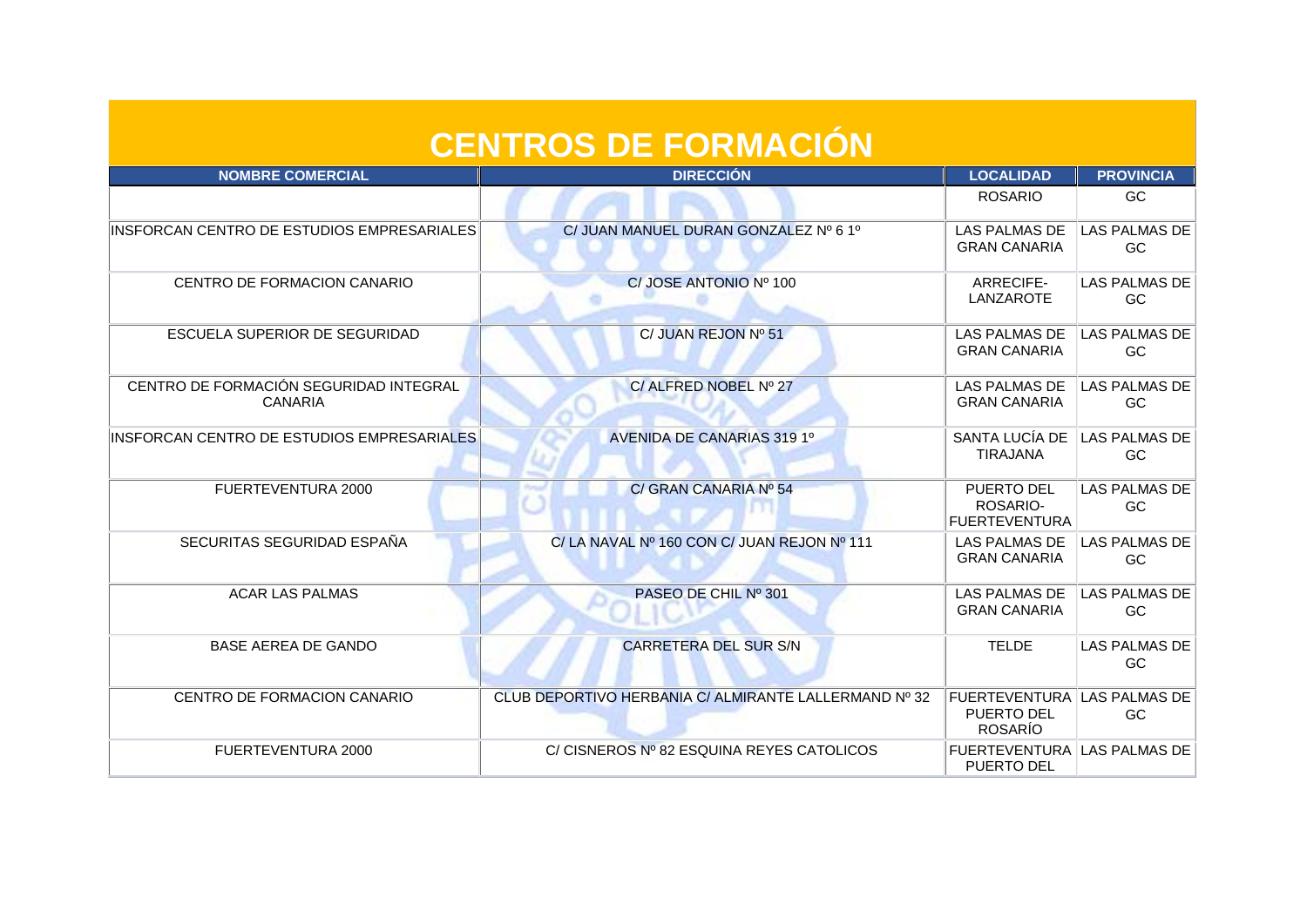| <b>CENTROS DE FORMACION</b> |  |
|-----------------------------|--|
|                             |  |
|                             |  |
|                             |  |

| <b>NOMBRE COMERCIAL</b>                    | <b>DIRECCIÓN</b>                                    | <b>LOCALIDAD</b>                                       | <b>PROVINCIA</b>            |
|--------------------------------------------|-----------------------------------------------------|--------------------------------------------------------|-----------------------------|
|                                            |                                                     | <b>ROSARIO</b>                                         | <b>GC</b>                   |
| ACADEMIA DE DESARROLLO FORMATIVO           | C/ CONCEJAL MANUEL GARCIA OLIVA Nº19 LOCAL 6        | <b>TELDE</b>                                           | LAS PALMAS DE<br>GC.        |
| ESCUELA DE SEGURIDAD Y FORMACIONES VARIAS  | BARRANQUILLO DE TENOYA Nº 1                         | <b>TENOYA</b>                                          | <b>LAS PALMAS DE</b><br>GC  |
| INSFORCAN CENTRO DE ESTUDIOS EMPRESARIALES | C/ PIZARRO Nº 1 ESQUINA C/ SECRETARIO PADILLA Nº 86 | <b>LAS PALMAS DE</b><br><b>GRAN CANARIA</b>            | LAS PALMAS DE<br>GC         |
| ESCUELA DE SEGURIDAD Y FORMACIONES VARIAS  | C/ CERRUDA Nº 5 1ª PLANTA                           | SANTA LUCÍA                                            | <b>LAS PALMAS DE</b><br>GC. |
| TAMONANTE EDUCA ACADEMIA DE ESTUDIO        | C/ ALCALDES MAYORES 53 LOCAL 2                      | PUERTO DEL<br><b>ROSARIO</b><br><b>FUERTEVENTURA</b>   | LAS PALMAS DE<br>GC         |
| CENTRO DE ESTUDIOS AGORA CANARIAS          | C/ FEDERICO GARCIA LORCA Nº 4 6 LOCAL 5 LA MINILLA  | <b>LAS PALMAS DE</b><br><b>GRAN CANARIA</b>            | LAS PALMAS DE<br>GC         |
| ESCUELA DE SEGURIDAD Y FORMACIONES VARIAS  | RAMBLA DE PEDRO LEZCANO MONTALVO Nº 62              | <b>TELDE</b>                                           | LAS PALMAS DE<br>GC         |
| <b>AKACENTER</b>                           | CALLE LA LUCHADA, Nº 9                              | <b>TIAS-LANZAROTE</b>                                  | LAS PALMAS DE<br>GC         |
| ACADFUER CENTRO DE FORMACION S.L           | CALLE LEON Y CASTILLO Nº 181-183                    | PUERTO DEL<br><b>ROSARIO(FUERTE</b><br><b>VENTURA)</b> | <b>LAS PALMAS DE</b><br>GC  |
| <b>INSTITUTO FOCAN</b>                     | C/ BRAVO MURILLO, Nº 38                             | <b>LAS PALMAS DE</b><br><b>GRAN CANARIA</b>            | LAS PALMAS DE<br>GC.        |
| ACADEMIA FORCAEM S.C.P.                    | CALLE BARBERIA Nº10 PRIMERA PLANTA                  | <b>TELDE</b>                                           | LAS PALMAS DE               |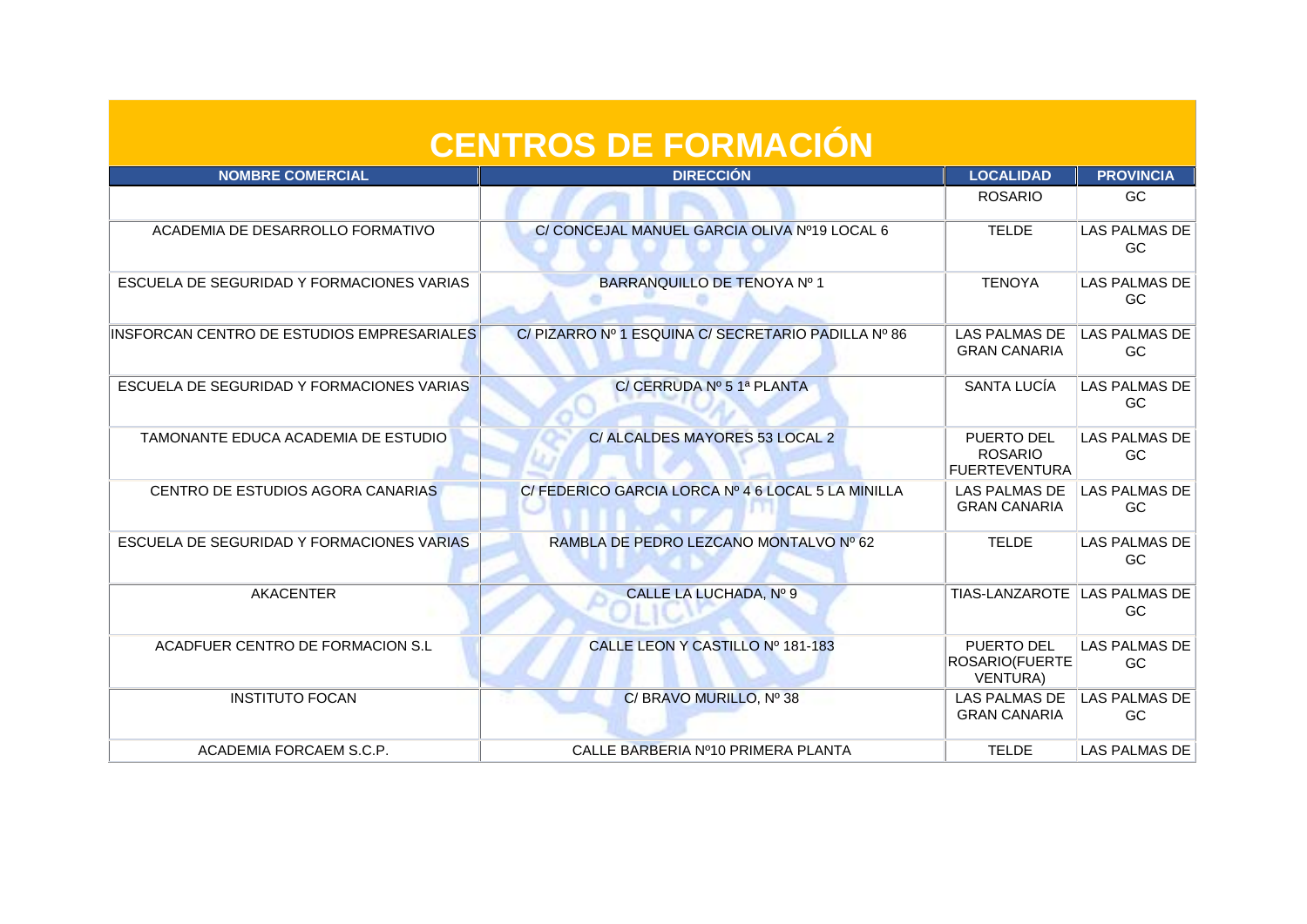| <b>CENTROS DE FORMACIÓN</b>           |                                           |                                             |                            |
|---------------------------------------|-------------------------------------------|---------------------------------------------|----------------------------|
| <b>NOMBRE COMERCIAL</b>               | <b>DIRECCIÓN</b>                          | <b>LOCALIDAD</b>                            | <b>PROVINCIA</b>           |
|                                       |                                           |                                             | GC                         |
| CENTRO DE ENSEÑANZAS POLICIALES, S.L. | CALLE LA CERRUDA Nº 27 EN VECINDARIO      | STA, LUCÍA DE<br><b>TIRAJANA</b>            | <b>LAS PALMAS DE</b><br>GC |
| E-FORM                                | C/LOMO DE LA PLANA, LOCAL 25, EDIFICIO 21 | <b>LAS PALMAS DE</b><br><b>GRAN CANARIA</b> | <b>LAS PALMAS DE</b><br>GC |
| CENTRO DE ENSEÑANZAS POLICIALES S.L.  | CARRETERA A LAS TORRES Nº 19 LOCAL 8      | <b>ACUSA</b>                                | <b>LAS PALMAS DE</b><br>GC |
| <b>INSFORCA</b>                       | C/ SECRETARIO PADILLA Nº 84               | <b>LAS PALMAS DE</b><br><b>GRAN CANARIA</b> | LAS PALMAS DE<br>GC        |
| ESCUELA SUPERIOR DE SEGURIDAD         | C/ PEÑAS DEL CHACHE Nº 11 BAJO            | <b>ARRECIFE</b>                             | <b>LAS PALMAS DE</b><br>GC |
| SEGURIDAD INTEGRAL CANARIA            | C/LA NASA Nº 28 POL. IND. LA HONDURA      | PUERTO DEL<br><b>ROSARIO</b>                | <b>LAS PALMAS DE</b><br>GC |
| E-FORM                                | C/TRIANA Nº31                             | <b>ARRECIFE</b>                             | <b>LAS PALMAS DE</b><br>GC |
| <b>USAC PUERTO DEL ROSARIO</b>        | C/ COMANDANTE DIAZ TRAYTER                | PUERTO DEL<br><b>ROSARIO</b>                | <b>LAS PALMAS DE</b><br>GC |
| <b>GRUPO ESACAN</b>                   | AVDA MANCOMUNIDAD Nº 2 BAJO               | <b>ARRECIFE</b>                             | <b>LAS PALMAS DE</b><br>GC |
| <b>ACADEMIA OROEL</b>                 | C/VEGAMIAN Nº 18 BAJO                     | LEÓN                                        | LEÓN                       |
| <b>CONFORTEC</b>                      | AVENIDA LA CEMBA Nº 102 BAJO              | PONFERRADA                                  | <b>LEÓN</b>                |
| FOREMCYL LEÓN                         | C/ASTORGA $N^{\circ}$ 5 y 7               | <b>LEÓN</b>                                 | <b>LEÓN</b>                |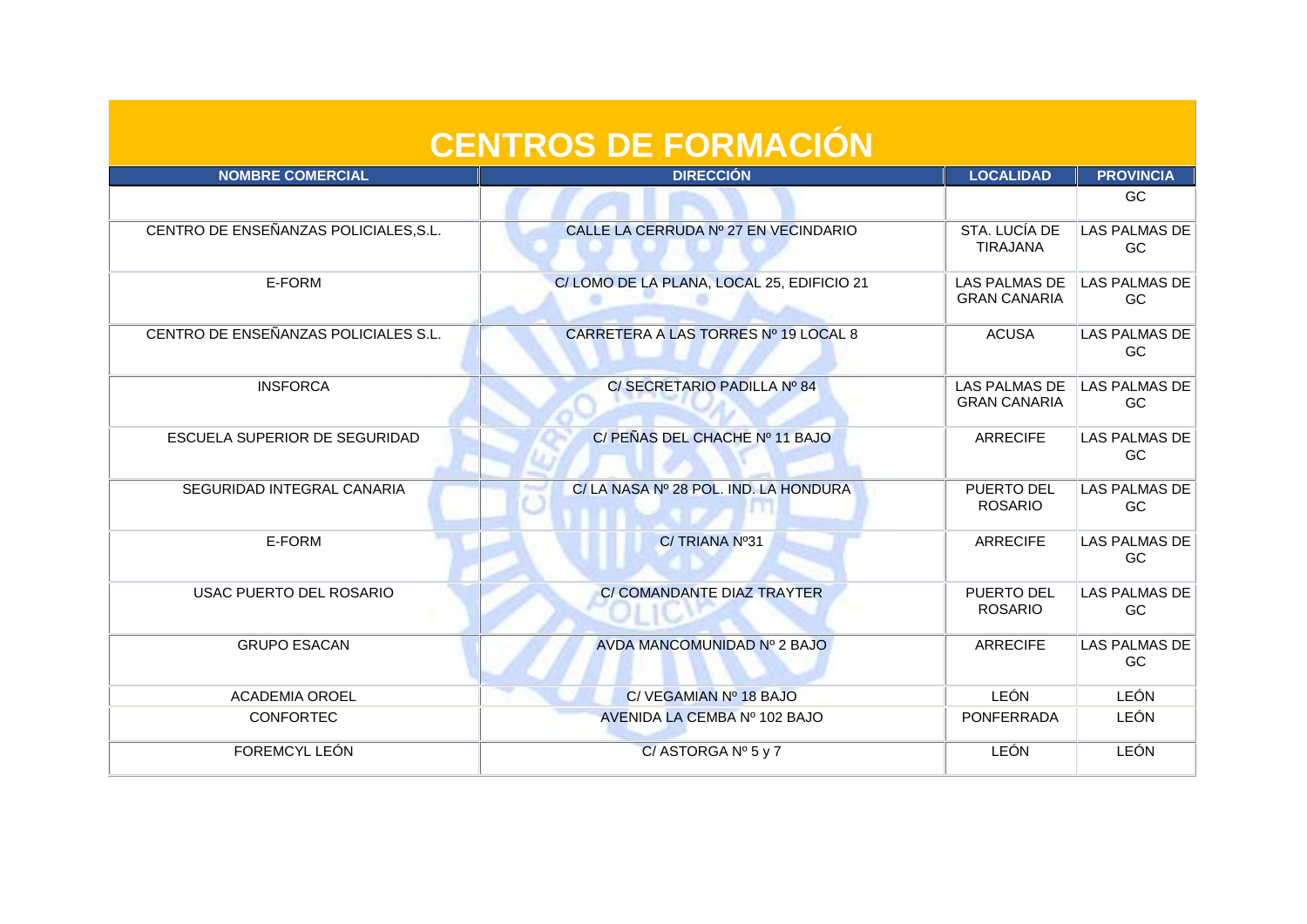| <b>NOMBRE COMERCIAL</b>                   | <b>DIRECCIÓN</b>                                        | <b>LOCALIDAD</b>                     | <b>PROVINCIA</b> |
|-------------------------------------------|---------------------------------------------------------|--------------------------------------|------------------|
| <b>BASE CONDE DE GAZOLA</b>               | <b>CARRETERA CAMPAMENTO S/N</b>                         | <b>FERRAL DEL</b><br><b>BERNESGA</b> | <b>LEÓN</b>      |
| <b>ACADEMIA OROEL</b>                     | C/ RIO SELMO, Nº 1, BAJO                                | <b>PONFERRADA</b>                    | <b>LEÓN</b>      |
| <b>GESFONOR</b>                           | AVDA. ALVARO LOPEZ NUÑEZ, Nº 7, BAJO                    | <b>LEÓN</b>                          | <b>LEÓN</b>      |
| <b>EUROPOL LEON</b>                       | C/DIECINUEVE DE OCTUBRE, Nº 8                           | LEÓN                                 | <b>LEÓN</b>      |
| <b>GRUPO MEFORMA</b>                      | C/ PADRE ARINTERO Nº 11 BAJO                            | <b>LEÓN</b>                          | <b>LEÓN</b>      |
| <b>GRUPO MEFORMA</b>                      | <b>AVDA. PORTUGAL 104 BAJO</b>                          | <b>PONFERRADA</b>                    | <b>LEÓN</b>      |
| <b>GESFONOR</b>                           | C/ DOCTOR MARAÑÓN, Nº 7 BAJO                            | <b>PONFERRADA</b>                    | <b>LEÓN</b>      |
| <b>GENERAL D'ESTUDIS LLEIDA</b>           | C/ ALCALDE COSTA Nº 18                                  | LÉRIDA                               | LÉRIDA           |
| <b>GRUP INTEGRAL FORMACIO</b>             | AVENIDA MADRID Nº 19 ALTILLO 1ª                         | LÉRIDA                               | <b>LÉRIDA</b>    |
| IDFO LLEIDA FORMACIÓN Y SECURETAT PRIVADA | AVENIDA CATALUÑA, Nº 2, 2ª PLANTA ED. AISS              | LÉRIDA                               | LÉRIDA           |
| <b>ESTUDIS BALAFIA</b>                    | CALLE CORREGIDOR ESCOFET, N 86                          | LÉRIDA                               | LÉRIDA           |
| CENTRE DE FORMACIO PARDINYES              | CALLE CASTELLS, Nº 1, ALTILLO                           | LÉRIDA                               | LÉRIDA           |
| <b>STUDIUM SCP</b>                        | CALLE DOCTORA CASTELLS, Nº 37                           | LÉRIDA                               | LÉRIDA           |
| SECURITAS SEGURIDAD ESPAÑA S.A.           | CALLE IBARS D'URGELL, Nº 69, 2ª PLANTA, P.I. NEOPARC 2  | LÉRIDA                               | LÉRIDA           |
| ICOMPETIA SOCIAL LAB, SL                  | PARC CIENTIFIC I TECNOLOGIC DE GARDENY, EDIF 23, OFIC 1 | LÉRIDA                               | LÉRIDA           |
| <b>FEPES</b>                              | C/ACADÉMIA Nº 1                                         | LÉRIDA                               | LÉRIDA           |
| <b>GOA TACTICAL</b>                       | C/DOCTOR FLEMING Nº 29 BAJO                             | <b>ALPICAT</b>                       | LÉRIDA           |
| <b>FUNDACIO PACO PUERTO</b>               | AVDA. CATALUNYA Nº 2                                    | LÉRIDA                               | LÉRIDA           |
| <b>FUNDACIO PACO PUERTO</b>               | C/ENRIC GRANADOS, Nº 5                                  | LÉRIDA                               | LÉRIDA           |
| <b>CEP CERVANTES</b>                      | C/PORTALES Nº 48                                        | <b>LOGROÑO</b>                       | LOGROÑO          |
| CENTRO DE FORMACION SEQUOR SEGURIDAD S.A. | $C/$ RIO SIL Nº 64                                      | <b>LUGO</b>                          | <b>LUGO</b>      |
| ACADEMIA A MARIÑA                         | AVENIDA ARCADIO PARDIÑAS Nº 44                          | <b>BURELA</b>                        | <b>LUGO</b>      |
| <b>CENTRO DE ESTUDIOS SERRAMAR</b>        | C/ ESTRELLA Nº 4-8 ENTRESUELO A                         | MONFORTE DE<br><b>LEMOS</b>          | <b>LUGO</b>      |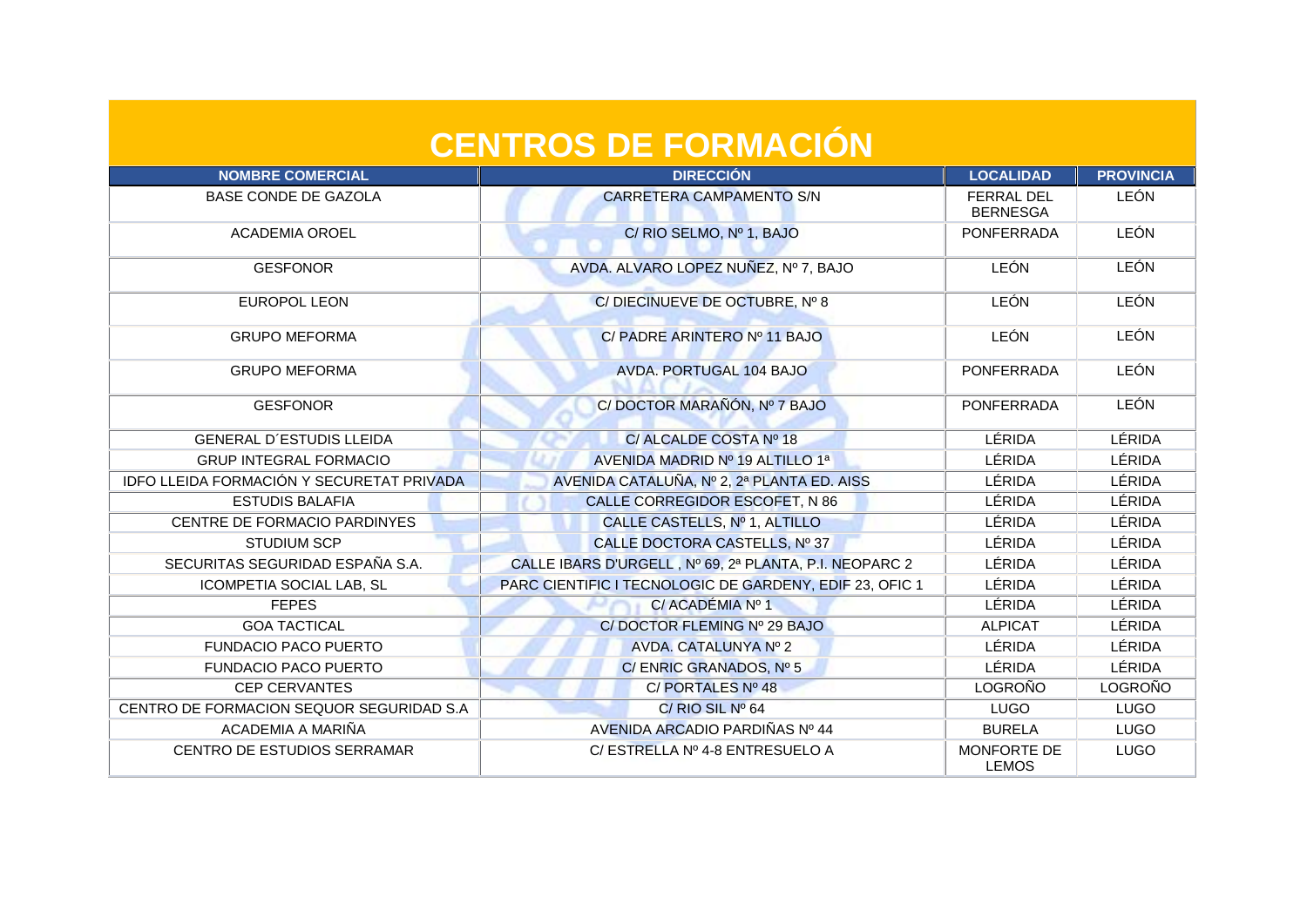| <b>NOMBRE COMERCIAL</b>                                    | <b>DIRECCIÓN</b>                                        | <b>LOCALIDAD</b>      | <b>PROVINCIA</b> |
|------------------------------------------------------------|---------------------------------------------------------|-----------------------|------------------|
| <b>SALVACON</b>                                            | POLIGONO O CEAO RUA DAS CESTEIRAS 9 3 1                 | LUGO                  | <b>LUGO</b>      |
| <b>CURSON SEGURIDAD</b>                                    | C/ALCALDE RAMIRO RUEDA FERNANDEZ Nº 15-17               | <b>LUGO</b>           | <b>LUGO</b>      |
| <b>GESFONOR</b>                                            | C/ RIO NARLA, $N^{\circ}$ 48                            | <b>LUGO</b>           | <b>LUGO</b>      |
| CENTRO DE ESTUDIOS SERRAMAR                                | C/ RIO SIL, Nº 64, ENTRESUELO                           | <b>LUGO</b>           | <b>LUGO</b>      |
| <b>ZERTIN FORMACIÓN</b>                                    | RUA DO VIDRIO, 106 - POLÍGONO INDUSTRIAL CEAO           | <b>LUGO</b>           | <b>LUGO</b>      |
| <b>SEGUR IBERICA</b>                                       | C/ JUAN DE MARIANA Nº 15                                | <b>MADRID</b>         | <b>MADRID</b>    |
| CENTRO DE ESTUDIOS DE SEGURIDAD                            | C/ ANTONIO LOPEZ Nº 249 1º                              | <b>MADRID</b>         | <b>MADRID</b>    |
| SECURITAS SEGURIDAD ESPAÑA                                 | C/ENTREPEÑAS Nº 27                                      | <b>MADRID</b>         | <b>MADRID</b>    |
| PROSEGUR SERVICIOS DE EFECTIVO ESPAÑA, S.L.                | C/ PAJARITOS Nº 22                                      | <b>MADRID</b>         | <b>MADRID</b>    |
| <b>CENTRO AFUERA</b>                                       | PLAZA SANTA ANA Nº 13                                   | <b>MADRID</b>         | <b>MADRID</b>    |
| BAI                                                        | C/ JUAN HURTADO DE MENDOZA Nº 4 1ª                      | <b>MADRID</b>         | <b>MADRID</b>    |
| OMBUDS COMPAÑIA DE SEGURIDAD                               | C/ COLQUIDE Nº 6 EDIFICIO PRISMA                        | <b>LAS ROZAS</b>      | <b>MADRID</b>    |
| <b>PRACTIVOX</b>                                           | $C/$ ATOCHA $N^{\circ}$ 93 1°                           | <b>MADRID</b>         | <b>MADRID</b>    |
| SEGURIDAD ESTUDIOS FORMACION                               | AVENIDA CARDENAL HERRERA ORIA Nº 242 EDIFICIO D         | <b>MADRID</b>         | <b>MADRID</b>    |
| <b>GUARDIA REAL</b>                                        | <b>AVENIDA DE EL PARDO S/N</b>                          | EL PARDO              | <b>MADRID</b>    |
| SEGURMAN CENTRO DE FORMACION                               | C/LOPEZ DE ARANDA Nº 35                                 | <b>MADRID</b>         | <b>MADRID</b>    |
| CENTRO DE FORMACION Y RECICLAJE FYRS                       | CARRETERA DE MADRID A NAVACERRADA KM 5                  | ALPEDRETE             | <b>MADRID</b>    |
| ACADEMIA SANTA MARIA                                       | $C/$ RAYO Nº 12                                         | <b>GETAFE</b>         | <b>MADRID</b>    |
| <b>ALERTA Y CONTROL</b>                                    | AVENIDA DE PEDRODIEZ Nº 21-1º                           | <b>MADRID</b>         | <b>MADRID</b>    |
| CENTRO DE ESTUDIOS DE TECNICAS DE SEGURIDAD<br><b>CETS</b> | C/SEGUNDO MATA, Nº 6, BAJO 1                            | POZUELO DE<br>ALARCÓN | <b>MADRID</b>    |
| AULA DE NUEVAS PROFESIONES                                 | C/LUIS RUIZ Nº 6                                        | <b>MADRID</b>         | <b>MADRID</b>    |
| <b>HEDIMA D N FORMACION S L</b>                            | AVDA, ENSANCHE DE VALLECAS Nº 44 PLTA, 1ª               | <b>MADRID</b>         | <b>MADRID</b>    |
| CENTRO DE FORMACION SAGITAL                                | C/SANCHEZ PACHECO Nº 87                                 | <b>MADRID</b>         | <b>MADRID</b>    |
| ABALAR ACADEMIA DE SEGURIDAD                               | C/LUIS CABRERA Nº 4, PLANTA BAJA                        | <b>MADRID</b>         | <b>MADRID</b>    |
| FUNDACION ANTONIO BUSTAMANTE                               | C/ GARCILASO Nº 10                                      | <b>MADRID</b>         | <b>MADRID</b>    |
| FOMENTO DE ESTUDIOS Y EMPLEO CUALIFICA                     | C/ JUAN HURTADO DE MENDOZA, Nº 4, 1º (AULAS 1, 5, 6 Y 7 | <b>MADRID</b>         | <b>MADRID</b>    |
| FORMACION EN TECNICAS ESPECIALES DE<br><b>SEGURIDAD</b>    | C/ ADRIAN PULIDO, Nº 7 - AULA 1                         | <b>MADRID</b>         | <b>MADRID</b>    |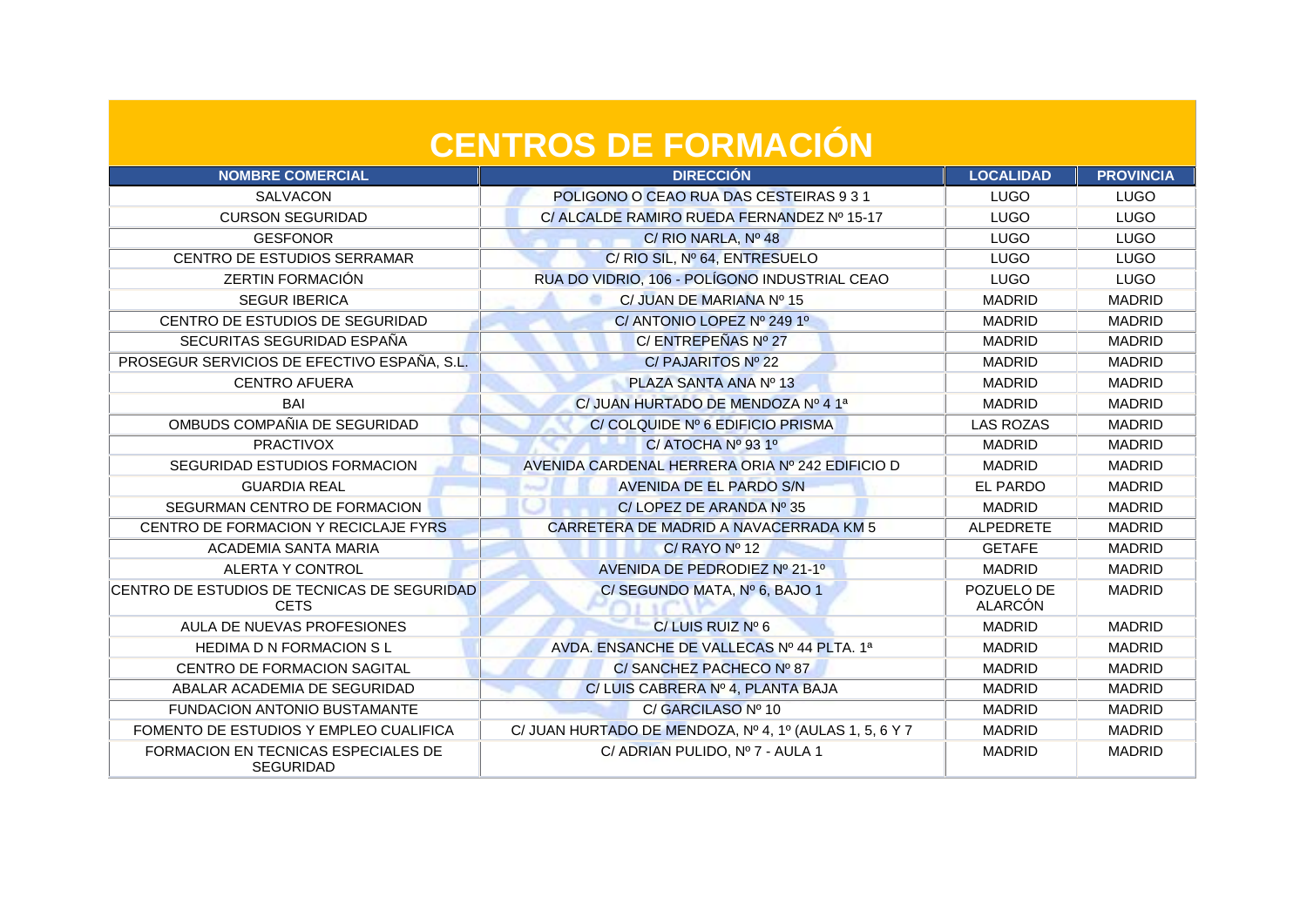| <b>CENTROS DE FORMACION</b> |  |
|-----------------------------|--|
|                             |  |
|                             |  |

| <b>NOMBRE COMERCIAL</b>                                     | <b>DIRECCIÓN</b>                             | <b>LOCALIDAD</b>                          | <b>PROVINCIA</b> |
|-------------------------------------------------------------|----------------------------------------------|-------------------------------------------|------------------|
| INSTITUTO EULEN DE FORMACION                                | C/VALLE DE TOBALINA, Nº 56 "MODULO 2"        | <b>MADRID</b>                             | <b>MADRID</b>    |
| CENTRO DE FORMACION SASEGUR                                 | C/MINA DEL COTORRO Nº 1                      | NAVALCARNERO                              | <b>MADRID</b>    |
| <b>FORMAR SE</b>                                            | C/SIERRA DE JAVALAMBRE Nº 1 (LOCAL)          | <b>MADRID</b>                             | <b>MADRID</b>    |
| CEP CERVANTES C.B.                                          | C/ZARAGOZA Nº22, 1º-2                        | ALCALÁ DE<br><b>HENARES</b>               | <b>MADRID</b>    |
| <b>ICST</b>                                                 | C/ PUNTO NET, 4, 1ª PLANTA (OFICINA 3)       | ALCALÁ DE<br><b>HENARES</b>               | <b>MADRID</b>    |
| <b>FORMAEMPLEAN</b>                                         | C/ CARTAGENA, Nº 70                          | <b>MADRID</b>                             | <b>MADRID</b>    |
| PROSEGUR SERVICIOS DE EFECTIVO ESPAÑA SLI                   | C/ SANTA SABINA Nº 8                         | <b>MADRID</b>                             | <b>MADRID</b>    |
| FPDP FORMACION PARA EL EMPLEO                               | C/ GARCIA LUNA Nº1-BAJO                      | <b>MADRID</b>                             | <b>MADRID</b>    |
| <b>CENYF</b>                                                | $C/$ POZAS, $No$ 17                          | <b>SAN LORENZO</b><br><b>DEL ESCORIAL</b> | <b>MADRID</b>    |
| PROSEGUR SERVICIOS DE EFECTIVO ESPAÑA SL                    | CALLE COLUMBA Nº 15, POLIGONO INDUSTRIAL     | VICÁLVARO                                 | <b>MADRID</b>    |
| CENTRO DE FORMACION EN SEGURIDAD PRIVADA<br><b>UNED</b>     | CALLE SENDA DEL REY Nº 11                    | <b>MADRID</b>                             | <b>MADRID</b>    |
| <b>PREVINSA</b>                                             | CALLE RIO ALBERCHE Nº 7                      | ARGANDA DEL<br><b>REY</b>                 | <b>MADRID</b>    |
| <b>CEFAYR</b>                                               | C/FERRER DEL RIO 35                          | <b>MADRID</b>                             | <b>MADRID</b>    |
| GOMSEGUR-FORMACION                                          | C/ DOCTOR CASTELO Nº4 LOCAL                  | VALDEMORO                                 | <b>MADRID</b>    |
| <b>ASFORSE</b>                                              | C/ BESOLLA Nº 20 BAJO LOCAL                  | <b>MADRID</b>                             | <b>MADRID</b>    |
| <b>ASPEJURE</b>                                             | C/ CHILE Nº 10, DESPACHO 109, EDIF.MADRID,92 | <b>LAS ROZAS</b>                          | <b>MADRID</b>    |
| CORPORACION PARA LA FORMACION EN<br><b>SEGURIDAD FORSEG</b> | CARRETRA DE VILLAMANTA KM 2,400              | <b>NAVALCARNERO</b>                       | <b>MADRID</b>    |
| <b>CEES</b>                                                 | C/ POLLENSA, Nº 2-1ª PLANTA OFICINA 12       | <b>LAS ROZAS</b>                          | <b>MADRID</b>    |
| ESCUELA EUROPEA DE CIENCIAS DE LA SEGURIDAD                 | C/SIMON HERNANDEZ Nº 23                      | <b>MÓSTOLES</b>                           | <b>MADRID</b>    |
| <b>ILUNION SEGURIDAD</b>                                    | C/ALBACETE Nº 3                              | <b>MADRID</b>                             | <b>MADRID</b>    |
| <b>CEFAYR MOSTOLES</b>                                      | AVDA. DE LA ONU Nº21                         | <b>MÓSTOLES</b>                           | <b>MADRID</b>    |
| ACADEMIA DE SEGURIDAD CASTILLA                              | C/ CUATRO AMIGOS Nº 1 BAJO LOCAL 5           | <b>MADRID</b>                             | <b>MADRID</b>    |
| PLANETALIA                                                  | $C/LA$ TORTOLA $No$ 10 4 <sup>o</sup> B      | <b>MADRID</b>                             | <b>MADRID</b>    |
| INFOSEG-INSTITUTO DE FORMACION PARA LA                      | C/MARIANO BARBACID Nº 5-3 PUERTA 8           | <b>RIVAS</b>                              | <b>MADRID</b>    |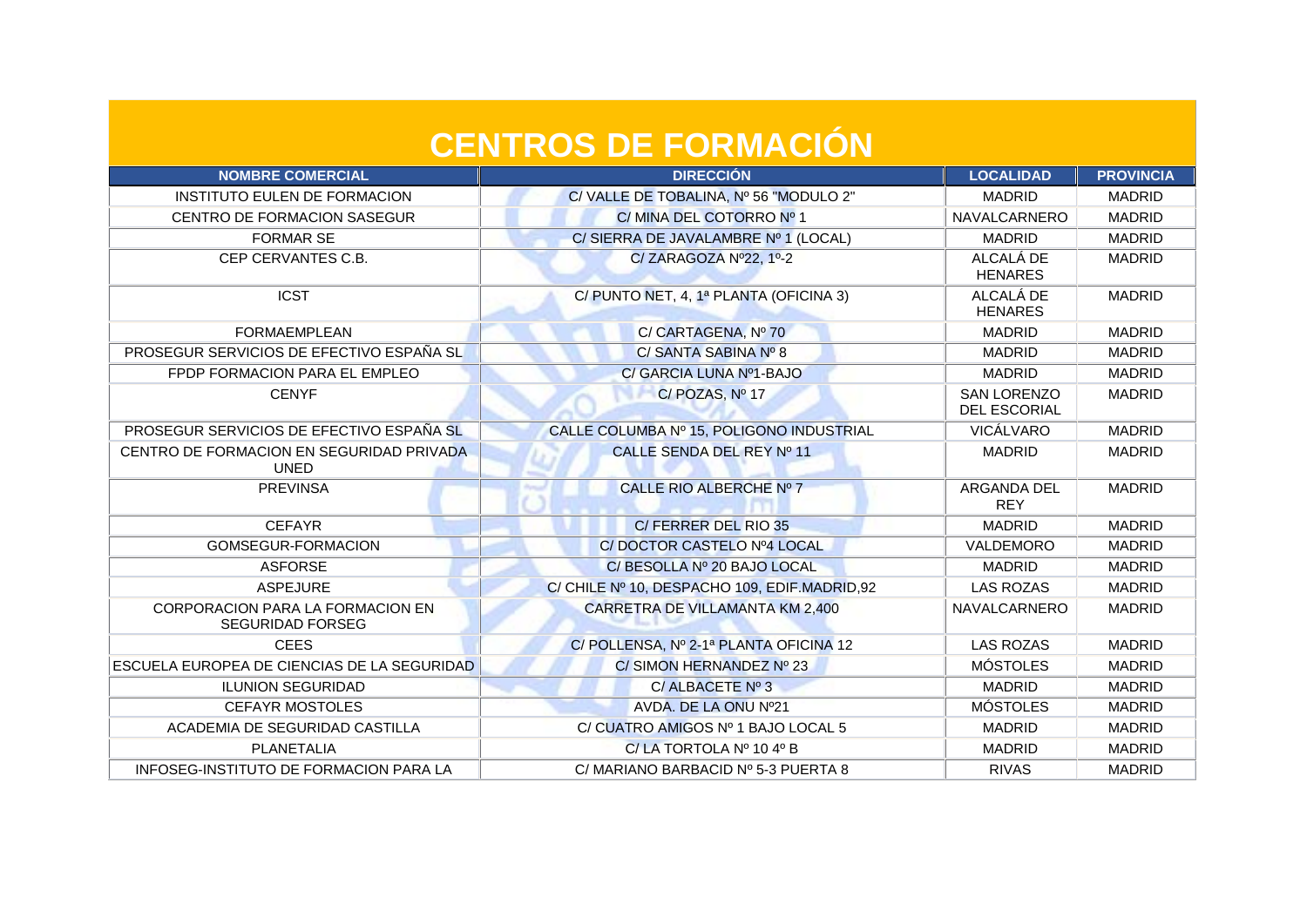| <b>NOMBRE COMERCIAL</b>                                 | <b>DIRECCIÓN</b>                                    | <b>LOCALIDAD</b>                     | <b>PROVINCIA</b> |
|---------------------------------------------------------|-----------------------------------------------------|--------------------------------------|------------------|
| <b>SEGURIDAD</b>                                        |                                                     | <b>VACIAMADRID</b>                   |                  |
| <b>ESLA CENTRO DE FORMACION</b>                         | C/ CHOZAS DE LA SIERRA Nº 1                         | <b>MADRID</b>                        | <b>MADRID</b>    |
| PROMAX ACADEMIA DE SEGURIDAD                            | C/ AILANTO Nº 19-BAJO                               | <b>MADRID</b>                        | <b>MADRID</b>    |
| <b>FORO TRAINING</b>                                    | C/FERROCARRIL Nº18 1º                               | <b>MADRID</b>                        | <b>MADRID</b>    |
| <b>ICTS DIVISION DE FORMACION</b>                       | AVDA. MONTE DE OCA Nº 19 NAVE 8 ENTREPLANTA         | <b>SAN SEBASTIAN</b><br>DE LOS REYES | <b>MADRID</b>    |
| <b>ERA FORMACION</b>                                    | <b>GLORIETA MARQUES DE VADILLO Nº 10</b>            | <b>MADRID</b>                        | <b>MADRID</b>    |
| CENTRO ANDALUZ DE ESTUDIOS Y ENTRENAMIENTO              | C/ MARQUES DE MONDEJAR Nº 22                        | <b>MADRID</b>                        | <b>MADRID</b>    |
| ILUNION FUEGO Y CONDUCCIÓN SA                           | <b>CAMINO DE LOS MORALES S/N</b>                    | <b>BRUNETE</b>                       | <b>MADRID</b>    |
| <b>FORMATRANS SEGURIDAD</b>                             | C/ ALEJANDRO FERRANT Nº4                            | <b>MADRID</b>                        | <b>MADRID</b>    |
| <b>EFECTO FORMACION</b>                                 | PLAZA CIUDAD DE SALTA Nº 10                         | <b>MADRID</b>                        | <b>MADRID</b>    |
| <b>CEPS FORMACION</b>                                   | C/ EUGENIO SALAZAR Nº 6 LOCAL                       | <b>MADRID</b>                        | <b>MADRID</b>    |
| <b>EDITEFORMACION</b>                                   | CALLE FRAY CEFERINO GONZALEZ Nº 4                   | <b>MADRID</b>                        | <b>MADRID</b>    |
| <b>EDUCA - TRAINING SL</b>                              | C/FUENCARRAL Nº 160 ENTREPLANTA                     | <b>MADRID</b>                        | <b>MADRID</b>    |
| <b>CETS</b>                                             | $C/TEIDE$ , $N^{\circ}3$                            | SAN SEBASTIÁN<br>DE LOS REYES        | <b>MADRID</b>    |
| FORMARTE CONSULTORIA Y FORMACION                        | C/MAR ADRIATICO 11                                  | <b>MADRID</b>                        | <b>MADRID</b>    |
| AVIZOR CONSULTORIA Y FORMACION                          | AVDA DE ASTURIAS Nº 47 LOCAL                        | <b>MADRID</b>                        | <b>MADRID</b>    |
| EME COMPAÑÍA DE SEGURIDAD                               | C/ CHILE Nº 8 1ª PLANTA, AULA 1                     | <b>LAS ROZAS</b>                     | <b>MADRID</b>    |
| <b>COSMOS</b>                                           | C/ ALVARO BAZAN Nº 10 LOCAL                         | <b>GETAFE</b>                        | <b>MADRID</b>    |
| ESCUELA FEDERACION MADRILEÑA DE TIRO<br><b>OLIMPICO</b> | C/KELSEN S/N                                        | <b>MADRID</b>                        | <b>MADRID</b>    |
| INTEGRA FORMACION LABORAL Y PROFESIONAL<br>S.L.U.       | C/ JULIAN CAMARILLO, Nº 6-A BAJO B                  | <b>MADRID</b>                        | <b>MADRID</b>    |
| <b>ALPHA SHOOTING</b>                                   | AVD. NAVARRONDAN, S/N PLIDEPORTV MUNIC DEHESA BOYAL | <b>SAN SEBASTIAN</b><br>DE LOS REYES | <b>MADRID</b>    |
| <b>AGAR 2017, SL</b>                                    | AVENIDA ALBUFERA, Nº 323, 2º 8                      | <b>MADRID</b>                        | <b>MADRID</b>    |
| <b>ESV FORMACION</b>                                    | C/CINCEL, 13-1ºA                                    | <b>RIVAS</b><br><b>VACIAMADRID</b>   | <b>MADRID</b>    |
| HAZERTA S.L.                                            | C/ CONDE DE VILCHES Nº 6                            | <b>MADRID</b>                        | <b>MADRID</b>    |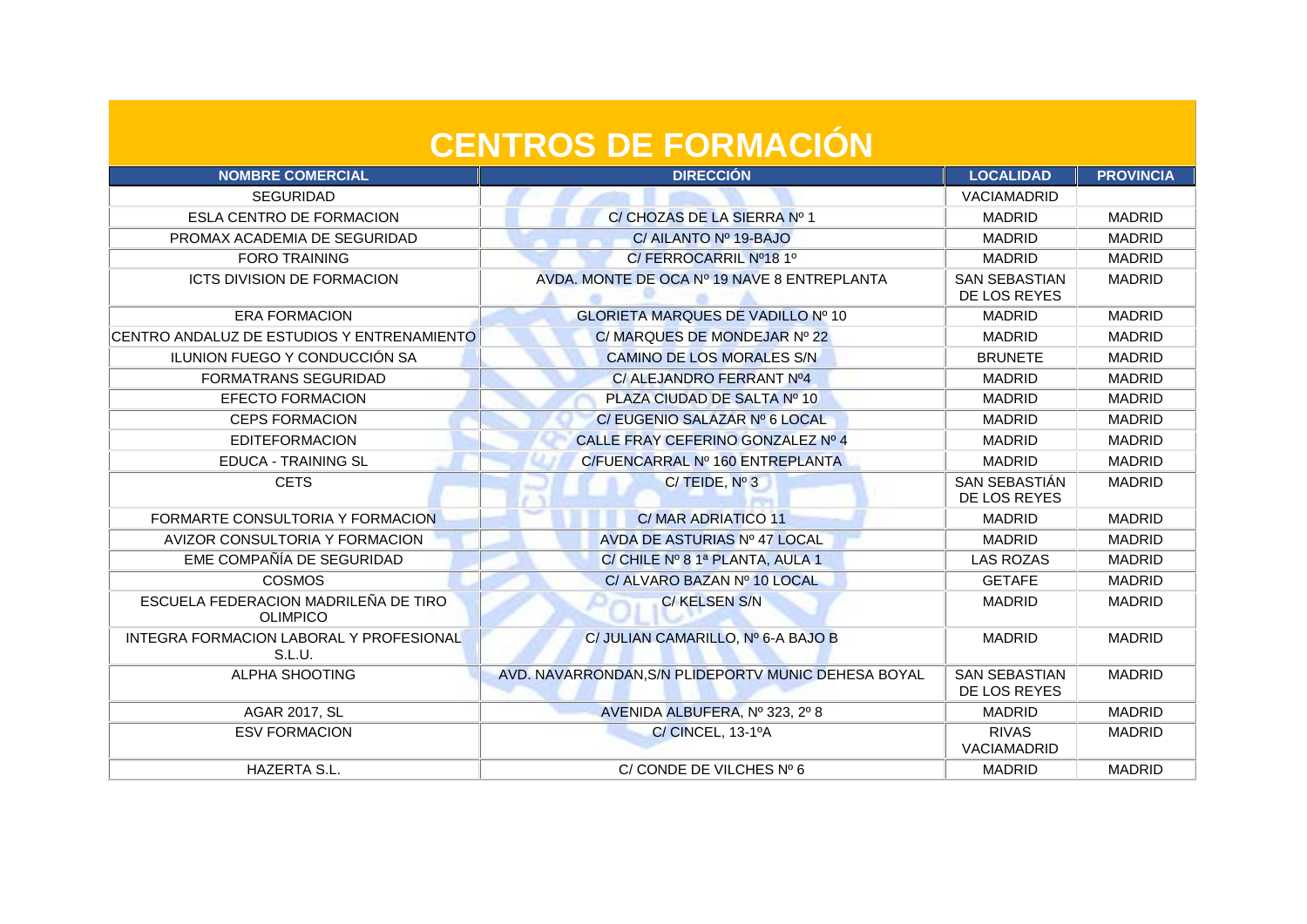| <b>NOMBRE COMERCIAL</b>                                            | <b>DIRECCIÓN</b>                                     | <b>LOCALIDAD</b>                  | <b>PROVINCIA</b> |
|--------------------------------------------------------------------|------------------------------------------------------|-----------------------------------|------------------|
| <b>CEP CERVANTES</b>                                               | C/ SEBASTIAN HERRERA Nº 12-14                        | <b>MADRID</b>                     | <b>MADRID</b>    |
| TES, S.L.                                                          | PLAZA DE LA ALEGRÍA, 2 LOCAL B y C                   | <b>MADRID</b>                     | <b>MADRID</b>    |
| TES, S.L.                                                          | C/ GARCILASO, 10 AULA PLANTA BAJA                    | <b>MADRID</b>                     | <b>MADRID</b>    |
| <b>GESFONOR</b>                                                    | C/ORO, 3                                             | SAN MARTÍN DE<br><b>LA VEGA</b>   | <b>MADRID</b>    |
| <b>GESFONOR</b>                                                    | AVENIDA VÍA LACTEA, Nº 4                             | <b>SAN FERNANDO</b><br>DE HENARES | <b>MADRID</b>    |
| <b>LIF</b>                                                         | C/VIENTO Nº 10 DESPACHO 33                           | <b>TRES CANTOS</b>                | <b>MADRID</b>    |
| <b>TC FORMACION</b>                                                | C/ COLADA DE POZUELO, Nº 30                          | <b>ALCORCÓN</b>                   | <b>MADRID</b>    |
| CENTRO DE ESTUDIOS SERRAMAR                                        | AVDA DE LA CANTUEÑA, Nº 2                            | <b>FUENLABRADA</b>                | <b>MADRID</b>    |
| <b>GRUSEG</b>                                                      | C/ ROMERO ROBLEDO, Nº 8                              | <b>MADRID</b>                     | <b>MADRID</b>    |
| <b>IBERDATA 21 SEGURIDAD PRIVADA</b>                               | TRAVESIA DE TELLEZ Nº 5                              | <b>MADRID</b>                     | <b>MADRID</b>    |
| CENTRO DE FORMACION DE SEGURIDAD PRIVADA<br>ADALID SC              | C/ MONSEÑOR OSCAR ROMERO Nº 72                       | <b>MADRID</b>                     | <b>MADRID</b>    |
| <b>MANTROL SERVICIOS</b>                                           | C/ CHILE, Nº 8, 1ª PLANTA, AULA 3                    | <b>LAS ROZAS</b>                  | <b>MADRID</b>    |
| <b>IBERDATA 21 SEGURIDAD PRIVADA</b>                               | C/ SIERRA DE ALCUBIERRE, N 8                         | <b>ALCORCÓN</b>                   | <b>MADRID</b>    |
| <b>COSMOS</b>                                                      | C/ CHURRUCA, Nº 14                                   | <b>MADRID</b>                     | <b>MADRID</b>    |
| <b>KEOPS-KEFREN</b>                                                | C/ ALCALDE JOSE MARIA CORONA Nº 24                   | MÁLAGA                            | MÁLAGA           |
| POLITECNICA DE FORMACION 2001                                      | C/ CARBON EDIFICIO Nº112A 1ª PLANTA LOCALES 2,3y 4   | <b>MARBELLA</b>                   | MÁLAGA           |
| ACADEMIA ISAAC PERAL (antes NT CENTER)                             | AVDA DE LA LUZ Nº 37                                 | MÁLAGA                            | MÁLAGA           |
| CENTRO ANDALUZ DE ESTUDIOS Y ENTRENAMIENTO<br><b>MALAGA</b>        | C/ ALOZAINA Nº 37                                    | MÁLAGA                            | MÁLAGA           |
| <b>CENTRO DE FORMACION LINCE</b>                                   | C/SIGFRIDO Nº 8 POLIGONO ALAMEDA                     | MÁLAGA                            | MÁLAGA           |
| CENTRO DE FORMACION Y ESPECIALIZACION EN<br><b>SEG PRIVADA FYE</b> | I E S JUAN RAMÓN JIMENEZ C/FERNANDEZ FERMINA Nº 17   | MÁLAGA                            | <b>MÁLAGA</b>    |
| FORMACION Y ESPECIALIZACION FYE                                    | BULEVAR PRINCIPE ALFONSO HOHENLOHE S/N IES GUADALPIN | <b>MARBELLA</b>                   | MÁLAGA           |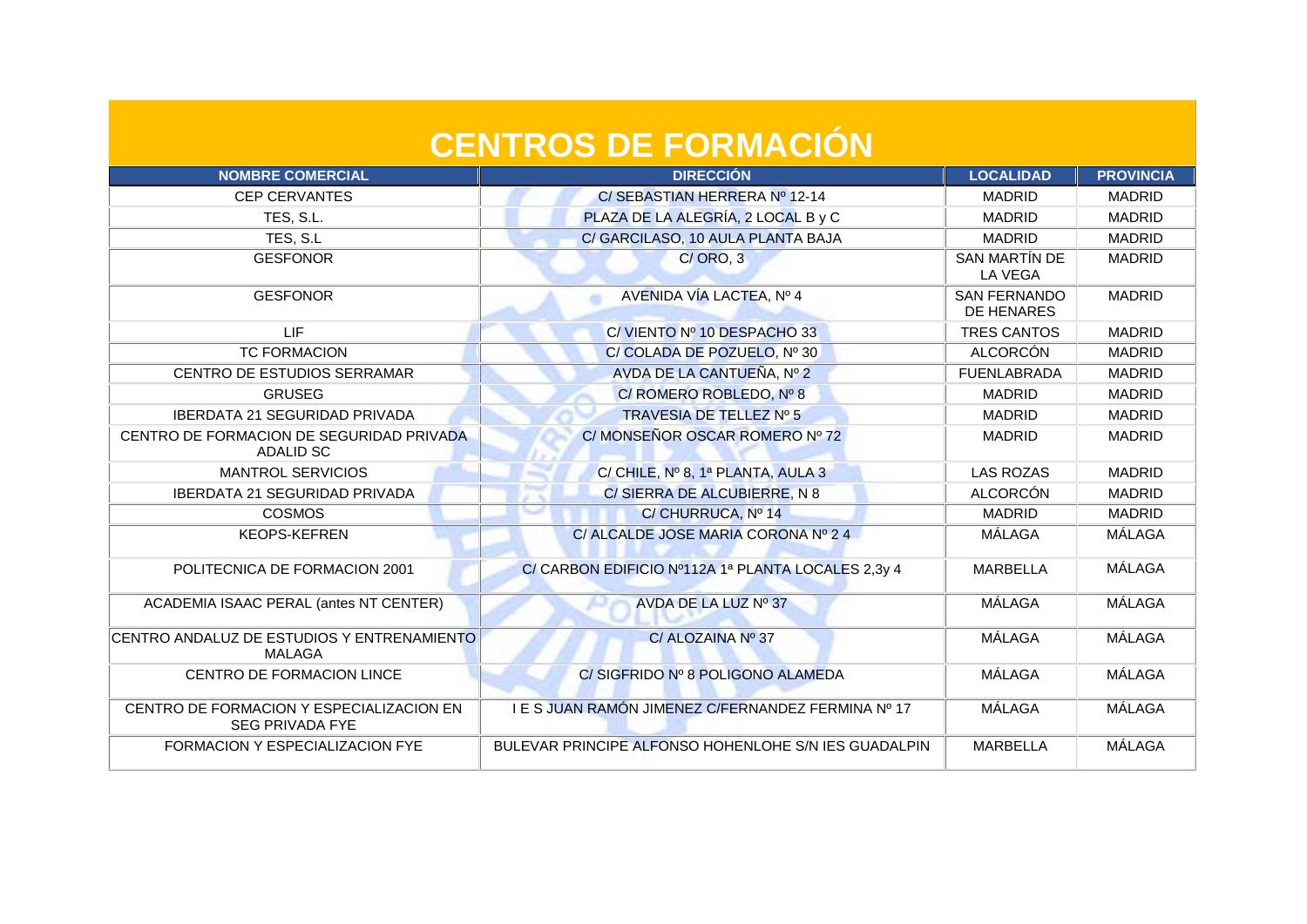| <b>CENTROS DE FORMACIÓN</b>                                          |                                                     |                                |                  |
|----------------------------------------------------------------------|-----------------------------------------------------|--------------------------------|------------------|
| <b>NOMBRE COMERCIAL</b>                                              | <b>DIRECCIÓN</b>                                    | <b>LOCALIDAD</b>               | <b>PROVINCIA</b> |
| <b>GRUPO ALCE FORMACION</b>                                          | AVDA, GREGORIO DIEGO Nº 18                          | MÁLAGA                         | MÁLAGA           |
| E F S ESCUELA FORMACION DE SEGURIDAD                                 | <b>COLEGIO PUBLICO SIERRA BERMEJA</b>               | <b>ESTEPONA</b>                | <b>MÁLAGA</b>    |
| ESCUELAS PROFESIONALES SAGRADA FAMILIA<br>SAFA-ICET                  | C/ BANDA DEL MAR Nº 3, EL PALO                      | MÁLAGA                         | MÁLAGA           |
| CENTRO DE FORMACION Y ESPECIALIZACION EN<br><b>SEGURIDAD PRIVADA</b> | C/GONGORA Nº 16-18                                  | MÁLAGA                         | MÁLAGA           |
| <b>RN FORMACION</b>                                                  | C/SAN PEDRO Nº 41                                   | <b>MIJAS COSTA</b>             | <b>MÁLAGA</b>    |
| CENTRO DE ESTUDIOS BYO'S                                             | C/ FRANCISCO AGUDO GOMEZ Nº 10                      | MÁLAGA                         | MÁLAGA           |
| <b>MAUDE STUDIO</b>                                                  | ALAMEDA PRINCIPAL Nº 21 4ª D E y F                  | MÁLAGA                         | MÁLAGA           |
| <b>ACADEMIA ECOS</b>                                                 | C/CAMELIAS N <sup>o</sup> 2 B                       | <b>ESTEPONA</b>                | <b>MÁLAGA</b>    |
| CENTRO DE FORMACION Y ESPECIALIZACION EN<br><b>SEGURIDAD</b>         | <b>FRANCISCO GINER DE LOS RIOS Nº 1</b>             | <b>HUMILLADERO</b>             | MÁLAGA           |
| <b>GRUPO LABSUR AXARQUIA</b>                                         | C/PALESTINA Nº 10                                   | MÁLAGA                         | MÁLAGA           |
| CENTRO DE FORMACION J V C                                            | AVDA DE MALAGA Nº 26 LOCAL 6 F                      | <b>RONDA</b>                   | <b>MÁLAGA</b>    |
| CENTRO DE FORMACION Y ESPECIALIZACION EN<br><b>SEGURIDAD</b>         | AVDA VIRGEN DE BELEN Nº 8, UNION PROV. CC.OO, FOREM | MÁLAGA                         | <b>MÁLAGA</b>    |
| <b>ACADEMIA TECNIMAR</b>                                             | C/OCTAVIO LOPEZ Nº 1 EDIFICIO DELFIN 1              | <b>TORRE DEL MAR</b>           | MÁLAGA           |
| ARES CONSULTORES                                                     | C/ PLAZA DE TOROS VIEJA Nº 5                        | MÁLAGA                         | <b>MÁLAGA</b>    |
| <b>CENTRO DE FORMACION STAR</b>                                      | AVENIDA DE LOS BOLICHES Nº 15 ENTREPLANTA           | <b>FUENGIROLA</b>              | <b>MÁLAGA</b>    |
| CENTRO DE ESTUDIOS J. NARANJO                                        | CAMINO DE LAS CAÑADAS 1º-B OFICINAS 8-9             | <b>MIJAS</b>                   | MÁLAGA           |
| CENTRO DE ESTUDIOS SAN SEBASTIAN                                     | C/ ALCALDE MIGUEL CRUZ VAZQUEZ Nº 8                 | ALHAURÍN DE LA<br><b>TORRE</b> | MÁLAGA           |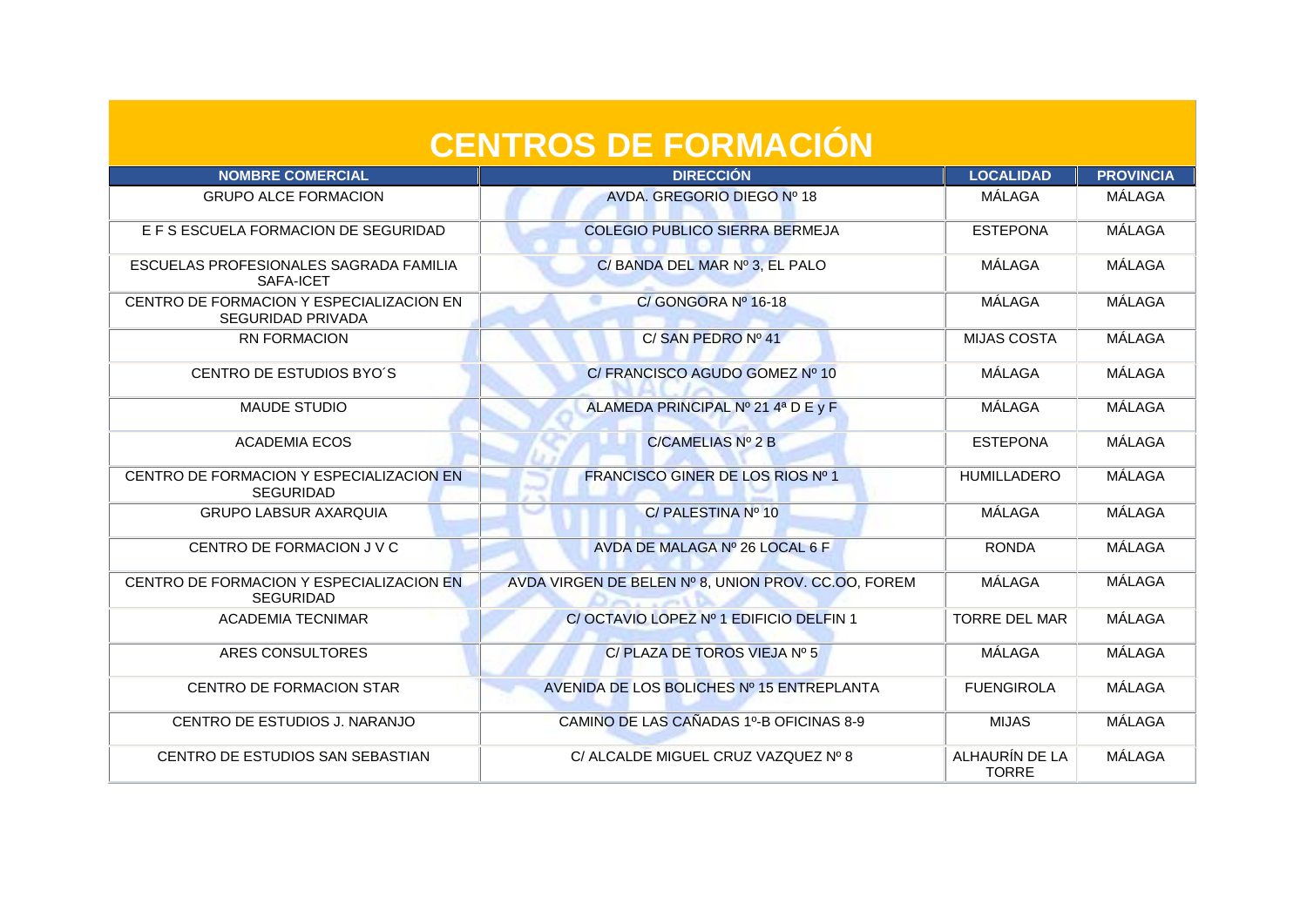| <b>CENTROS DE FORMACIÓN</b>                                  |                                                |                              |                  |
|--------------------------------------------------------------|------------------------------------------------|------------------------------|------------------|
| <b>NOMBRE COMERCIAL</b>                                      | <b>DIRECCIÓN</b>                               | <b>LOCALIDAD</b>             | <b>PROVINCIA</b> |
| <b>GRUPOCABEZAS</b>                                          | C/STENDHAL, Nº 6                               | MÁLAGA                       | MÁLAGA           |
| CENTRO DE ESTUDIOS KEOPS KEFREN                              | CALLE BEATAS Nº 20                             | MÁLAGA                       | <b>MÁLAGA</b>    |
| ACADEMIA NUESTRA SEÑORA DE LA ESPERANZA                      | CAMINO SUAREZ Nº 71                            | MÁLAGA                       | <b>MÁLAGA</b>    |
| ACADEMIA OPOSICIONES J.AYALA                                 | C/ CUARTELES Nº 47<br>۰                        | MÁLAGA                       | <b>MÁLAGA</b>    |
| <b>CESMAR</b>                                                | AVDA. CANOVAS DEL CASTILLO 72                  | <b>MARBELLA</b>              | MÁLAGA           |
| CENTRO DE FORMACIÓN MALAGA                                   | C/ GUILLERMO CARRERA RUBIO, Nº10, LOCAL 10     | MÁLAGA                       | MÁLAGA           |
| TORCAL INNOVACION Y SEGURIDAD                                | AVDA LOPE DE RUEDA Nº 35                       | MÁLAGA                       | MÁLAGA           |
| TORCAL INNOVACION Y SEGURIDAD                                | PASEO ANTONIO MACHADO Nº 64 LOCAL 11           | MÁLAGA                       | MÁLAGA           |
| CENTRO DE ESTUDIOS LIBERFORMACION                            | AVDA. ROSALEDA, Nº 25                          | MÁLAGA                       | MÁLAGA           |
| <b>ESCUELA EUROPEA DE CIENCIAS DE LA SEGURIDAD</b><br>MALAGA | $C/$ HERNAN RUIZ Nº 6                          | MÁLAGA                       | <b>MÁLAGA</b>    |
| ACUARTELAMIENTO MILITAR MONTEJAQUE                           | <b>CARRETERA SEVILLA S/N</b>                   | <b>RONDA</b>                 | <b>MÁLAGA</b>    |
| CENTRO DE ESTUDIOS AXIOMA                                    | AVDA. CAMINO VIEJO DE VELEZ MALAGA, 1 G        | VÉLEZ-MÁLAGA                 | MÁLAGA           |
| <b>CEFAYR MALAGA</b>                                         | C/HURTADO DE MENDOZA, Nº 19-ENTREPLANTA B      | MÁLAGA                       | MÁLAGA           |
| <b>MALAGA FORMACION</b>                                      | C/VERACRUZ, Nº 34 (GALERIA EL VISO)            | MÁLAGA                       | <b>MÁLAGA</b>    |
| PIRANDELLO FORMACIÓN                                         | C/PIRANDELLO Nº 16 1ªPLANTA OFICINA 8          | MÁLAGA                       | MÁLAGA           |
| CAMPUS UNIVERSITARIO EUROPEO                                 | POLIGONO PEDREGALES Nº 5                       | ALHAURÍN EL<br><b>GRANDE</b> | MÁLAGA           |
| SAIL AND FUN FORMACIÓN                                       | LOCAL PPL4-01 MUELLE PESQUERO PUERTO DE MALAGA | MÁLAGA                       | MÁLAGA           |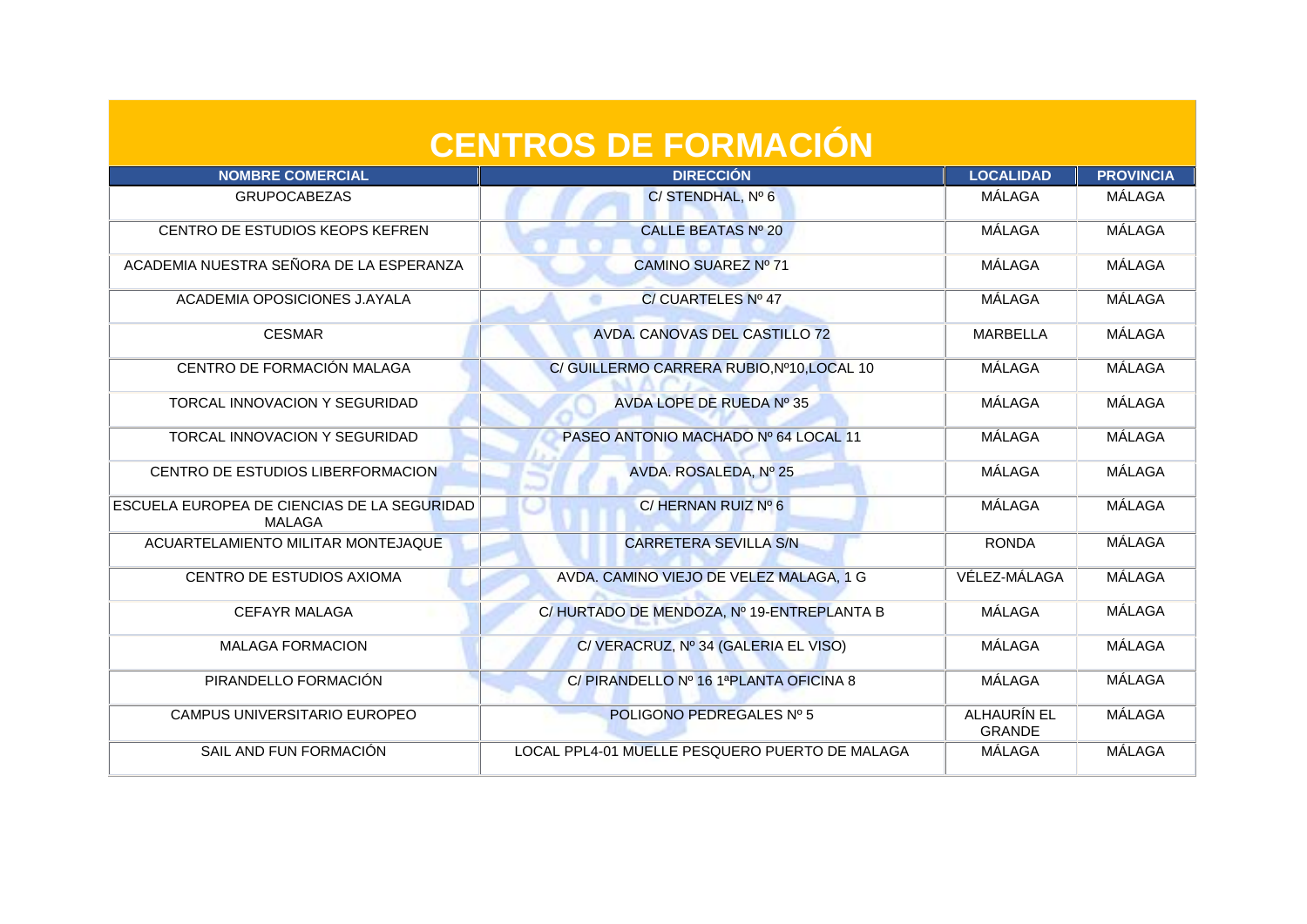| <b>CENTROS DE FORMACION</b>                                         |                                                        |                               |                  |
|---------------------------------------------------------------------|--------------------------------------------------------|-------------------------------|------------------|
| <b>NOMBRE COMERCIAL</b>                                             | <b>DIRECCIÓN</b>                                       | <b>LOCALIDAD</b>              | <b>PROVINCIA</b> |
| CENTRO DE FORMACION LA VIÑA                                         | <b>CRTA. SIERRA DE YEGUAS S/N</b>                      | <b>CAMPILLOS</b>              | MÁLAGA           |
| CENTRO DE FORMACION GUADALHORCE                                     | AVDA. DE LOS ALMENDROS, Nº 6                           | <b>ESTACIÓN DE</b><br>CARTAMA | <b>MÁLAGA</b>    |
| CENTRO DE FORMACION MOSLER                                          | AVDA. ORTEGA Y GASSET, Nº 553                          | MÁLAGA                        | MÁLAGA           |
| CENTRO FORMACION ROMERAL - SEGURIDAD<br>PRIVADA                     | <b>AVENIDA PLUTARCO, 16-BLOQUE 4</b>                   | MÁLAGA                        | MÁLAGA           |
| <b>CEP CERVANTES</b>                                                | C/TESEO Nº 7-9                                         | MÁLAGA                        | MÁLAGA           |
| <b>ACADEMIA EPSILON</b>                                             | C/PALANGRE, Nº 3                                       | <b>FUENGIROLA</b>             | MÁLAGA           |
| RN FORMACIÓN                                                        | C/ CAPITULACIONES, Nº 38                               | <b>TORREMOLINOS</b>           | MÁLAGA           |
| FORMACION TOTAL EN SEGURIDAD                                        | C/ ESCULTOR MUSTAFA ARRUCH Nº 4 LOCAL 4                | <b>MELILLA</b>                | <b>MELILLA</b>   |
| <b>GRUPO G8 OUTSOURCING, S.L.</b>                                   | C/ GOYA, Nº 12, LOCAL 1 Y 2                            | <b>MELILLA</b>                | <b>MELILLA</b>   |
| <b>VERSANT FORMACION</b>                                            | C/ IBAÑEZ MARIN, Nº 4, L2                              | <b>MELILLA</b>                | <b>MELILLA</b>   |
| <b>EMSEMUL</b>                                                      | C/PINTOR JOSE MARIA PARRAGA Nº 4 A BAJO                | ALCANTARILLA                  | <b>MURCIA</b>    |
| <b>CENTRO DE ESTUDIOS INFER</b>                                     | AVENIDA JUAN CARLOS I Nº 14 BAJO 3                     | <b>MURCIA</b>                 | <b>MURCIA</b>    |
| <b>VERTICE GRUPO FORMACION</b>                                      | CARRETERA DE ALICANTE Nº 137 BAJO                      | ZARANDONA                     | <b>MURCIA</b>    |
| CENTRO ACADEMICO VIGILANT                                           | C/PARAGUAY PARCELA Nº 8-9 1º                           | <b>ALCANTARILLA</b>           | <b>MURCIA</b>    |
| BASE AEREA DE ALCANTARILLA                                          | <b>CTRA. DE GRANADA S/N</b>                            | ALCANTARILLA                  | <b>MURCIA</b>    |
| TERLEV-SFORTIM TERCIO DE LEVANTE                                    | CARRETERA DE LA ALGAMECA S/N                           | CARTAGENA                     | <b>MURCIA</b>    |
| <b>MEDIOS GESTION INFORMATICA &amp; NEVA</b>                        | PLAZA PINTOR MARIANO BALLESTER Nº 4 BAJO               | <b>MURCIA</b>                 | <b>MURCIA</b>    |
| ESCUELA DE INFANTERIA DE MARINA GENERAL<br><b>ALBACETE Y FUSTER</b> | CARRETERA DE LA ALGAMECA S/N                           | CARTAGENA                     | <b>MURCIA</b>    |
| MONTEAGUDO INTEGRAL DE FORMACION                                    | C/ ALCALDE AMANCIO MUÑOZ Nº 46                         | <b>CARTAGENA</b>              | <b>MURCIA</b>    |
| CENTRO DE FORMACION ACADEMIA FULGENCIO<br><b>ROMERA</b>             | C/ ISIDORO DE LA CIERVA Nº 9 BAJO                      | ÁGUILAS                       | <b>MURCIA</b>    |
| CENTRO DE FORMACION MAGASEGUR                                       | C/ DEPORTISTA JESUS HERNANDEZ TITO, Nº1                | <b>MURCIA</b>                 | <b>MURCIA</b>    |
| CENTRO DE FORMACION LOS VIENTOS                                     | AV. REYES CATOLICOS S/N ED. TORRE DE LOS VIENTOS 1º AB | <b>LAS TORRES DE</b>          | <b>MURCIA</b>    |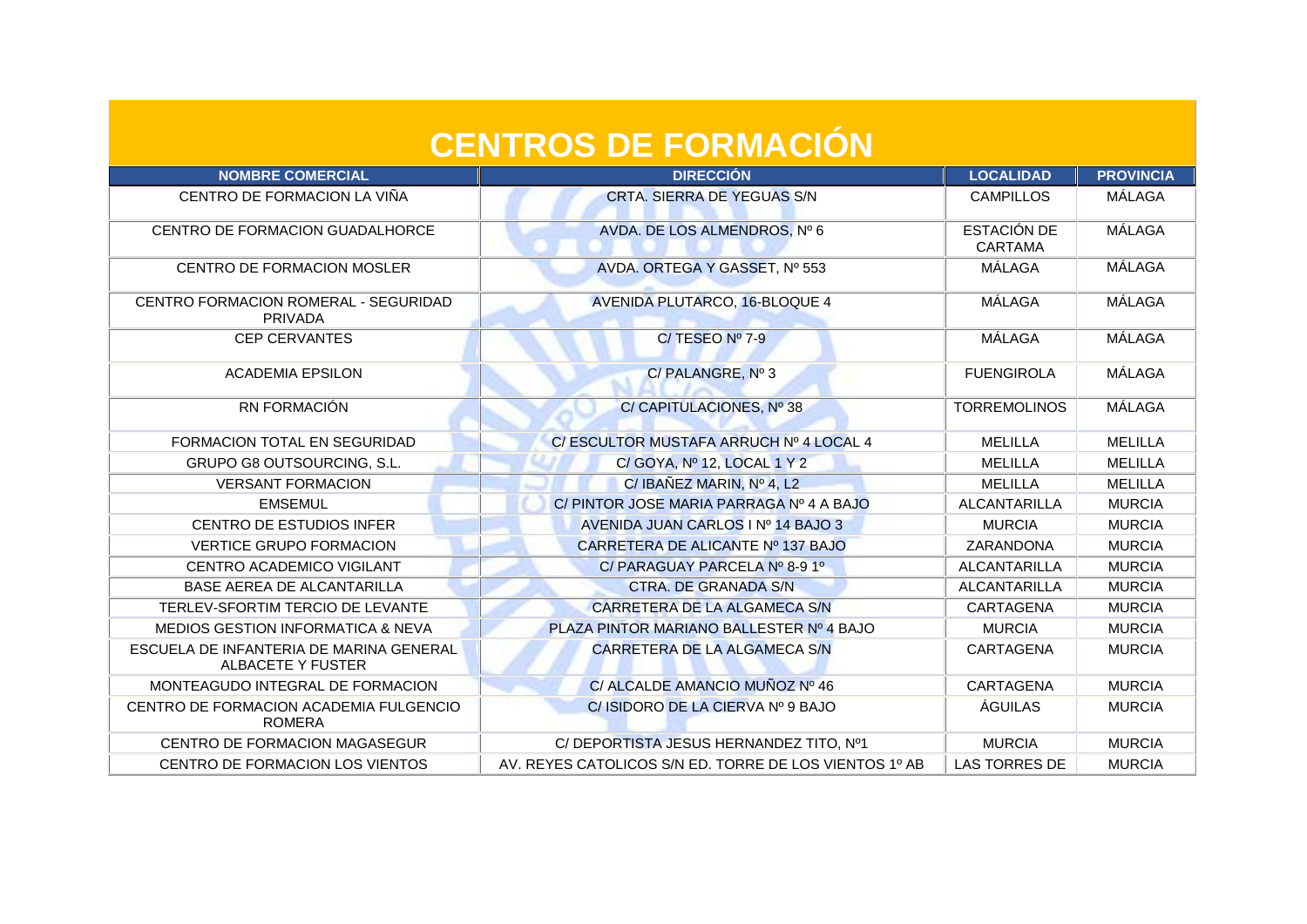| <b>NOMBRE COMERCIAL</b>                                   | <b>DIRECCIÓN</b>                                      | <b>LOCALIDAD</b>                  | <b>PROVINCIA</b> |
|-----------------------------------------------------------|-------------------------------------------------------|-----------------------------------|------------------|
|                                                           |                                                       | <b>COTILLAS</b>                   |                  |
| CENTRO ACADEMICO VIGILANT                                 | AV. DE BERLIN PARCELA 3F, ED.CEEIC, P.I. CABEZO BAEZA | CARTAGENA                         | <b>MURCIA</b>    |
| CENTRO DE FORMACION CIFOR                                 | AVENIDA INGENIERO JOSE ALEGRIA Nº 20 BAJO             | ZARANDONA                         | <b>MURCIA</b>    |
| <b>EFFORT</b>                                             | RIO BENAMOR 13, NAVE D POL. INDUSTRIAL CEUTI          | <b>MURCIA</b>                     | <b>MURCIA</b>    |
| GRUPO SURESTE CENTRO DE FORMACION                         | C/ JOSE COLUCHO MOÑINO 17 POLG IND LA POLVORISTA      | <b>MOLINA DE</b><br><b>SEGURA</b> | <b>MURCIA</b>    |
| <b>EDUCAMURCIA</b>                                        | C/ URUGUAY PARCELA 13, PLANTA 1 - 3-4 POLG. IND OESTE | <b>ALCANTARILLA</b>               | <b>MURCIA</b>    |
| <b>AULA NOVA</b>                                          | CALLE SOR VIRTUDES LOPEZ Nº 22-24                     | LA UNIÓN                          | <b>MURCIA</b>    |
| INSTITUTO TECNOLOGICO FORMACION                           | AVDA. DE LA LIBERTAD, ESQ. CONDE FLORIDABLANCA, Nº 2  | <b>LOS ALCAZARES</b>              | <b>MURCIA</b>    |
| <b>ACADEMIA OXFORD</b>                                    | C/ MIGUEL ANGEL ESQ. TRAV. GOYA, S/N                  | SAN PEDRO DEL<br><b>PINATAR</b>   | <b>MURCIA</b>    |
| CENTRO DE FORMACION GRUPO SECURITY                        | <b>AVENIDA RIO JUCAR, PARCELA 1</b>                   | <b>LORCA</b>                      | <b>MURCIA</b>    |
| <b>GLOBAL MC INGENIERIA Y PROYECTOS</b>                   | AVENIDA DE EUROPA Nº 12 BAJO AULAS 5 Y 6              | <b>MURCIA</b>                     | <b>MURCIA</b>    |
| CENTRO DE FORMACION MUSANCOR S.L.                         | AVDA. JUAN CARLOS I, Nº 43 EDIF. TOMAS GUILLEN        | <b>MURCIA</b>                     | <b>MURCIA</b>    |
| CENTRO EUROPEO DE COMPETENCIAS Y<br>CUALIFICACIONES S.L.  | C/PALAS Nº 10                                         | CARTAGENA                         | <b>MURCIA</b>    |
| ACADEMIA NUEVO VERTICE S.L.                               | C/INGENIERO MELCHOR DE LUZON, Nº 4. ENTRESUELO        | <b>MURCIA</b>                     | <b>MURCIA</b>    |
| CENTRO FORMACION VIRIATO SEGURIDAD                        | C/ RIO MUNDO NAVE 5 POL IND                           | LORQUÍ                            | <b>MURCIA</b>    |
| FORMACION Y ASESORAMIENTO INTEGRAL DEL<br><b>NOROESTE</b> | C/ PANOCHISTA BALTA Nº 1 BAJO                         | <b>MORATALLA</b>                  | <b>MURCIA</b>    |
| CENTRO DE FORMACION TESIS GLOBAL                          | PASEO ALFONSO XIII Nº 20 ESC B 2ºB                    | CARTAGENA                         | <b>MURCIA</b>    |
| EUROPROYECTOS FORMATIVOS                                  | CTRA. CAMPO DE SAN JUAN Nº 11                         | <b>MORATALLA</b>                  | <b>MURCIA</b>    |
| <b>ACOPSE</b>                                             | C/BALDOMERO FERRER "BALVO" Nº 3 1º BAJO               | <b>MURCIA</b>                     | <b>MURCIA</b>    |
| CENTRO DE ESTUDIOS CARRION Y FEREZ SL                     | C/ FRANCISCO DE BORJA Nº 4 BAJO                       | CARTAGENA                         | <b>MURCIA</b>    |
| <b>ISEN FORMACION</b>                                     | $C/$ REAL, $N^{\circ}$ 68                             | CARTAGENA                         | <b>MURCIA</b>    |
| CENTRO DE ESTUDIOS ARES-INFER                             | PLZA. ABENARABI Nº 10 BAJO                            | <b>MURCIA</b>                     | <b>MURCIA</b>    |
| CENTRO DE ENSEÑANZA MAJAL BLANCO                          | <b>CAMINO DE LA VENTA, 95</b>                         | <b>SANTOMERA</b>                  | <b>MURCIA</b>    |
| <b>CEYS FORMACION</b>                                     | C/SAN FERNANDO Nº 10 LOCAL 1                          | <b>LORCA</b>                      | <b>MURCIA</b>    |
| <b>LAN BIDE</b>                                           | C/ BENJAMIN DE TUDELA Nº 21 1º                        | <b>PAMPLONA</b>                   | <b>NAVARRA</b>   |
| ACUARTELAMIENTO DE AIZOAIN                                | CTRA. DE GUIPUZCOA S/N, ACUARTELAMIENTO DE AIZOAIN    | <b>BERRIOPLANO</b>                | <b>NAVARRA</b>   |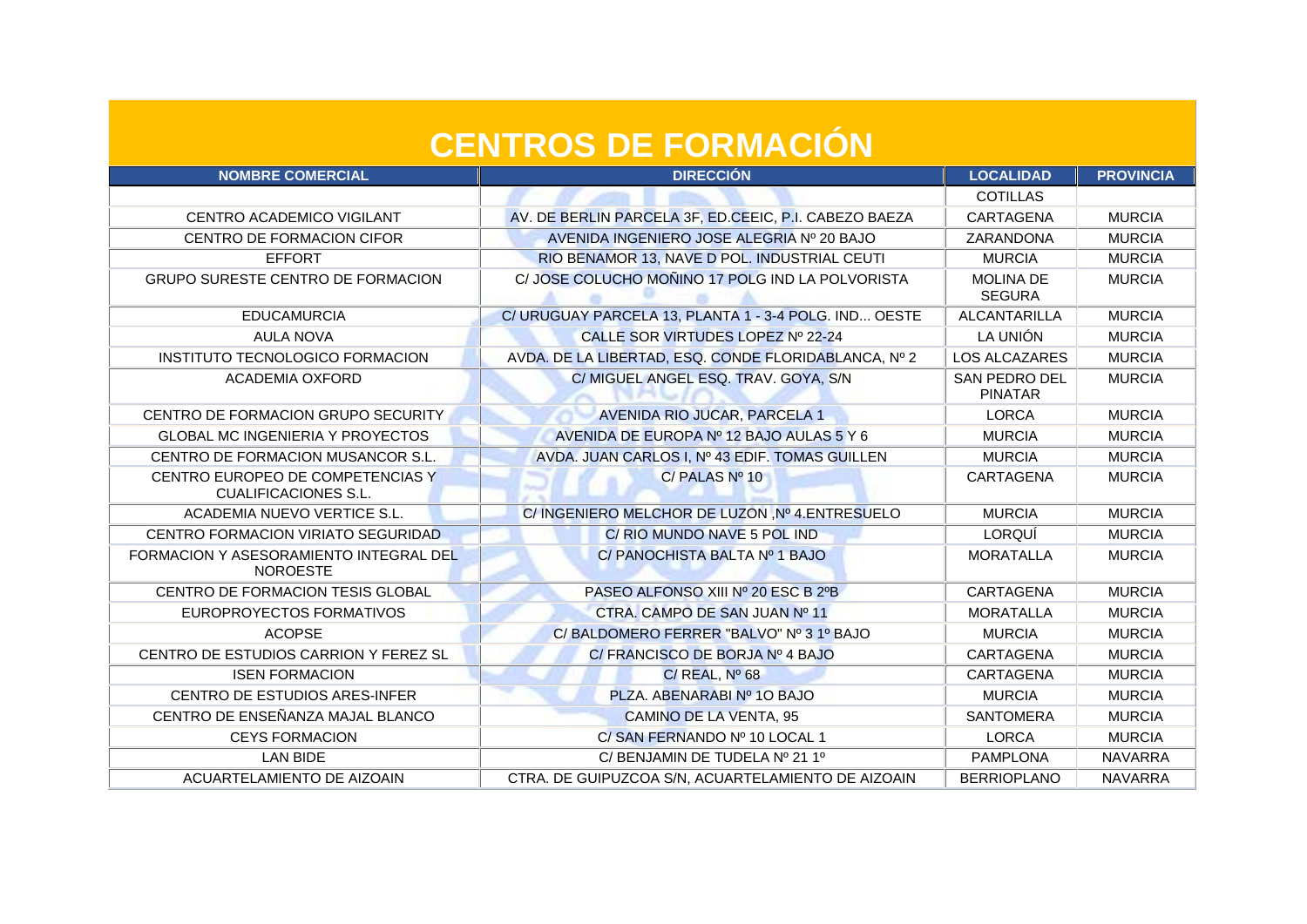| <b>NOMBRE COMERCIAL</b>                                               | <b>DIRECCIÓN</b>                                      | <b>LOCALIDAD</b>              | <b>PROVINCIA</b>  |
|-----------------------------------------------------------------------|-------------------------------------------------------|-------------------------------|-------------------|
| ALFE ASESORAMIENTO Y DOCENCIA EN SEGURIDAD                            | AVDA. BAJA NAVARRA 64 SEMINARIO CONCILIAR DE PAMPLONA | <b>PAMPLONA</b>               | <b>NAVARRA</b>    |
| FORMACION DE FUTURO-OPOSICIONES S.L.                                  | AVDA. PIO XII, Nº 1 BAJO                              | <b>PAMPLONA</b>               | <b>NAVARRA</b>    |
| PROYSER FORMACIÓN S.L.                                                | C/ CAMINO DE LABIANO Nº45 C1                          | <b>MUTILVA ALTA</b>           | <b>NAVARRA</b>    |
| <b>ACADEMIA OMEGA</b>                                                 | C/ MONASTERIO DE LA OLIVA Nº 23 BAJO                  | <b>PAMPLONA</b>               | <b>NAVARRA</b>    |
| <b>EL VENTANAL</b>                                                    | C/ MANUEL DE FALLA, Nº 12, BAJO                       | <b>PAMPLONA</b>               | <b>NAVARRA</b>    |
| ASOCIACION DE LA INDUSTRIA NAVARRA (AIN)                              | CTRA. DE PAMPLONA, KM 1 (EDIFICIO AIN)                | CORDOVILLA                    | <b>NAVARRA</b>    |
| <b>GESFONOR</b>                                                       | AVENIDA DE LOS DEPORTES, Nº 8 BAJO                    | <b>BARAÑAIN</b>               | <b>NAVARRA</b>    |
| FORO EUROPEO ESCUELA DE NEGOCIOS DE<br>NAVARRA                        | C/ ESPARZA BIDEA, Nº 5                                | <b>CIZUR MENOR</b>            | <b>NAVARRA</b>    |
| TAJONAR FORMACION S.L.                                                | C/ RIO EGA, Nº 25, BAJO                               | <b>PAMPLONA</b>               | <b>NAVARRA</b>    |
| <b>CENTRO DE FORMACION FORIS</b>                                      | C/ RUA NOVA Nº 18 BAJO                                | <b>OURENSE</b>                | <b>ORENSE</b>     |
| <b>ACADEMIA ZEUS</b>                                                  | AVDA. DE LA HABANA Nº 54 2º                           | <b>ORENSE</b>                 | <b>ORENSE</b>     |
| <b>ACADEMIA EPSILON BARCO</b>                                         | C/ELOY RODRIGUEZ BARRIOS Nº 57 BAJO                   | <b>BARCO DE</b><br>VALDEORRAS | <b>ORENSE</b>     |
| <b>FORMACION RUA NOVA</b>                                             | BENITO VICETTO Nº 6 BAJO                              | <b>ORENSE</b>                 | <b>ORENSE</b>     |
| CENTRO DE ESTUDIOS SUPERIORES EN<br><b>EMERGENCIAS SEGURIDAD Y PR</b> | C/ SAENZ DIEZ Nº26 ENTLO DCHA                         | <b>ORENSE</b>                 | <b>ORENSE</b>     |
| COLEGIO VALLE INCLAN CESESP                                           | C/ENSINO, Nº 20, B                                    | ORENSE                        | ORENSE            |
| <b>GESFONOR</b>                                                       | AVENIDA CELANOVA, Nº 101                              | <b>BARBADAS</b>               | <b>ORENSE</b>     |
| <b>FORMACION RUA NOVA</b>                                             | C/ JARDIN Nº 2, BAJO, AULA 2                          | <b>OVIEDO</b>                 | <b>OVIEDO</b>     |
| <b>FOREMCYL PALENCIA</b>                                              | C/ PINTOR OLIVA Nº 5 BAJO                             | <b>PALENCIA</b>               | <b>PALENCIA</b>   |
| <b>EUROPOL PALENCIA</b>                                               | AVDA. ANTIGUA FLORIDA, Nº 6-ENTREPLANTA               | <b>PALENCIA</b>               | <b>PALENCIA</b>   |
| CENTRO DE FORMACION CSI-F PALENCIA                                    | PLAZA JUAN XXIII, Nº 6 BAJO                           | <b>PALENCIA</b>               | <b>PALENCIA</b>   |
| <b>IDEAS PALENCIA</b>                                                 | $C/MAYOR$ , $No 63$                                   | <b>PALENCIA</b>               | <b>PALENCIA</b>   |
| <b>GESFONOR</b>                                                       | C/ ANTONIO ALAMO SALAZAR Nº 12 BAJO                   | <b>PALENCIA</b>               | <b>PALENCIA</b>   |
| <b>RCM FORMACION</b>                                                  | C/ JUAN DE BALMASEDA Nº 1 BAJO                        | <b>PALENCIA</b>               | <b>PALENCIA</b>   |
| AULA ESTUDIO FORMACION PRACTICA                                       | C/ SANTA MARTA S/N                                    | <b>VIGO</b>                   | <b>PONTEVEDRA</b> |
| <b>ACADEMIA FONSECA</b>                                               | C/SERAFIN AVENDAÑO Nº 18                              | <b>VIGO</b>                   | PONTEVEDRA        |
| INSTITUCION DE ENSEÑANZAS TECNICAS (IET)                              | C/ GRAN VIA Nº 90 ENTRESUELO                          | <b>VIGO</b>                   | PONTEVEDRA        |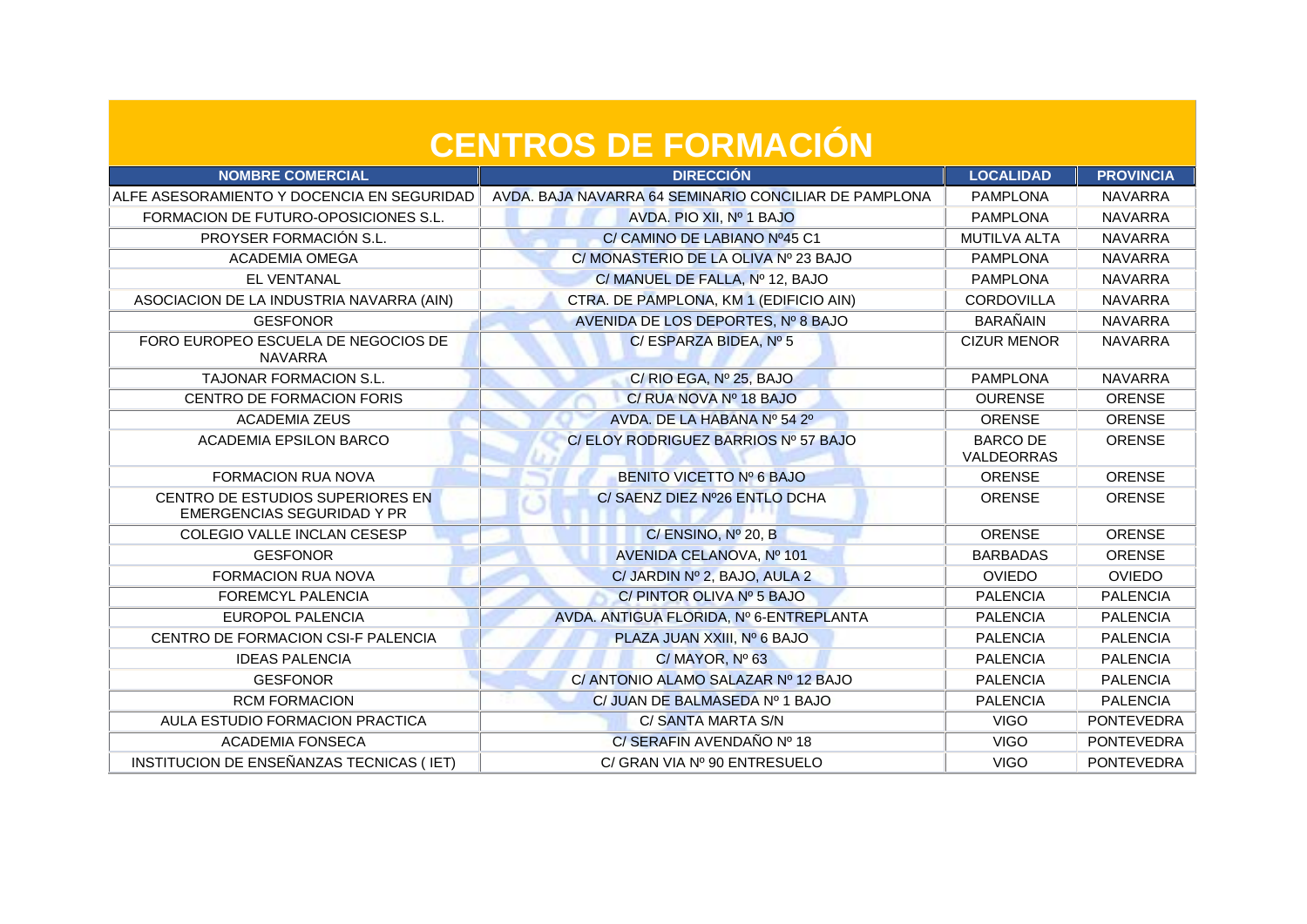| <b>NOMBRE COMERCIAL</b>                  | <b>DIRECCIÓN</b>                                 | <b>LOCALIDAD</b>                   | <b>PROVINCIA</b>  |
|------------------------------------------|--------------------------------------------------|------------------------------------|-------------------|
| CENTRO DE FORMACION ICA                  | C/ PORTELA, 12 - BAJO INT.                       | <b>VIGO</b>                        | <b>PONTEVEDRA</b> |
| CENTRO DE ESTUDIOS ALFER                 | C/ ARZOBISPO MALVAR Nº 1                         | <b>PONTEVEDRA</b>                  | <b>PONTEVEDRA</b> |
| CENTRO MINERVA FORMACION                 | C/JOSE SALGADO Nº 2                              | CALDAS DE REIS                     | <b>PONTEVEDRA</b> |
| CENTRO DE ESTUDIOS EL ARCO               | C/JOAQUIN COSTA 1 3º A                           | <b>PONTEVEDRA</b>                  | <b>PONTEVEDRA</b> |
| <b>ACADEMIA POSTAL 3</b>                 | ZAMORA Nº 106 y 108 BAJO                         | <b>VIGO</b>                        | <b>PONTEVEDRA</b> |
| <b>ACADEMIA PAIDOS SL</b>                | C/ ALCALDE FERREIRO Nº 9 BAJO                    | LALIN                              | <b>PONTEVEDRA</b> |
| PROSEGUR SERVICIOS DE EFECTIVO ESPAÑA SL | C/PONTE SEGADE Nº 30                             | <b>VIGO</b>                        | <b>PONTEVEDRA</b> |
| CENTRO DE FORMACION AULATEL              | C/ CAMELIAS Nº 51 BAJO                           | <b>VIGO</b>                        | <b>PONTEVEDRA</b> |
| ACADEMIA GALEGA DE SEGURIDADE PUBLICA    | <b>AVENIDA DA CULTURA, S/N</b>                   | A ESTRADA                          | <b>PONTEVEDRA</b> |
| <b>BASE GENERAL MORILLO</b>              | ACUARTELAMIENTO MILITAR BASE GENERAL MORILLO     | <b>PONTEVEDRA</b>                  | <b>PONTEVEDRA</b> |
| CENTRO DE ESTUDIOS ALTAGRACIA            | AVDA. DE GALICIA, Nº 40                          | <b>CANGAS</b>                      | <b>PONTEVEDRA</b> |
| CENTRO DE FORMACION ACADEMIA ELISA       | ACENIDA MATOSINHOS Nº14 BAJO                     | VILAGARCÍA DE<br><b>AROSA</b>      | <b>PONTEVEDRA</b> |
| <b>LUSANT</b>                            | C/URUGAY Nº 15                                   | <b>VIGO</b>                        | <b>PONTEVEDRA</b> |
| TEN DIEZ FORMACION                       | <b>AVENIDA GALICIA Nº52 BAJO</b>                 | <b>VILANOVA DE</b><br><b>AROSA</b> | <b>PONTEVEDRA</b> |
| <b>CIS PONTEVEDRA</b>                    | C/ MANUEL QUIROGA Nº 13 AULAS 302-305            | <b>PONTEVEDRA</b>                  | <b>PONTEVEDRA</b> |
| <b>GESFONOR</b>                          | C/BLANCO PORTO, Nº 3, - 1º F                     | <b>PONTEVEDRA</b>                  | <b>PONTEVEDRA</b> |
| <b>LUSANT</b>                            | AVDA. PEINADOR, Nº 2, 1º D.                      | <b>MOS</b>                         | <b>PONTEVEDRA</b> |
| <b>GDOCE - ACADEMIA OCTAVIO</b>          | C/ CORUÑA Nº 33                                  | <b>VIGO</b>                        | <b>PONTEVEDRA</b> |
| <b>GRUPAES</b>                           | C/ SANTA MARTA INT. S/N                          | <b>VIGO</b>                        | <b>PONTEVEDRA</b> |
| <b>CENTROCIS</b>                         | C/ ARENAL Nº 68 BAJOS                            | <b>VIGO</b>                        | <b>PONTEVEDRA</b> |
| <b>GESFONOR</b>                          | PLAZA DE AMERICA, Nº 3, LOCAL 12 - 13            | <b>VIGO</b>                        | <b>PONTEVEDRA</b> |
| <b>FORMACION RUA NOVA</b>                | C/ APAREJADOR IGNACIO GROBAS Nº 2 BAJO - AULA 1  | <b>VIGO</b>                        | <b>PONTEVEDRA</b> |
| <b>GRUPO ASELP</b>                       | C/ TRAVESIA DE EIRIÑA, Nº 7                      | <b>PONTEVEDRA</b>                  | <b>PONTEVEDRA</b> |
| <b>AUTOESCUELA GTI</b>                   | C/ APAREJADOR IGNACIO GROBAS, Nº 2 BAJO - AULA 2 | <b>VIGO</b>                        | <b>PONTEVEDRA</b> |
| <b>EUROVASBE</b>                         | C/HONFRIA Nº 30 32 POLIGONO MONTALVO II          | <b>SALAMANCA</b>                   | <b>SALAMANCA</b>  |
| FOREMCYL SALAMANCA                       | C/ABOGADOS DE ATOCHA Nº 2 - 12                   | <b>SALAMANCA</b>                   | <b>SALAMANCA</b>  |
| ESCUELA DE NUEVAS TECNOLOGIAS TORRES     | C/TORRES QUEVEDO Nº 26, BAJO                     | <b>SALAMANCA</b>                   | <b>SALAMANCA</b>  |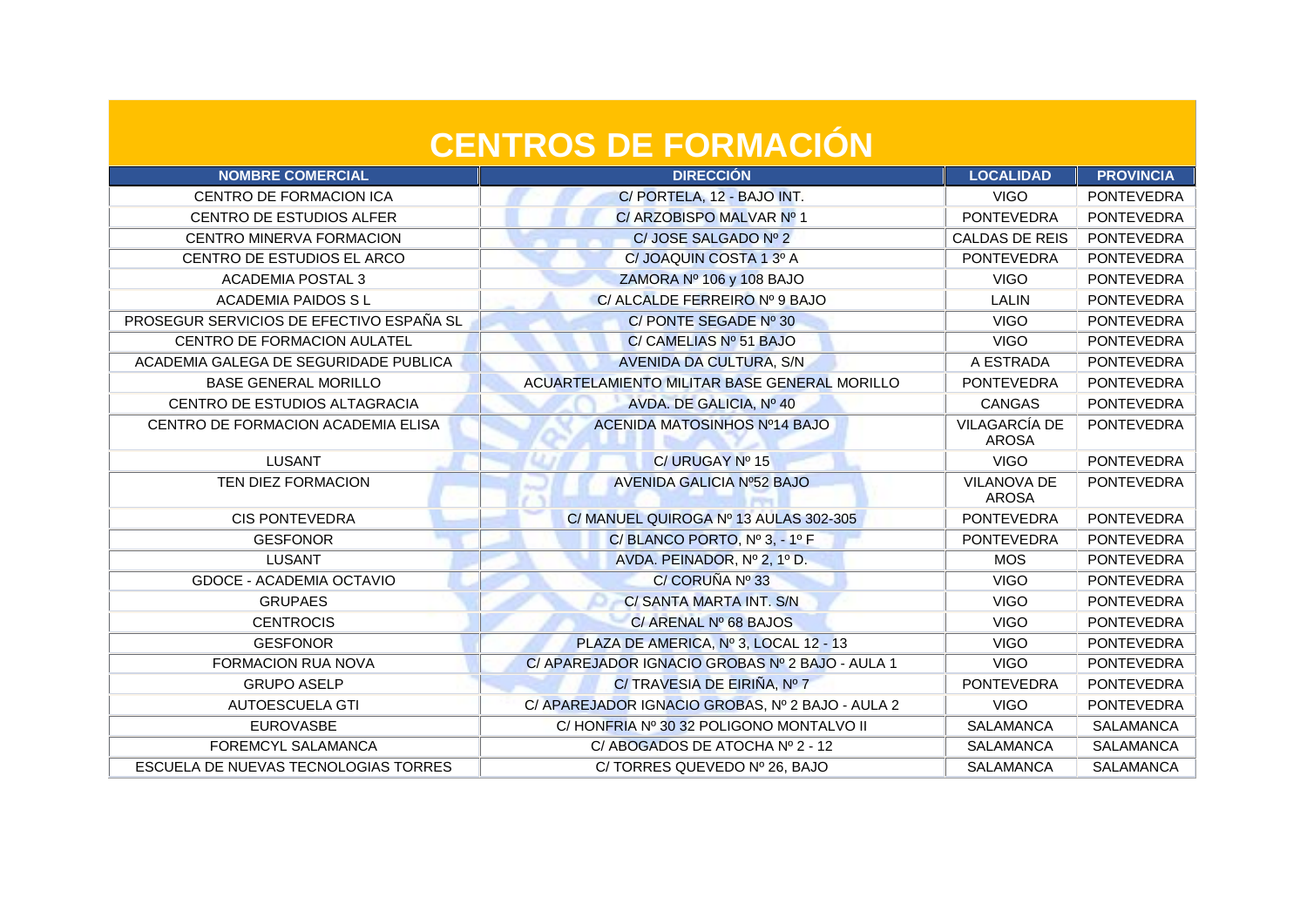| <b>NOMBRE COMERCIAL</b>                           | <b>DIRECCIÓN</b>                                        | <b>LOCALIDAD</b>                       | <b>PROVINCIA</b>                 |
|---------------------------------------------------|---------------------------------------------------------|----------------------------------------|----------------------------------|
| QUEVEDO S L                                       |                                                         |                                        |                                  |
| ACADEMIA UNIVERSITARIA DE SALAMANCA S L           | PLAZA DEL CORRILLO Nº 191º                              | <b>SALAMANCA</b>                       | <b>SALAMANCA</b>                 |
| CENTRO DE FORMACION SIGNO XXV                     | C/TENIENTE ARTURO MUÑOZ S/N                             | <b>SANTA MARTA DE</b><br><b>TORMES</b> | <b>SALAMANCA</b>                 |
| <b>AUTOESCUELA KM1</b>                            | CALLE MARIA AUXILIADORA Nº 20 ENTREPLANTA 4ª            | <b>SALAMANCA</b>                       | <b>SALAMANCA</b>                 |
| <b>SEO FORMACION EN SEGURIDAD</b>                 | C/ PONFERRADA, Nº16, BAJO                               | <b>SALAMANCA</b>                       | <b>SALAMANCA</b>                 |
| <b>SEO FORMACION EN SEGURIDAD</b>                 | C/ CALIFORNIA, Nº 5, BAJO                               | <b>SALAMANCA</b>                       | <b>SALAMANCA</b>                 |
| <b>ESLA FORMACION SALAMANCA</b>                   | PASEO DE LOS ROBLES, 48, BAJO                           | <b>SALAMANCA</b>                       | <b>SALAMANCA</b>                 |
| <b>ACADEMIA LIDER</b>                             | C/DEL CARMEN Nº 37 1º IZQ                               | PEÑARANDA DE<br><b>BRACAMONTE</b>      | <b>SALAMANCA</b>                 |
| OZONO FORMACION EN SEGURIDAD                      | AVENIDA DE LOS CEDROS Nº 21                             | <b>SALAMANCA</b>                       | <b>SALAMANCA</b>                 |
| CIENCIAS DE LA SEGURIDAD                          | FAC. DERECHO CAMPUS MIGUEL DE UNAMUNO S/N (CISE DES 6)  | <b>SALAMANCA</b>                       | <b>SALAMANCA</b>                 |
| <b>GESFONOR</b>                                   | AVDA PORTUGAL Nº 123 BAJO                               | SALAMANCA                              | SALAMANCA                        |
| <b>MANERO &amp; CO</b>                            | PLZA DEL SANTO Nº 1-3 BAJO                              | <b>SALAMANCA</b>                       | <b>SALAMANCA</b>                 |
| <b>CUALTIS FORMACION</b>                          | C/ PADRE ASTETE Nº 14 BAJO                              | <b>SALAMANCA</b>                       | <b>SALAMANCA</b>                 |
| MILLAN CRESPO RUANO (INFORMATICA MILLAN)          | C/ FRAY LUIS DE GRANADA, Nº 6-8                         | <b>SALAMANCA</b>                       | <b>SALAMANCA</b>                 |
| <b>ACADEMIA COP</b>                               | C/ RUIZ ZORRILLA Nº17 BAJO                              | <b>SANTANDER</b>                       | <b>SANTANDER</b>                 |
| CENTRO DE ESTUDIOS CODICE DE CANTABRIA            | C/ TRES DE NOVIEMBRE Nº1 BAJO                           | <b>SANTANDER</b>                       | SANTANDER                        |
| <b>CASTRO FORMACION</b>                           | C/LUIS MARTINEZ, Nº 21                                  | <b>SANTANDER</b>                       | SANTANDER                        |
| FORMACION INTEGRAL BREZANES                       | <b>BARRIO BREZALES S/N</b>                              | <b>HAZAS DE CESTO</b>                  | SANTANDER                        |
| <b>ALPE FORMACION</b>                             | PASAJE DE PEÑA Nº 1 BAJO                                | <b>SANTANDER</b>                       | <b>SANTANDER</b>                 |
| <b>FORMACION INTEGRAL BREZANES</b>                | C MUNICIPAL DE EMPRE CAMARGO, POL TRASCUETO OF. 1.12    | <b>CAMARGO</b>                         | <b>SANTANDER</b>                 |
| EUROEMPLEO FORMACION                              | C/ AMALIACH Nº 3                                        | <b>SANTANDER</b>                       | SANTANDER                        |
| <b>GESFONOR</b>                                   | AVDA. PARAYAS, S/N-CIUDAD DEL TRANSPORTE OFIC. 3, 4, 03 | <b>SANTANDER</b>                       | SANTANDER                        |
| GRUPO CLAVE / EUROEMPLEO FORMACION                | C/ JOAQUIN COSTA, Nº 13, BAJO                           | <b>SANTANDER</b>                       | <b>SANTANDER</b>                 |
| ESCUELA SUPERIOR DE SEGURIDAD Y FORMACION<br>S.L. | AVENIDA LOS MENCEYES Nº 263                             | <b>LA HIGUERITA</b>                    | SANTA CRUZ DE<br><b>TENERIFE</b> |
| ESCUELA SUPERIOR DE SEGURIDAD                     | AVDA AYYO Nº1 EDIF LAS TORRES LOCAL 1                   | <b>ADEJE</b>                           | SANTA CRUZ DE                    |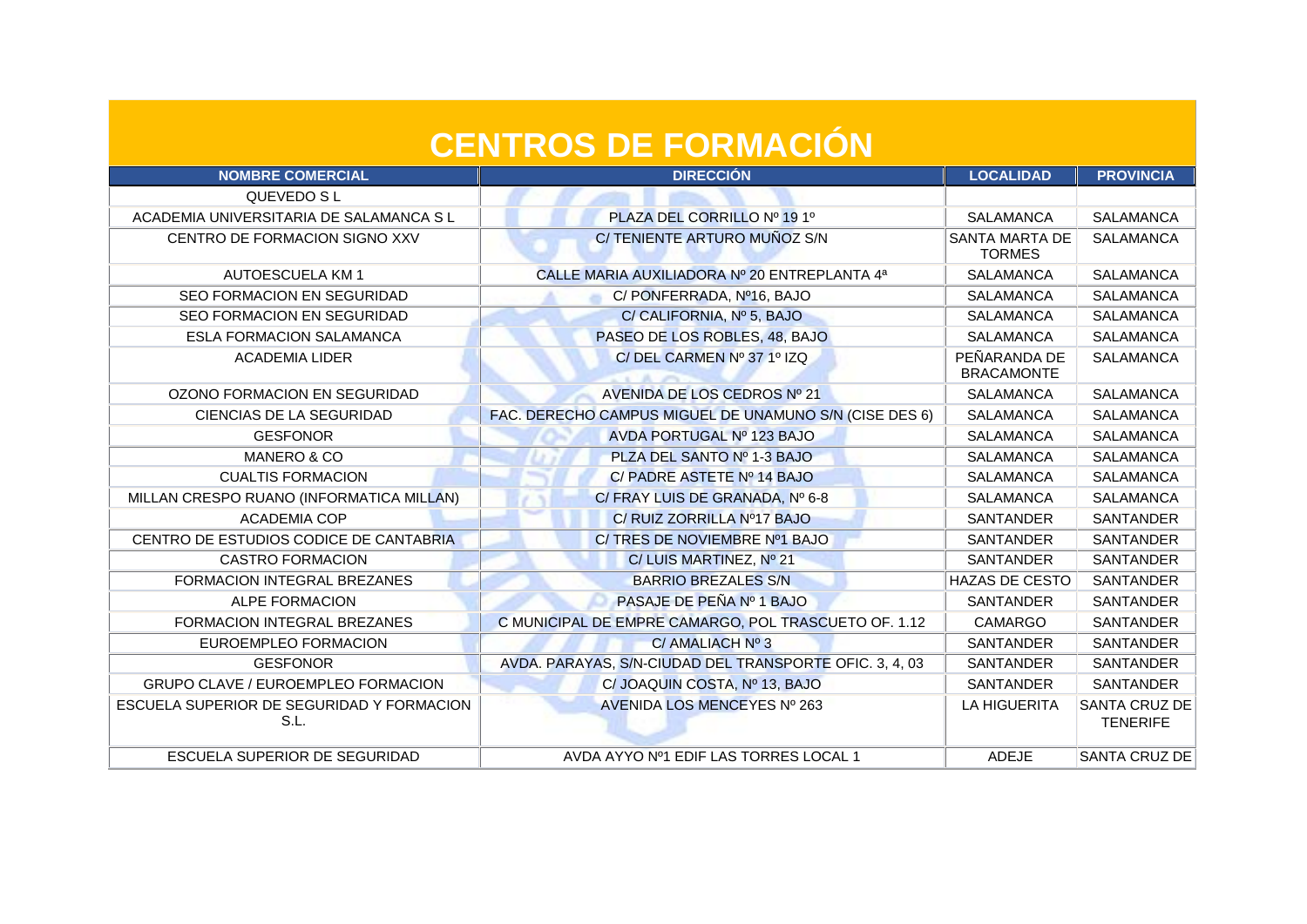| <b>CENTROS DE FORMACIÓN</b>                                        |                                              |                                              |                                         |
|--------------------------------------------------------------------|----------------------------------------------|----------------------------------------------|-----------------------------------------|
| <b>NOMBRE COMERCIAL</b>                                            | <b>DIRECCIÓN</b>                             | <b>LOCALIDAD</b>                             | <b>PROVINCIA</b>                        |
|                                                                    |                                              |                                              | <b>TENERIFE</b>                         |
| INSFORCAN CENTRO DE ESTUDIOS EMPRESARIALES                         | RAMBLA DE PULIDO Nº 21 ENTRESUELO            | SANTA CRUZ DE<br><b>TENERIFE</b>             | <b>SANTA CRUZ DE</b><br><b>TENERIFE</b> |
| <b>GRUPO ACCION CANARIO SEGURIDAD</b>                              | COMPLEJO TERRAZA DE LA PAZ S/N GOLF DEL SUR  | <b>SAN MIGUEL DE</b><br><b>ABONA</b>         | <b>SANTA CRUZ DE</b><br><b>TENERIFE</b> |
| SEGURIDAD INTEGRAL CANARIA                                         | SUBIDA A EL MAYORAZGO Nº 15                  | <b>TACO</b>                                  | <b>SANTA CRUZ DE</b><br><b>TENERIFE</b> |
| INSFORCAN CENTRO DE ESTUDIOS EMPRESARIALES                         | C/CONSTITUCION Nº 39                         | BREÑA ALTA ISLA SANTA CRUZ DE<br>DE LA PALMA | <b>TENERIFE</b>                         |
| CENTRO DE ESTUDIOS FYRESCAN SL                                     | CTRA GENERAL DEL NORTE Nº 92 LOCAL 12        | LA VICTORIA DE<br><b>ACENTEJO</b>            | SANTA CRUZ DE<br><b>TENERIFE</b>        |
| <b>CEP SANTA CRUZ</b>                                              | PLAZA JOSÉ ANTONIO BARROS OLIVERO, S/N       | SANTA CRUZ DE<br><b>TENERIFE</b>             | <b>SANTA CRUZ DE</b><br><b>TENERIFE</b> |
| ESCUELA SUPERIOR DE ESTUDIOS TECNICOS DE<br><b>CANARIAS ESETEC</b> | EDIFICIO SEMINARIO NUEVO S/N LA VERDELLADA   | <b>SAN CRISTOBAL</b><br>DE LA LAGUNA         | <b>SANTA CRUZ DE</b><br><b>TENERIFE</b> |
| INSTITUTO EULEN DE FORMACION                                       | QUEVEDO, Nº3                                 | SANTA CRUZ DE<br><b>TENERIFE</b>             | <b>SANTA CRUZ DE</b><br><b>TENERIFE</b> |
| <b>EUROCAMPUS</b>                                                  | CALLE MALAQUITA Nº3 EDIFICIO RODADEROS BAJOS | SANTA CRUZ DE<br><b>TENERIFE</b>             | <b>SANTA CRUZ DE</b><br><b>TENERIFE</b> |
| <b>INSTITUTO FOCAN</b>                                             | CALLE JUAN PABLO II, Nº 30                   | SANTA CRUZ DE<br><b>TENERIFE</b>             | <b>SANTA CRUZ DE</b><br><b>TENERIFE</b> |
| <b>AVANTI</b>                                                      | RAMBLA LOS MENCEYES Nº 14 LOCAL 8            | CANDELARIA                                   | <b>SANTA CRUZ DE</b><br><b>TENERIFE</b> |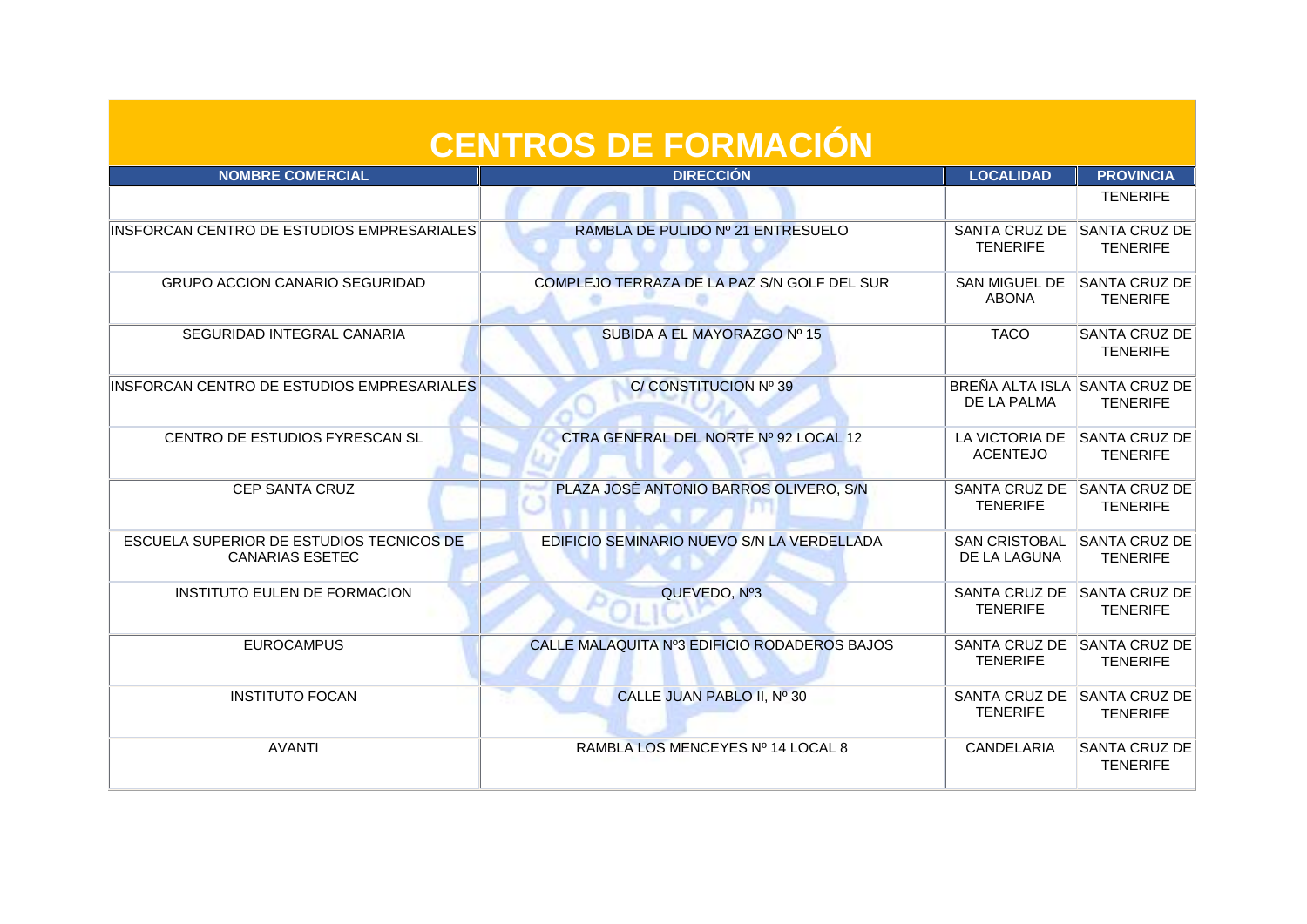| <b>CENTROS DE FORMACIÓN</b>                                 |                                                         |                                      |                                         |
|-------------------------------------------------------------|---------------------------------------------------------|--------------------------------------|-----------------------------------------|
| <b>NOMBRE COMERCIAL</b>                                     | <b>DIRECCIÓN</b>                                        | <b>LOCALIDAD</b>                     | <b>PROVINCIA</b>                        |
| INSFORCA CENTRO PROFESIONAL EN SEGURIDAD<br><b>PRIVADA</b>  | C/ RAMBLA DE PULIDO Nº 21                               | SANTA CRUZ DE<br><b>TENERIFE</b>     | SANTA CRUZ DE<br><b>TENERIFE</b>        |
| ESCUELA CANARIA DE NAVEGACION Y SEGURIDAD<br>MARITIMA, S.L. | DARSENA PESQUERA, AVENIDA PRINCIPAL                     | SANTA CRUZ DE<br><b>TENERIFE</b>     | <b>SANTA CRUZ DE</b><br><b>TENERIFE</b> |
| <b>LOBATO SEGURIDAD TENERIFE</b>                            | C/ MARIA AUXILIADORA Nº 14, COLEGIO SALESIANOS LA CUEST | S.C. TENERIFE                        | <b>SANTA CRUZ DE</b><br><b>TENERIFE</b> |
| CANARIA DE OCIO Y RESTAURACION                              | C/ CARLOS JR HAMILTON Nº11 PORTAL 14                    | SANTA CRUZ DE<br><b>TENERIFE</b>     | SANTA CRUZ DE<br><b>TENERIFE</b>        |
| CANARIA DE OCIO Y RESTAURACION                              | PASEO DE LAS MILICIAS DE GARACHICO Nº1 2º               | SANTA CRUZ DE<br><b>TENERIFE</b>     | SANTA CRUZ DE<br><b>TENERIFE</b>        |
| ESCUELA SUPERIOR DE SEGURIDAD                               | AVDA. DEL PUENTE, Nº 37                                 | SANTA CRUZ DE<br><b>LA PALMA</b>     | SANTA CRUZ DE<br><b>TENERIFE</b>        |
| INSFORCA CENTRO PROFESIONAL EN SEGURIDAD<br>PRIVADA         | $C/$ PORLIER, $N^{\circ}$ 5                             | SANTA CRUZ DE<br><b>TENERIFE</b>     | <b>SANTA CRUZ DE</b><br><b>TENERIFE</b> |
| <b>IBECON</b>                                               | C/ SECUNDINO DELGADO Nº 11 BAJO                         | <b>GUIMAR</b>                        | <b>SANTA CRUZ DE</b><br><b>TENERIFE</b> |
| <b>CUALIFICA CANARIAS</b>                                   | C/ LA RABASA Nº 2 BARRIO DE CHAMBERI                    | SANTA CRUZ DE<br><b>TENERIFE</b>     | <b>SANTA CRUZ DE</b><br><b>TENERIFE</b> |
| ANSPA GUERRA                                                | C/ MENCEY BENEHARO, Nº 64-BAJO                          | SANTA CRUZ DE<br><b>TENERIFE</b>     | SANTA CRUZ DE<br><b>TENERIFE</b>        |
| <b>TCA FORMACION</b>                                        | AVDA EL PASO Nº 49 LOCAL14                              | <b>SAN CRISTOBAL</b><br>DE LA LAGUNA | SANTA CRUZ DE<br><b>TENERIFE</b>        |
| <b>GRUPO FAROBRI</b>                                        | C/ JUAN SEBASTIAN ELCANO CTRO CMRCL RADAZUL 15 1 LCAL 3 | EL ROSARIO                           | SANTA CRUZ DE                           |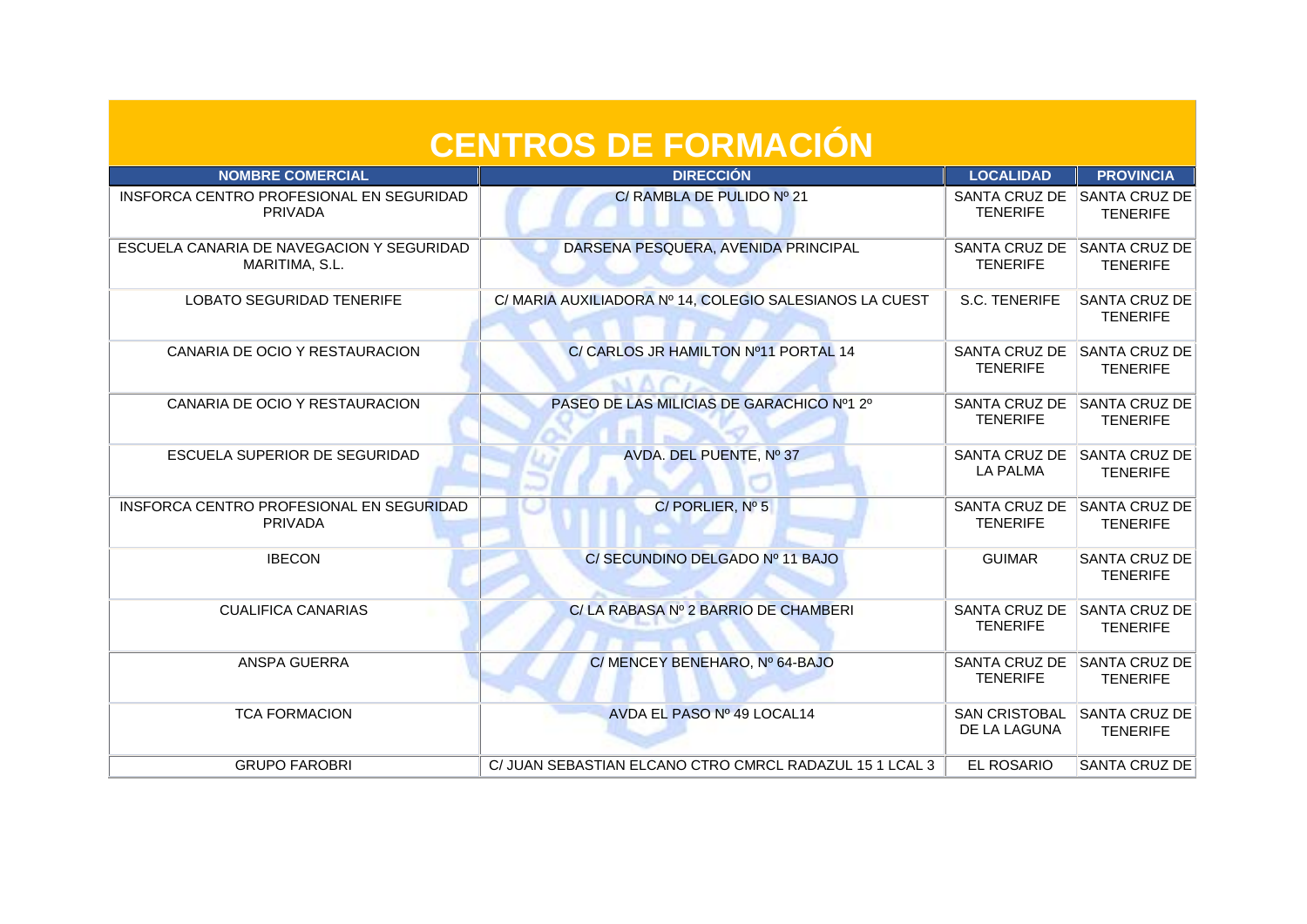| <b>CENTROS DE FORMACIÓN</b>                              |                                                       |                                                         |                                  |
|----------------------------------------------------------|-------------------------------------------------------|---------------------------------------------------------|----------------------------------|
| <b>NOMBRE COMERCIAL</b>                                  | <b>DIRECCIÓN</b>                                      | <b>LOCALIDAD</b>                                        | <b>PROVINCIA</b>                 |
|                                                          |                                                       |                                                         | <b>TENERIFE</b>                  |
| <b>CUALIFICA CANARIAS II</b>                             | AVDA. IMGENIEROS Nº 38 (LA CUESTA)                    | <b>LOS MAJUELOS</b><br>(S. CRISTOBAL LA<br><b>LAGUN</b> | SANTA CRUZ DE<br><b>TENERIFE</b> |
| <b>CUALIFICA CANARIAS SUR</b>                            | C/LOS PANADEROS Nº 16 (SAN ISIDRO)                    | <b>GRANADILLA DE</b><br><b>ABONA</b>                    | SANTA CRUZ DE<br><b>TENERIFE</b> |
| ANSPA GUERRA                                             | C/TENIENTE GENERAL GONZALEZ DEL YERRO, Nº 1           | LOS LLANOS DE<br>ARIDANE                                | SANTA CRUZ DE<br><b>TENERIFE</b> |
| <b>INSFORCAN</b>                                         | AVDA VENEZUELA Nº 12 EDIFICIO PALMERAS PLAYA          | PUERTO DE LA<br><b>CRUZ</b>                             | SANTA CRUZ DE<br><b>TENERIFE</b> |
| <b>FOREMCYL SEGOVIA</b>                                  | C/ EL LIRIO Nº 5 BAJO                                 | <b>SEGOVIA</b>                                          | <b>SEGOVIA</b>                   |
| EUROPOL SEGOVIA                                          | AVENIDA PADRE CLARET, Nº 12                           | <b>SEGOVIA</b>                                          | <b>SEGOVIA</b>                   |
| <b>GESFONOR</b>                                          | C/BLANCA DE SILOS, Nº 4                               | <b>SEGOVIA</b>                                          | <b>SEGOVIA</b>                   |
| <b>IDEAS SEGOVIA</b>                                     | AVDA. PADRE CLARET Nº 12 BAJOS                        | <b>SEGOVIA</b>                                          | <b>SEGOVIA</b>                   |
| FORMACION ALAMO 97                                       | C/ALAMO N <sup>o</sup> 97                             | <b>VALVERDE DEL</b><br><b>MAJANO</b>                    | <b>SEGOVIA</b>                   |
| CEDECO                                                   | C/ AMADOR DE LOS RIOS Nº 27 29                        | <b>SEVILLA</b>                                          | <b>SEVILLA</b>                   |
| <b>ACADEMIA VICTORIA</b>                                 | C/SAN JORGE Nº 4 1º                                   | <b>SEVILLA</b>                                          | <b>SEVILLA</b>                   |
| <b>CENTYPOL</b>                                          | C/ VICENTE FLORES NAVARRO Nº 14 BAJO                  | <b>SEVILLA</b>                                          | <b>SEVILLA</b>                   |
| CENTRO DE INSTRUCCIÓN DE VIGILANTES Y<br><b>ESCOLTAS</b> | AUTOVIA SEVILLA CORIA DEL RIO KM 3.05                 | <b>SAN JUAN DE</b><br>AZNALFARACHE                      | <b>SEVILLA</b>                   |
| ESCUELA ANDALUZA DE TECNICOS EN<br><b>EMERGENCIAS</b>    | CTRA. LAGOS DEL SERRANO S/N                           | EL RONQUILLO                                            | <b>SEVILLA</b>                   |
| CENTRO DE ESTUDIOS ELCANO                                | C/ JUAN SEBASTIAN ELCANO Nº 23                        | <b>SEVILLA</b>                                          | <b>SEVILLA</b>                   |
| FORMACION INTEGRAL PARA EL EMPLEO                        | SAN JORGE Nº7 LOCAL                                   | <b>SEVILLA</b>                                          | <b>SEVILLA</b>                   |
| INSTITUTO DE PLANIFICACION Y GESTION                     | AVDA. DE LA INNOVACION EDIFICIO CONVENCION Nº 107, 1º | <b>SEVILLA</b>                                          | <b>SEVILLA</b>                   |
| <b>IT SISTUDIUM SL</b>                                   | AVENIDA PUEBLO SAHARAUI EDIF DANUBIO 7A y 7B          | <b>SEVILLA</b>                                          | <b>SEVILLA</b>                   |
| <b>IT SISTUDIUM SL</b>                                   | C/SOL $N^{\circ}$ 20 LOCAL 1 2 3 y 4                  | <b>SEVILLA</b>                                          | <b>SEVILLA</b>                   |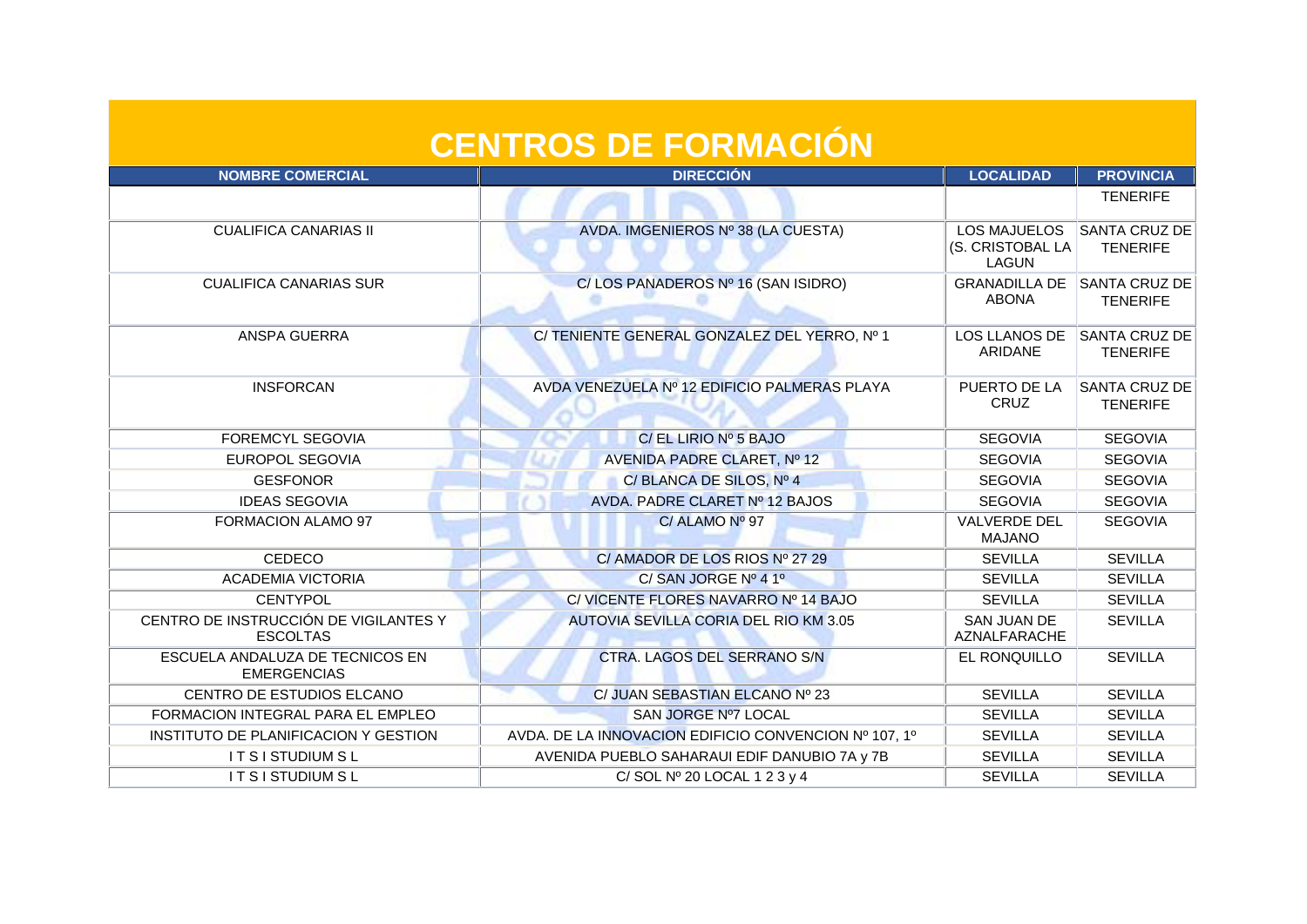| <b>NOMBRE COMERCIAL</b>                                         | <b>DIRECCIÓN</b>                                     | <b>LOCALIDAD</b>                                               | <b>PROVINCIA</b> |
|-----------------------------------------------------------------|------------------------------------------------------|----------------------------------------------------------------|------------------|
| CAMARA OFICIAL DE COMERCIO INDUSTRIA Y<br>NAVEGACION DE SEVILLA | EDIFICIO GALIA PUERTO CARRETERA. DE LA ESCLUSA 11    | <b>SEVILLA</b>                                                 | <b>SEVILLA</b>   |
| PROSEGUR SERVICIOS DE EFECTIVO ESPAÑA, S.L.                     | C/NIVEL Nº 23 POLIGONO STORE                         | <b>SEVILLA</b>                                                 | <b>SEVILLA</b>   |
| <b>CENTRO DOCENTE ATLANTE</b>                                   | AVENIDA BLAS INFANTE 6 2ª PLANTA                     | <b>ECIJA</b>                                                   | <b>SEVILLA</b>   |
| EDUCATUM GABINETE EDUCATIVO                                     | C/HUERTA 18 DERECHA                                  | <b>LOS PALACIOS Y</b><br><b>VILLAFRANCO</b><br><b>DEL GUAD</b> | <b>SEVILLA</b>   |
| CENTRO DE ESTUDIOS ELCANO                                       | C/ JUAN SEBASTIAN EL CANO Nº 27                      | <b>SEVILLA</b>                                                 | <b>SEVILLA</b>   |
| ROMADE CENTRO DE FORMACION                                      | AVDA OLIVARES Nº 17 POLIGONO INDUSTRIAL PIBO         | <b>BOLLULLOS DE LA</b><br><b>MITACION</b>                      | <b>SEVILLA</b>   |
| <b>BASE EL COPERO</b>                                           | CRTA. ISLA MENOR, S/N,                               | <b>DOS HERMANAS</b>                                            | <b>SEVILLA</b>   |
| FORMACION INTEGRAL PARA EL EMPLEO                               | AVENIDA HYTASA Nº 10 3ª, MODULOS 313, 314, 318 Y 319 | <b>SEVILLA</b>                                                 | <b>SEVILLA</b>   |
| INSTITUTO ANDALUZ DE ENSEÑANZA                                  | AVENIDA HYTASA Nº 10 3ª DERECHA                      | <b>SEVILLA</b>                                                 | <b>SEVILLA</b>   |
| <b>ENCARNACION CONTRERAS TORRES</b>                             | C/MADRID N <sup>o</sup> 119                          | SAN JOSE DE LA<br><b>RINCONADA</b>                             | <b>SEVILLA</b>   |
| <b>CENTRO DE ESTUDIOS ADAMS</b>                                 | C/LINEROS Nº 8                                       | <b>SEVILLA</b>                                                 | <b>SEVILLA</b>   |
| <b>SEVYCO FORMACION</b>                                         | AVDA, ANDALUCIA Nº 37-A                              | <b>ESTEPA</b>                                                  | <b>SEVILLA</b>   |
| CENTRO DE ENSEÑANZA ABALIUM                                     | AVDA. MARIA AUXILIADORA, Nº 94, LOCAL 1              | <b>UTRERA</b>                                                  | <b>SEVILLA</b>   |
| CDP GINER DE LOS RÍOS                                           | AVDA. PORTIMAO, S/N                                  | <b>DOS HERMANAS</b>                                            | <b>SEVILLA</b>   |
| CISDE CAMPUS INTERNACIONAL PARA LA<br>SEGURIDAD Y LA DEFENSA    | AVDA KANSAS CITY Nº 94 3ª PLANTA                     | <b>SEVILLA</b>                                                 | <b>SEVILLA</b>   |
| POLAN FORMACION                                                 | C/INNOVACION 6-8, PARQUE EMPRESARIAL PRISA           | <b>MAIRENA DEL</b><br><b>ALJARAFE</b>                          | <b>SEVILLA</b>   |
| <b>CSIF SEVILLA</b>                                             | C/LOPE DE VEGA Nº 21                                 | <b>SEVILLA</b>                                                 | <b>SEVILLA</b>   |
| <b>CESSP</b>                                                    | $C/$ JILGUERO Nº 2                                   | ARAHAL                                                         | <b>SEVILLA</b>   |
| CODIGO 101                                                      | C/OCHO DE SEPTIEMBRE Nº6 LOCAL 1                     | LORA DEL RIO                                                   | <b>SEVILLA</b>   |
| <b>INSTITUTO FOSUR</b>                                          | AVDA. AMÉRICO VESPUCIO Nº 5 BLO 4 P 2 MOD 1          | <b>SEVILLA</b>                                                 | <b>SEVILLA</b>   |
| ACADEMIA INTERNACIONAL DE CIENCIAS<br><b>CRIMINALISTICAS</b>    | C/ JOSE JESUS GARCIA DIAZ Nº2 EDIFICIO HENARES 3ª PL | <b>SEVILLA</b>                                                 | <b>SEVILLA</b>   |
| SEGURIKOR FORMACION EN SEGURIDAD PRIVADA                        | C/ SAN JUAN BOSCO, Nº 19                             | <b>SEVILLA</b>                                                 | <b>SEVILLA</b>   |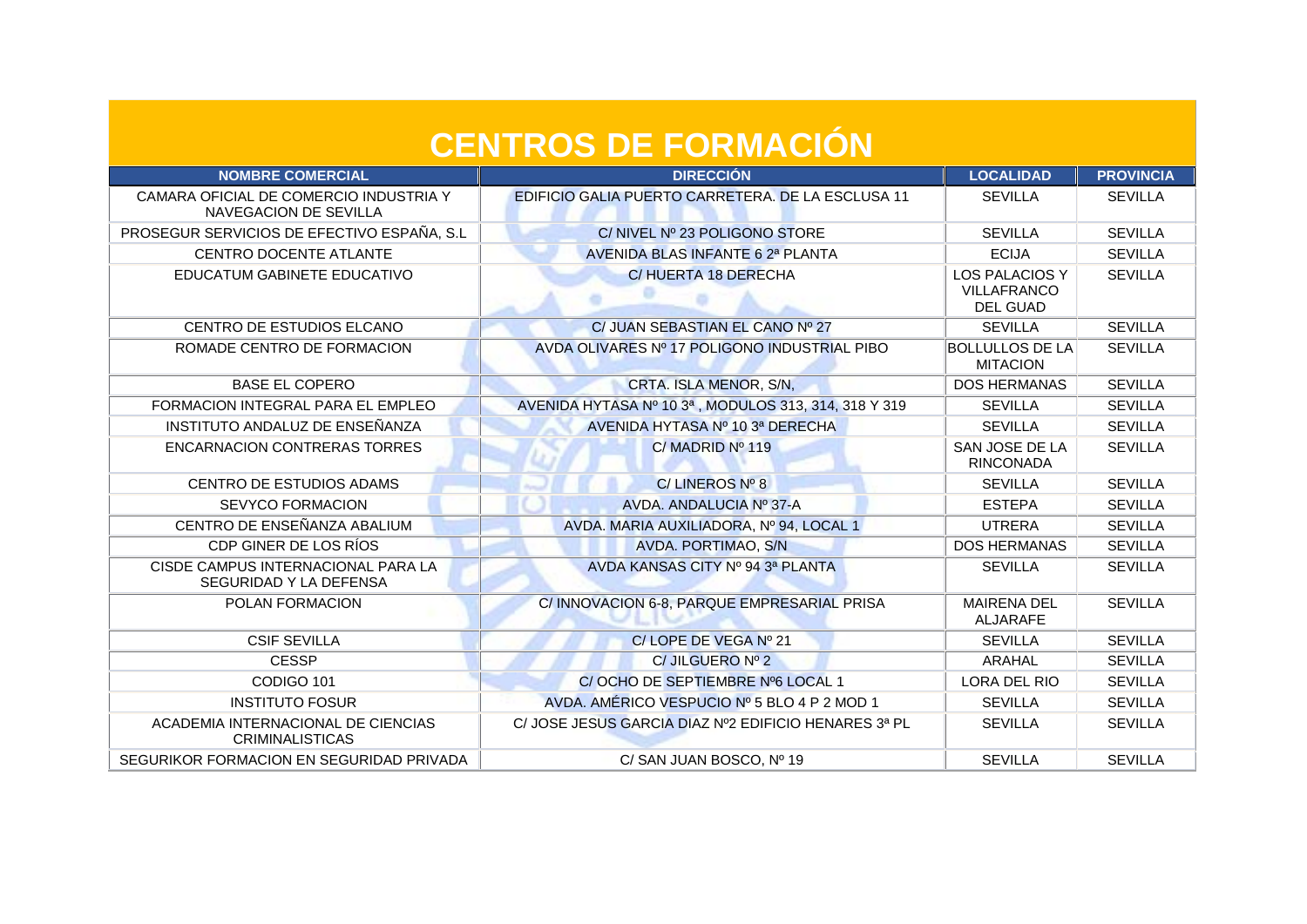| <b>NOMBRE COMERCIAL</b>                                    | <b>DIRECCIÓN</b>                                       | <b>LOCALIDAD</b>                            | <b>PROVINCIA</b> |
|------------------------------------------------------------|--------------------------------------------------------|---------------------------------------------|------------------|
| ACADEMIA SAN ILDEFONSO S.L.                                | C/ ARROYO, Nº 3                                        | <b>SEVILLA</b>                              | <b>SEVILLA</b>   |
| ACADEMIA SAN ILDEFONSO S.L.                                | C/ ARROYO Nº 5                                         | <b>SEVILLA</b>                              | <b>SEVILLA</b>   |
| CENTRO DE FORMACION ANTAYA SL                              | C/ATILANO DE ACEBEDO Nº 13                             | ALCALÁ DE<br><b>GUADAIRA</b>                | <b>SEVILLA</b>   |
| <b>CEFAYR SEVILLA</b>                                      | C/ ARROYO S/N ESQUINA C/ JUPITER                       | <b>SEVILLA</b>                              | <b>SEVILLA</b>   |
| CODIGO 101                                                 | C/ SAN SEBASTIAN Nº 65                                 | ALCALÁ DE<br><b>GUADAIRA</b>                | <b>SEVILLA</b>   |
| CENTRO FORMACION AUTOESCUELA CANDIDA                       | C/MACARENA, Nº22 C                                     | <b>LOS PALACIOS Y</b><br><b>VILLAFRANCA</b> | <b>SEVILLA</b>   |
| CENTRO DE FORMACION GRUPO AVIFOR                           | C/ MIGUEL DE UNAMUNO Nº 69                             | <b>DOS HERMANAS</b>                         | <b>SEVILLA</b>   |
| <b>INNOVA CONSULTORES</b>                                  | C/HUERTA TIO PIPINO                                    | EL VISO DEL<br><b>ALCOR</b>                 | <b>SEVILLA</b>   |
| INSTITUTO SUPERIOR DE SEGURIDAD CEU<br><b>ANDALUCIA</b>    | GLORIETA ANGEL HERRERA ORIA S/N (CAMPUS UNIVERSITARIO) | <b>BORMUJOS</b>                             | <b>SEVILLA</b>   |
| FOREM-A                                                    | AVDA, DE LAS RAZAS ALMACEN 3 NAVES 1 Y 2               | <b>SEVILLA</b>                              | <b>SEVILLA</b>   |
| CONSULTORA ANDALUZA DE FORMACION S.L.                      | AVDA. ALCALDE LUIS URUÑUELA. Nº 8 (URB. LA MORALEJA)   | <b>SEVILLA</b>                              | <b>SEVILLA</b>   |
| CENTRO ANDALUZ DE ESTUDIOS Y ENTRENAMIENTO                 | C/ENRAMADILLA, 18-20 +NOTAS                            | <b>SEVILLA</b>                              | <b>SEVILLA</b>   |
| <b>INERCO FORESPRO</b>                                     | C/TOMAS ALBA EDISON Nº 2 EDIF INERCO                   | <b>SEVILLA</b>                              | <b>SEVILLA</b>   |
| <b>INERCO FORESPRO</b>                                     | POL. IND. CAÑAMO, CALLE LEONARDO DA VINCI Nº13         | <b>LA RINCONADA</b>                         | <b>SEVILLA</b>   |
| CENTRO DE ESTUDIOS DE SEGURIDAD Y<br><b>CRIMINALISTICA</b> | C/ SAN NICOLAS DIEZ Nº 29-31                           | <b>ALCALA DE</b><br><b>GUADAIRA</b>         | <b>SEVILLA</b>   |
| <b>SEVYCO FORMACION</b>                                    | AVDA, ALCALDE LUIS URUÑUELA Nº6 101                    | <b>SEVILLA</b>                              | <b>SEVILLA</b>   |
| CENTRO DE ESTUDIOS MAYO                                    | ESTADIO DE LA CARTUJA DE SEVILLA, S/N, PTA. I, BAJO    | <b>SEVILLA</b>                              | <b>SEVILLA</b>   |
| <b>EUCLIDEX</b>                                            | C/ ALEJANDRO COLLANTES, Nº 3, B                        | <b>SEVILLA</b>                              | <b>SEVILLA</b>   |
| DO IT BETTER - FORMACION PROFESIONAL                       | AVDA. MENENDEZ PELAYO, Nº 46, BAJO                     | <b>SEVILLA</b>                              | <b>SEVILLA</b>   |
| CAMPUS GARDA - SEVILLA                                     | C/ LUIS MONTOTO, Nº 107 - 113, B, 1ºK                  | <b>SEVILLA</b>                              | <b>SEVILLA</b>   |
| <b>ACADEMIA UFEPOL SL</b>                                  | C/ ALJAMA, Nº 7                                        | <b>BORMUJOS</b>                             | <b>SEVILLA</b>   |
| KEEPER CENTRO DE FORMACIÓN                                 | C/ ASTRONOMÍA, Nº 1, 9-13. PLANTA 4 MÓDULO 8           | <b>SEVILLA</b>                              | <b>SEVILLA</b>   |
| <b>SUBMISSIONXTREME</b>                                    | C/ RAFAEL BECA Nº 4-2                                  | ALCALÁ DE<br><b>GUADAIRA</b>                | <b>SEVILLA</b>   |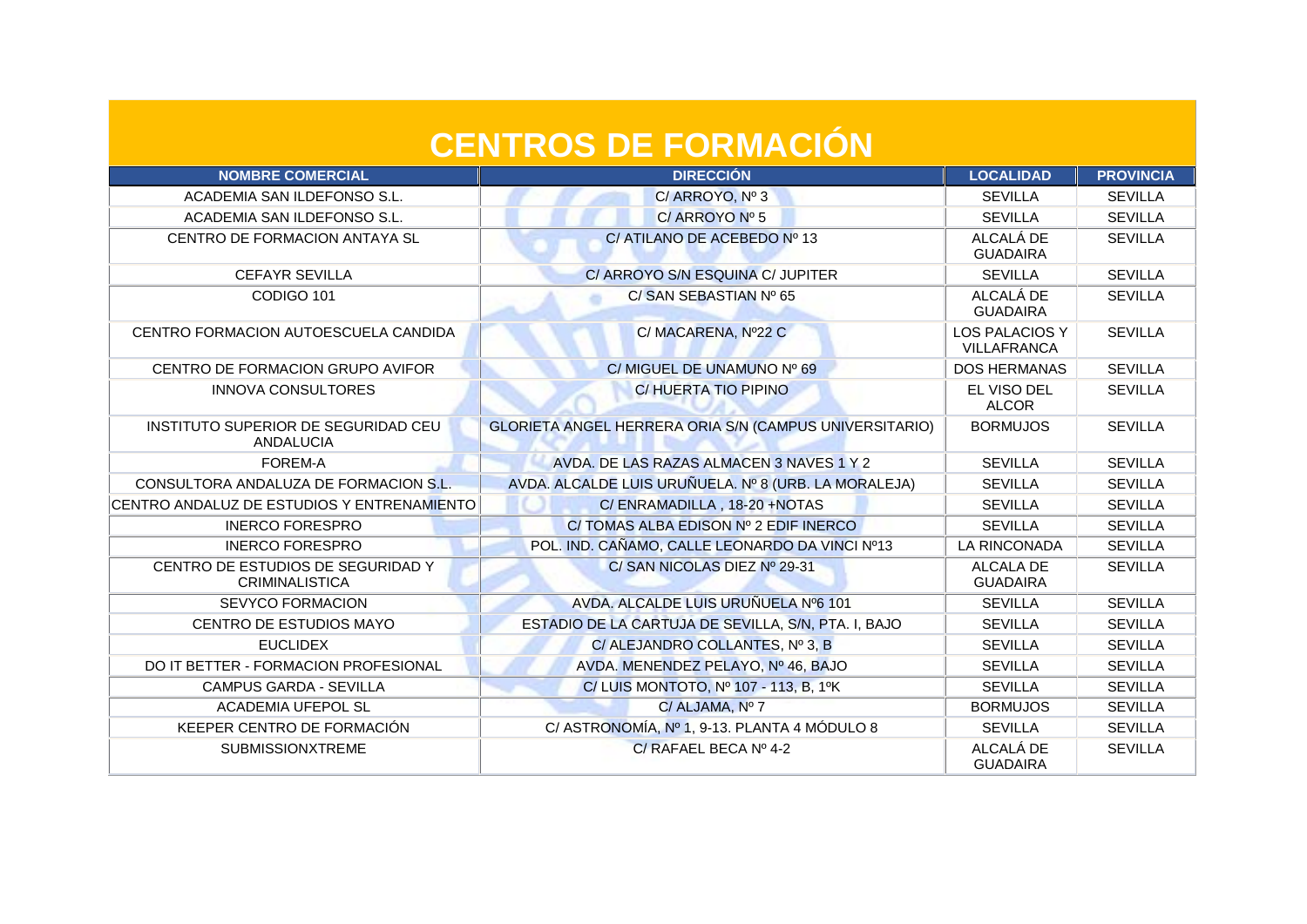| <b>NOMBRE COMERCIAL</b>                           | <b>DIRECCIÓN</b>                                        | <b>LOCALIDAD</b>                      | <b>PROVINCIA</b> |
|---------------------------------------------------|---------------------------------------------------------|---------------------------------------|------------------|
| FORINEMAS 2009                                    | C/FOMENTO Nº 10 P.E. PISA                               | <b>MAIRENA DEL</b><br><b>ALJARAFE</b> | <b>SEVILLA</b>   |
| <b>CEP CERVANTES</b>                              | C/PINO SILVESTRE Nº 11 (P.I. LA NEGRILLA)               | <b>SEVILLA</b>                        | <b>SEVILLA</b>   |
| <b>ACADEMIA LOBATO</b>                            | CALLE MARÍA AUXILIADORA, Nº 18, PISO E (C. SALESIANOS)  | <b>SEVILLA</b>                        | <b>SEVILLA</b>   |
| <b>MANTROL SERVICIOS</b>                          | C/ EVANGELISTA TORRICELLI, Nº 6, (POLIG. EL CÁÑAMO II)  | SAN JOSÉ DE LA<br><b>RINCONADA</b>    | <b>SEVILLA</b>   |
| <b>GESFONOR</b>                                   | C/FEDERICO GARCÍA LORCA, Nº 1                           | <b>SEVILLA</b>                        | <b>SEVILLA</b>   |
| MGM-MRB                                           | C/ALEJANDRO COLLANTES Nº 3, 1                           | <b>SEVILLA</b>                        | <b>SEVILLA</b>   |
| <b>FOREMCYL SORIA</b>                             | C/ VICENTE TUTOR Nº 6 1ª PLANTA                         | <b>SORIA</b>                          | <b>SORIA</b>     |
| <b>ESCUELA DEL GUARDERIO</b>                      | PASEO DE VALOBOS Nº 2 A ENTREPLANTA                     | <b>SORIA</b>                          | <b>SORIA</b>     |
| <b>EUROPOL SORIA</b>                              | C/ AGUIRRE, Nº 16-BAJO                                  | <b>SORIA</b>                          | <b>SORIA</b>     |
| <b>GESFONOR</b>                                   | C/ RONDA ELOY SANZ VILLA, Nº 6 BAJO                     | <b>SORIA</b>                          | <b>SORIA</b>     |
| CENTRO DE FORMACION AVANZA                        | C/SANTO DOMINGO DE SILOS Nº1, 1ª PLANTA                 | <b>SORIA</b>                          | <b>SORIA</b>     |
| <b>CENTRE D'ESTUDIS SALUDES</b>                   | AVENIDA PRAT DE LA RIBA Nº 3 1º y 2º                    | <b>REUS</b>                           | <b>TARRAGONA</b> |
| C E P FRADA                                       | C/SOLER Nº 24 BAJO                                      | <b>TARRAGONA</b>                      | <b>TARRAGONA</b> |
| IDFO REUS FORMACIO SEGURETAT PRIVADA              | PLAZA VILLARROEL Nº 2 1º                                | <b>REUS</b>                           | <b>TARRAGONA</b> |
| <b>AULA MAGNA</b>                                 | AVENIDA PAÏSOS CATALANS Nº 22                           | <b>TARRAGONA</b>                      | <b>TARRAGONA</b> |
| FORMACIO PEL DESENVOLUPAMENT<br>PROFESSIONAL AULA | CALLE JOAN MARAGALL, Nº 68                              | <b>REUS</b>                           | <b>TARRAGONA</b> |
| AULA MAGNA TARRAGONA                              | AVENIDA REPUBLICA ARGENTINA Nº 11 BAJO                  | <b>TARRAGONA</b>                      | <b>TARRAGONA</b> |
| CEP FRADA SL                                      | CALLE CERVANTES Nº 15                                   | <b>TARRAGONA</b>                      | <b>TARRAGONA</b> |
| AULA 2000 SCP                                     | JOAN DESPUIG Nº 42                                      | <b>TORTOSA</b>                        | <b>TARRAGONA</b> |
| AULACAT CENTRE DE FORMACIO                        | AVDA. CATALUNYA Nº 62, BAIXOS                           | <b>TARRAGONA</b>                      | <b>TARRAGONA</b> |
| SECURITAS SEGURIDAD ESPAÑA S.A.                   | PLAZA PRIM Nº 4 Y 5, ENTRESUELO 1º A                    | <b>TARRAGONA</b>                      | <b>TARRAGONA</b> |
| <b>ACADEMIA CEP</b>                               | CALLE NOU, Nº 60-62, BAJOS                              | EL VENDRELL                           | <b>TARRAGONA</b> |
| <b>MAR INTEGRAL SOLUTIONS</b>                     | C/ CAMI DE VALLS, Nº 81-87, LOCAL 39, DEL CENTRE D'EMPR | <b>REUS</b>                           | <b>TARRAGONA</b> |
| UNION SINDICAL OBRERA DE CATALUNYA (USOC)         | C/IXART, 11                                             | <b>TARRAGONA</b>                      | <b>TARRAGONA</b> |
| <b>FORMACION FSP</b>                              | AVD DEL PUIG Nº 2                                       | VENDRELL                              | <b>TARRAGONA</b> |
| <b>CE FRADA</b>                                   | C/SOLER Nº 24 BAJOS                                     | <b>TARRAGONA</b>                      | <b>TARRAGONA</b> |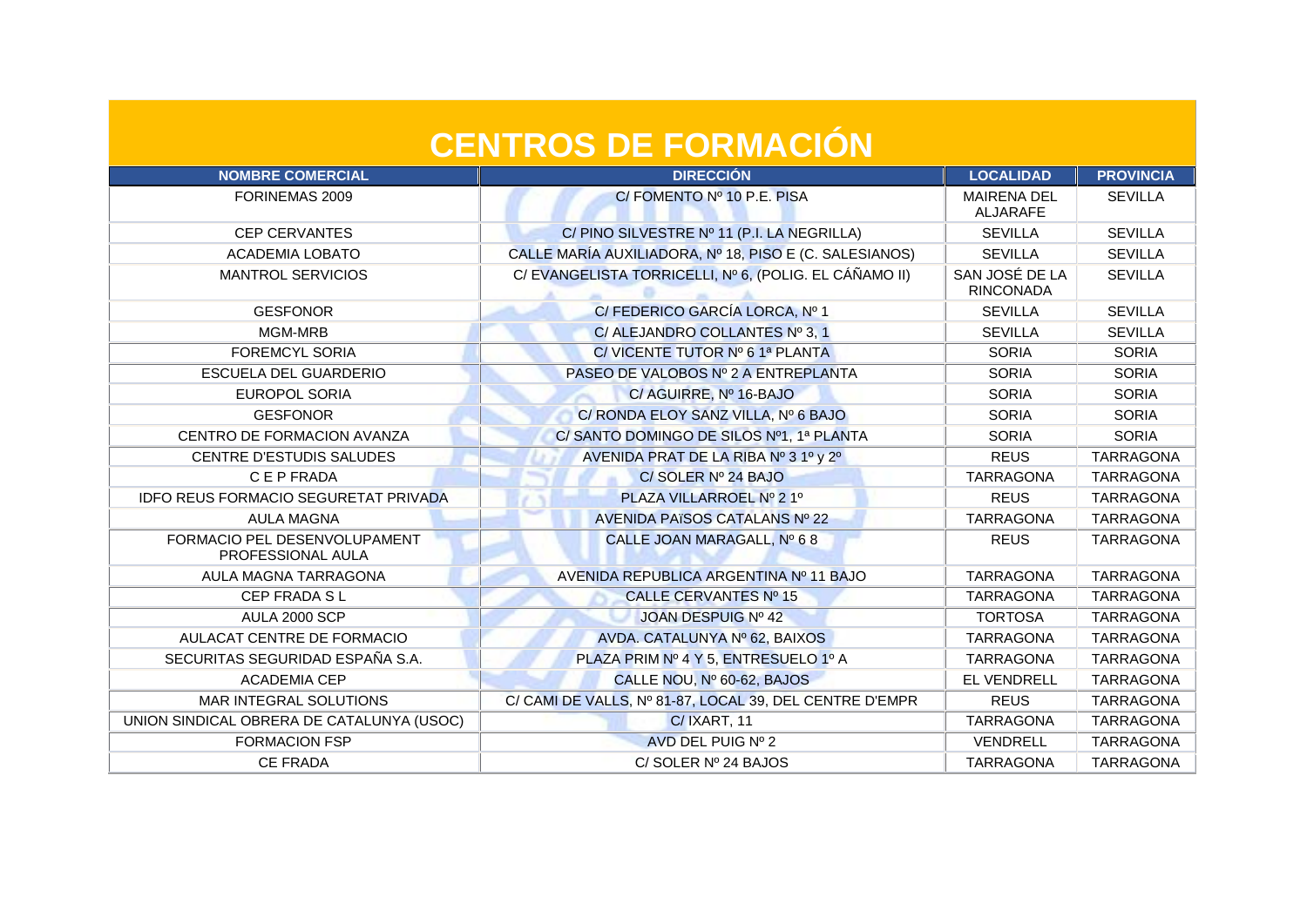| <b>NOMBRE COMERCIAL</b>                    | <b>DIRECCIÓN</b>                                        | <b>LOCALIDAD</b>                                        | <b>PROVINCIA</b>                        |
|--------------------------------------------|---------------------------------------------------------|---------------------------------------------------------|-----------------------------------------|
| J.A. CASAS MORENO FORMACION, SL            | C/DOCTOR ZAMENHOF Nº 3, BAJOS                           | <b>TARRAGONA</b>                                        | <b>TARRAGONA</b>                        |
| MICROBITS INSTITUT S.L.                    | PASSEIG PRIM, 32-3R                                     | <b>REUS</b>                                             | <b>TARRAGONA</b>                        |
| <b>MICROBITS</b>                           | PASEO PRIM Nº 32, 3                                     | <b>REUS</b>                                             | <b>TARRAGONA</b>                        |
| CENTRE DE FORMACIO DE PROSEGUR TARRAGONA   | <b>AUTOVIA REUS - SALOU KM4,7</b>                       | <b>REUS</b>                                             | <b>TARRAGONA</b>                        |
| <b>FUNDACIO PACO PUERTO</b>                | C/AUGUST Nº 48                                          | <b>TARRAGONA</b>                                        | <b>TARRAGONA</b>                        |
| <b>FUNDACIO PACO PUERTO</b>                | PLZA, VILLARROEL Nº 2 BAJOS                             | <b>REUS</b>                                             | <b>TARRAGONA</b>                        |
| AULA MAGNA - DEPENDENCIES MUNICIPALS ARBOC | C/HOSPITAL S/N - EDIFICI CAL FREIXES                    | <b>ARBOC</b>                                            | <b>TARRAGONA</b>                        |
|                                            | C/DOCTOR ZAMENHOFF Nº 3 BAIXOS                          | <b>TARRAGONA</b>                                        | <b>TARRAGONA</b>                        |
| <b>IDETSA</b>                              | C/ MARTI FRANQUES Nº 5 POL. IND. LES TAPIES             | <b>VANDELLOS I</b><br>L'HOSPITALET DE<br><b>I'INFAN</b> | <b>TARRAGONA</b>                        |
| <b>IDFO TORTOSA</b>                        | C/ DE LA CIUTADELLA, Nº 13                              | <b>TORTOSA</b>                                          | <b>TARRAGONA</b>                        |
| <b>FOHOCA I</b>                            | AVDA. BRUSELAS, CC FAÑABE PLAZA, LOCAL 333              | <b>ADEJE</b>                                            | <b>SANTA CRUZ DE</b><br><b>TENERIFE</b> |
| <b>CENTRO DE ESTUDIOS SERRAMAR</b>         | C/ CALLEJON DEL MOLINO Nº 11 BAJO                       | <b>LA LAGUNA</b>                                        | <b>SANTA CRUZ DE</b><br><b>TENERIFE</b> |
| VCC FORMACION, S.L.                        | AVDA. MARQUES DE VILLANUEVA EL PRADO, S/N, CC, LOCAL 96 | PUERTO DE LA<br><b>CRUZ</b>                             | <b>SANTA CRUZ DE</b><br><b>TENERIFE</b> |
| SELEC GLOBAL SECURITY S.A.                 | C/ AMADIS Nº 3 BLOQUE, PORTAL A, PISO -1, PTA 3-4       | STA CRUZ DE<br><b>TENERIFE</b>                          | <b>SANTA CRUZ DE</b><br><b>TENERIFE</b> |
| <b>SEGURMAX</b>                            | AVENIDA DE LOS MAJUELOS, Nº 69-1º                       | <b>LA LAGUNA</b>                                        | <b>SANTA CRUZ DE</b><br><b>TENERIFE</b> |
| TUROLENSE DE FORMACION                     | POLIGONO LOS HOSTALES S/N PARCELA 1 POLIGONO 25         | <b>TERUEL</b>                                           | <b>TERUEL</b>                           |
| FUNDACION INVESTIGACION Y FUTURO           | C/ CAMINO DE LA ESTACION Nº 23 BAJO                     | <b>TERUEL</b>                                           | <b>TERUEL</b>                           |
| <b>COVIAR</b>                              | C/ ATENAS Nº 55 (POLIGONO LA PAZ)                       | <b>TERUEL</b>                                           | <b>TERUEL</b>                           |
| CENTRO DE FORMACIÓN Y SERVICIOS CARTER     | CARRETERA DE ALCAÑIZ 30 BAJO                            | <b>TERUEL</b>                                           | <b>TERUEL</b>                           |
| CENTRO DE FORMACIÓN AVANZA                 | AVENIDA ARAGÓN, Nº 85. LOCAL                            | ALCAÑIZ                                                 | <b>TERUEL</b>                           |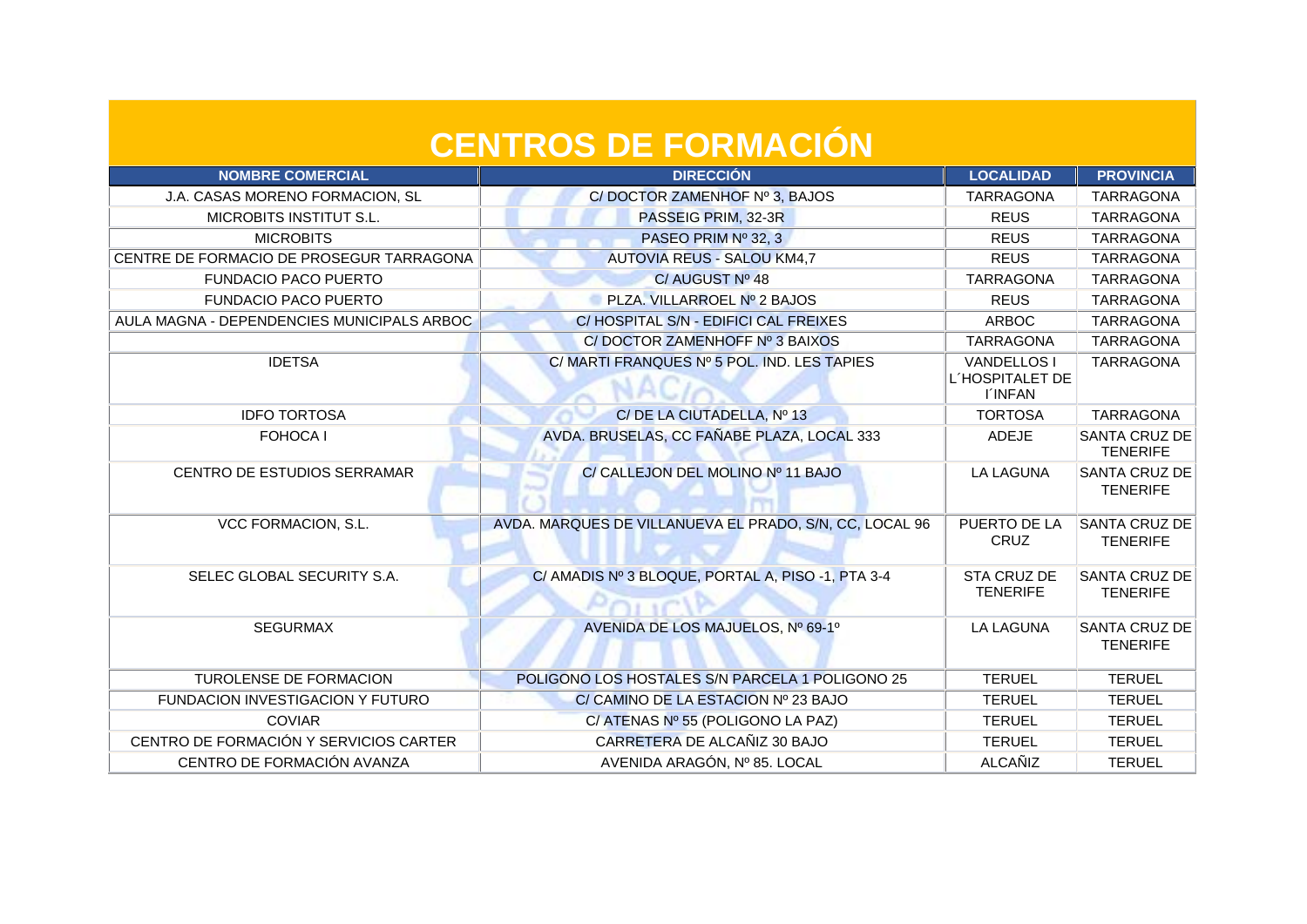| <b>NOMBRE COMERCIAL</b>                  | <b>DIRECCIÓN</b>                                        | <b>LOCALIDAD</b>                      | <b>PROVINCIA</b> |
|------------------------------------------|---------------------------------------------------------|---------------------------------------|------------------|
| <b>CAD SEGURIDAD</b>                     | C/BARRAGO Nº 2                                          | <b>TALAVERA DE LA</b><br><b>REINA</b> | <b>TOLEDO</b>    |
| <b>FOREM CLM</b>                         | C/DOCTOR GREGORIO MARAÑON Nº 2 LOCAL 7 PARCELA M 58     | <b>TOLEDO</b>                         | <b>TOLEDO</b>    |
| <b>TACTICAS DE SEGURIDAD</b>             | C/LA VEGA Nº 77                                         | <b>SESEÑA</b>                         | <b>TOLEDO</b>    |
| <b>CUALIFICA</b>                         | CALLE LOBO, Nº 4                                        | ORGAZ                                 | <b>TOLEDO</b>    |
| <b>GRUPO - ORETANA SEGURIDAD</b>         | AVDA. MONTES DE TOLEDO, PARCELA 20, POL. IND. LA CAÑADA | <b>LOS YEBENES</b>                    | <b>TOLEDO</b>    |
| <b>CENTRO FIES SEGURIDAD</b>             | C/ RIO ALBERCHE Nº 78 LOCAL 1                           | <b>TOLEDO</b>                         | <b>TOLEDO</b>    |
| <b>FORMAYSEG SL</b>                      | C DINAMARCA Nº 6                                        | <b>TOLEDO</b>                         | <b>TOLEDO</b>    |
| <b>FORMAYSEG</b>                         | C/ CONDE DE MORA S/N (ESCUELAS DE LAYOS)                | LAYOS                                 | <b>TOLEDO</b>    |
| CAD SEGURIDAD S.L.                       | C/DINAMARCA Nº 4<br>T. R                                | <b>TOLEDO</b>                         | <b>TOLEDO</b>    |
| <b>F2 FORMACION EN SEGURIDAD PRIVADA</b> | PLAZA PUERTA DE CUARTOS, Nº 9                           | TALAVERA DE LA<br><b>REINA</b>        | <b>TOLEDO</b>    |
| <b>CAD SEGURIDAD SL</b>                  | C/TIREZ, Nº 16                                          | <b>VILLACAÑAS</b>                     | <b>TOLEDO</b>    |
| <b>CAD SEGURIDAD SL</b>                  | PLAZA DEL PAN, Nº 11                                    | TALAVERA DE LA<br><b>REINA</b>        | <b>TOLEDO</b>    |
| <b>CAD SEGURIDAD SL</b>                  | C/ROBLE, Nº 7<br><b>The</b>                             | <b>BARGAS</b>                         | <b>TOLEDO</b>    |
| <b>CAD-SEGURIDAD SL</b>                  | C/LOPE DE VEGA Nº 4                                     | <b>TORRIJOS</b>                       | <b>TOLEDO</b>    |
| <b>FORSEPRIV</b>                         | PLAZA DE GRECIA, Nº 1, PORTAL 1, PLANTA 1               | <b>TOLEDO</b>                         | <b>TOLEDO</b>    |
| CAD SEGURIDAD, S.L.                      | C/CARRERA, Nº 27                                        | <b>NOVES</b>                          | <b>TOLEDO</b>    |
| CAD SEGURIDAD, S.L.                      | <b>C/MORA, 22</b>                                       | <b>SONSECA</b>                        | <b>TOLEDO</b>    |
| LEVANTINA DE SERVICIOS GENERALES         | PASAJE RUZAFA Nº 6 BAJO                                 | <b>VALENCIA</b>                       | <b>VALENCIA</b>  |
| <b>ACADEMIA VIMAR</b>                    | C/FERROCARRIL D'ALCOI Nº 28 INTERIOR                    | <b>GANDIA</b>                         | <b>VALENCIA</b>  |
| <b>TREFOR</b>                            | C/VELAZQUEZ Nº 11                                       | <b>VALENCIA</b>                       | <b>VALENCIA</b>  |
| <b>OCEAN FORMACION</b>                   | C/HERMANOS VILLALONGA, Nº 38, BAJO                      | <b>VALENCIA</b>                       | <b>VALENCIA</b>  |
| CODEX CENTRO DE ESTUDIOS                 | C/PALLETER, Nº 11                                       | <b>VALENCIA</b>                       | <b>VALENCIA</b>  |
| FPDP SEGURIDAD                           | C/ VICENTE CLAVEL Nº 6 y 8 BAJOS                        | <b>VALENCIA</b>                       | <b>VALENCIA</b>  |
| <b>AULA CAMPUS</b>                       | PASEO DEL RAJOLAR S/N BAJO                              | <b>BURJASSOT</b>                      | <b>VALENCIA</b>  |
| INSTITUTO EULEN DE FORMACION             | C/ALGEPSER Nº 40 y 42                                   | <b>PATERNA</b>                        | <b>VALENCIA</b>  |
| PROSEGUR ESPAÑA SL                       | ANTIC CAMI DE XEST Nº 9 11 13 1ª                        | <b>QUART DE</b><br><b>POBLET</b>      | <b>VALENCIA</b>  |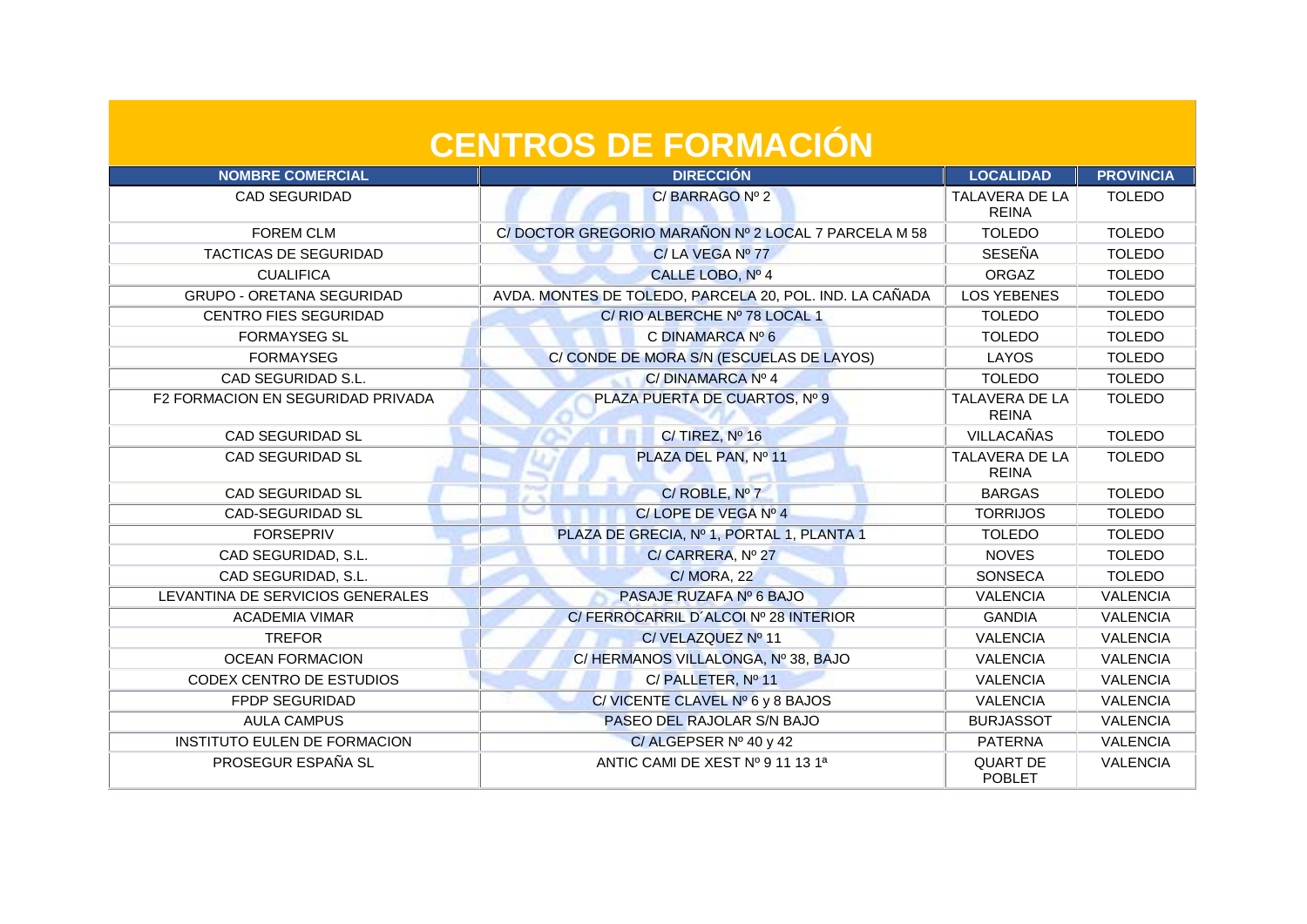| <b>NOMBRE COMERCIAL</b>                                           | <b>DIRECCIÓN</b>                                       | <b>LOCALIDAD</b>            | <b>PROVINCIA</b> |
|-------------------------------------------------------------------|--------------------------------------------------------|-----------------------------|------------------|
| <b>ALIVAL FORMACION</b>                                           | C/SALAVERT Nº 3                                        | <b>VALENCIA</b>             | <b>VALENCIA</b>  |
| FOREM-PV                                                          | PLAZA TIRANT LO BLANC S/N                              | PUERTO DE<br><b>SAGUNTO</b> | <b>VALENCIA</b>  |
| G y A GLOBAL ACADEMY                                              | CALLE TETUAN, Nº 4 BAJO                                | <b>ALZIRA</b>               | <b>VALENCIA</b>  |
| <b>FOREM PV</b>                                                   | C/CONVENTO CARMELITAS, Nº1                             | <b>VALENCIA</b>             | <b>VALENCIA</b>  |
| <b>ACADEMIA MARIN</b>                                             | AVDA. VIRGEN DEL ROSARIO, Nº 55, BAJO                  | MASSAMAGRELL                | <b>VALENCIA</b>  |
| D&R CONSEJEROS FORMADORES S.L.                                    | AVENIDA REYES CATÓLICOS, Nº 1 BAJO                     | <b>SILLA</b>                | <b>VALENCIA</b>  |
| CENTRO DE ESTUDIOS CEOS                                           | C/ CASTELLON Nº 8-1º 2ª                                | <b>VALENCIA</b>             | <b>VALENCIA</b>  |
| SIGMA S L U                                                       | AVDA DE LAS CORTES VALENCIANAS Nº 39 3º B1             | <b>VALENCIA</b>             | <b>VALENCIA</b>  |
| ACADEMIA DE ESTUDIOS ADOS 2005, S.L.                              | AVDA. PRIMADO REIG, Nº 118, BAJO                       | <b>VALENCIA</b>             | <b>VALENCIA</b>  |
| <b>BLAU LOGIN</b>                                                 | C/ LITERATO AZORIN Nº 18                               | <b>BENETUSSER</b>           | <b>VALENCIA</b>  |
| <b>CEFAYR VALENCIA</b>                                            | C/MANUEL DE SIMO, Nº 36                                | <b>VALENCIA</b>             | <b>VALENCIA</b>  |
| <b>GRUPO SEG &amp; FER FORMACION</b>                              | AVDA SOBERANIA NACIONAL Nº 8                           | <b>ALZIRA</b>               | <b>VALENCIA</b>  |
| <b>FORMACION ELEKTRA</b>                                          | C/ RAMON LLULL Nº29 BAJO                               | <b>VALENCIA</b>             | <b>VALENCIA</b>  |
| <b>FORMACION ELEKTRA</b>                                          | C/25 DE ABRIL Nº3 BAJO                                 | <b>MONCADA</b>              | <b>VALENCIA</b>  |
| <b>CEPS FORMACION</b>                                             | C/ PADRE TOMAS MONTAÑANA Nº 28 1ºB                     | <b>VALENCIA</b>             | <b>VALENCIA</b>  |
| ESCUELA EUROPEA DE CIENCIAS DE LA SEGURIDAD<br><b>SAGUNTO</b>     | AVDA ALCALA GALIANO, Nº 40                             | <b>SAGUNTO</b>              | <b>VALENCIA</b>  |
| <b>IVAC</b>                                                       | C/ CATEDRATICO AGUSTIN ESCARDINO BENLLOCH Nº9 BLQ 1 2º | <b>PATERNA</b>              | <b>VALENCIA</b>  |
| SECURITY TRAINING CENTER                                          | C/DEL FUSTERS Nº 17 POLIGONO EMPRESARIAL LA MINA       | <b>PAIPORTA</b>             | <b>VALENCIA</b>  |
| AULA POSTGRADO.COM                                                | C/BENICARLÓ, Nº 13 BAJO                                | <b>VALENCIA</b>             | <b>VALENCIA</b>  |
| EDMA ACADEMIA                                                     | RONDA DIPUTACION, Nº 7, PTA 5, BAJO                    | <b>FAURA</b>                | <b>VALENCIA</b>  |
| <b>INSTITUTO VANGUARD</b>                                         | C/SAGUNTO, Nº 12-D                                     | <b>PATERNA</b>              | <b>VALENCIA</b>  |
| <b>CEP CERVANTES</b>                                              | C/ DUQUE DE MANDAS Nº41                                | <b>VALENCIA</b>             | <b>VALENCIA</b>  |
| FOREMCYL VALLADOLID                                               | C/ VERBENA Nº 9 1ª PLANTA PUERTA 3                     | VALLADOLID                  | VALLADOLID       |
| PROSEGUR SERVICIOS DE EFECTIVO ESPAÑA SL                          | C/DANIEL DEL OLMO Nº 28                                | VALLADOLID                  | VALLADOLID       |
| CENTRO DE FORMACION EN SOPORTE VITAL DE<br><b>CASTILLA Y LEON</b> | CALLE GONDOMAR, Nº 2, BIS BAJO IZQUIERDA               | VALLADOLID                  | VALLADOLID       |
| <b>TRAFFIC FORMACION</b>                                          | C/ CIGÜEÑA Nº 11 ENTREPLANTA                           | VALLADOLID                  | VALLADOLID       |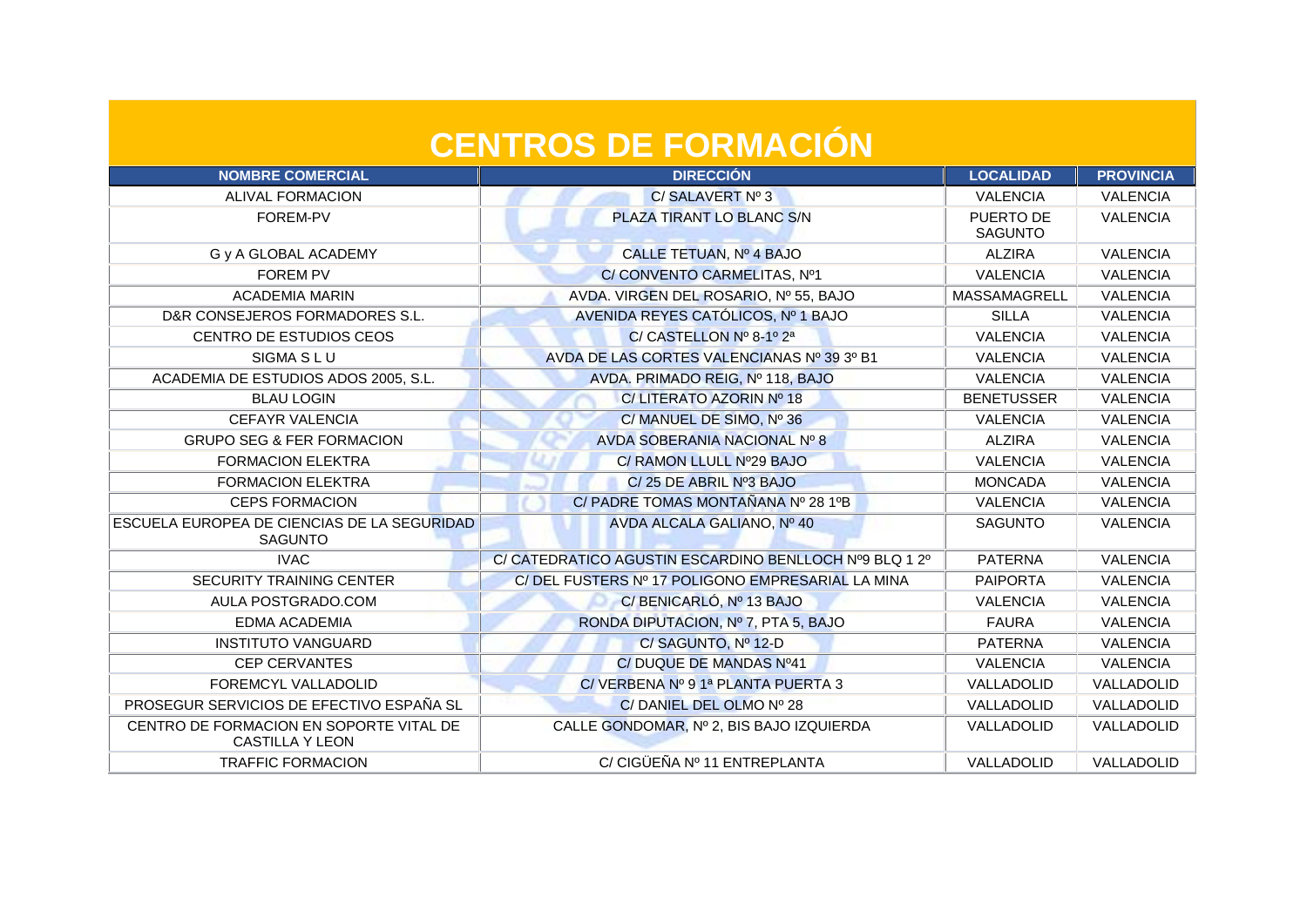| <b>NOMBRE COMERCIAL</b>                                            | <b>DIRECCIÓN</b>                                    | <b>LOCALIDAD</b>     | <b>PROVINCIA</b> |
|--------------------------------------------------------------------|-----------------------------------------------------|----------------------|------------------|
| SEGURIVAL ESCUELA DE SEGURIDAD VALLADOLID                          | C/ FRAY LUIS DE LEÓN Nº 16 COLEGIO LA SALLE         | VALLADOLID           | VALLADOLID       |
| EUROPOL VALLADOLID 2                                               | PASAJE DE LA MARQUESINA, LOCAL 15                   | VALLADOLID           | VALLADOLID       |
| <b>EODITEC</b>                                                     | CALLE RONDA DEL SAUCE Nº 26-3ºA (POL. IND. LA MORA) | <b>LA CISTERNIGA</b> | VALLADOLID       |
| <b>COLON FORMACION</b>                                             | C/ ARCO DE LADRILLO, Nº 88-1º                       | VALLADOLID           | VALLADOLID       |
| ESCUELA DE FORMACION PROFESIONAL<br>VALLADOLID                     | AVDA DEL EURO Nº 24 (MERCAOLID-AREA DE FORMACION)   | VALLADOLID           | VALLADOLID       |
| GRUPO NORTE SOLUCIONES DE SEGURIDAD                                | C/DUCADO, Nº 2                                      | VALLADOLID           | VALLADOLID       |
| ACADEMIA TECNICA UNIVERSITARIA S.L.                                | C/BARBECHONº 29                                     | VALLADOLID           | VALLADOLID       |
| <b>GESFONOR</b>                                                    | C/VICTORIA, Nº 47, LOCAL                            | VALLADOLID           | VALLADOLID       |
| INSTITUTO VASCO DE NUEVAS CARRERAS                                 | C/VIUDA DE EPALZA Nº 1 BAJO                         | <b>BILBAO</b>        | <b>VIZCAYA</b>   |
| CENTRO DE FORMACION INDAUTXU                                       | C/SIMON BOLIVAR Nº 7 2º                             | <b>BILBAO</b>        | <b>VIZCAYA</b>   |
| CENTRO DE FORMACION INDAUTXU (CFI)                                 | C/ JON ARROSPIDE Nº 18-20 INT.                      | <b>BILBAO</b>        | <b>VIZCAYA</b>   |
| GABINETE DE EXPERTOS EN SEGURIDAD                                  | GRUPO SANTO DOMINGO DE GUZMAN Nº 14 BAJO            | <b>BILBAO</b>        | VIZCAYA          |
| <b>CSI-CSIF BILBAO</b>                                             | AVENIDA SABINO ARANA Nº 38 1 B                      | <b>BILBAO</b>        | <b>VIZCAYA</b>   |
| CENTRO FORMACION BILBAO                                            | CALLE FERNANDEZ DEL CAMPO Nº 24                     | <b>BILBAO</b>        | <b>VIZCAYA</b>   |
| <b>PROSETECNISA</b>                                                | C/ BEURKO VIEJO S/N                                 | <b>BARACALDO</b>     | <b>VIZCAYA</b>   |
| CENTRO DE EDUCACION VIAL REKORD                                    | C/ AURORA PEREZ DE VELEZ Nº 3                       | <b>SANTURCE</b>      | <b>VIZCAYA</b>   |
| <b>IFES</b>                                                        | C/ COLON LARREATEGUI Nº 46 BIS 1ª PLANTA            | <b>BILBAO</b>        | <b>VIZCAYA</b>   |
| ALFE ASESORAMIENTO Y DOCENCIA EN SEGURIDAD                         | C/MARIA DIAZ DE HARO Nº10 BIS GALERIA               | <b>BILBAO</b>        | <b>VIZCAYA</b>   |
| PROSEGUR ESPAÑA SL                                                 | C/NEMESIO MOGROBEJO Nº 3                            | <b>BILBAO</b>        | <b>VIZCAYA</b>   |
| CENTRO DE FORMACION ASIMAG                                         | <b>CAMINO UGASKO 135</b>                            | <b>BILBAO</b>        | <b>VIZCAYA</b>   |
| OMBUDS COMPAÑIA DE SEGURIDAD                                       | C/ RIVERA DE AXPE Nº 50                             | <b>ERANDIO</b>       | <b>VIZCAYA</b>   |
| CENTRO DE FORMACION JURITECNIA                                     | CALLE ARENAL Nº 5, 1ª PLANTA                        | <b>BILBAO</b>        | VIZCAYA          |
| <b>ALFEFORMACION</b>                                               | CTRA. SAN VICENTE, KM 10                            | TRAPAGARAN           | <b>VIZCAYA</b>   |
| CASTRO FORMACIÓN BIZKAIA                                           | AVENIDA LEHENDAKARI AGUIRRE Nº11 3ª PLANT DPTO 35 G | <b>BILBAO</b>        | <b>VIZCAYA</b>   |
| CENTRO DE FORMACION PROFESIONAL ACADEMIA<br><b>IBAIONDO S.L.L.</b> | C/VENANCIO ECHEVARRIA Nº 18                         | <b>GETXO</b>         | VIZCAYA          |
| <b>FOREMCYL ZAMORA</b>                                             | C/ALFONSO IX Nº 8                                   | <b>ZAMORA</b>        | <b>ZAMORA</b>    |
| <b>ESLA CENTROS DE FORMACION</b>                                   | CALLE PABLO MORILLO, Nº 25 BAJO                     | <b>ZAMORA</b>        | <b>ZAMORA</b>    |